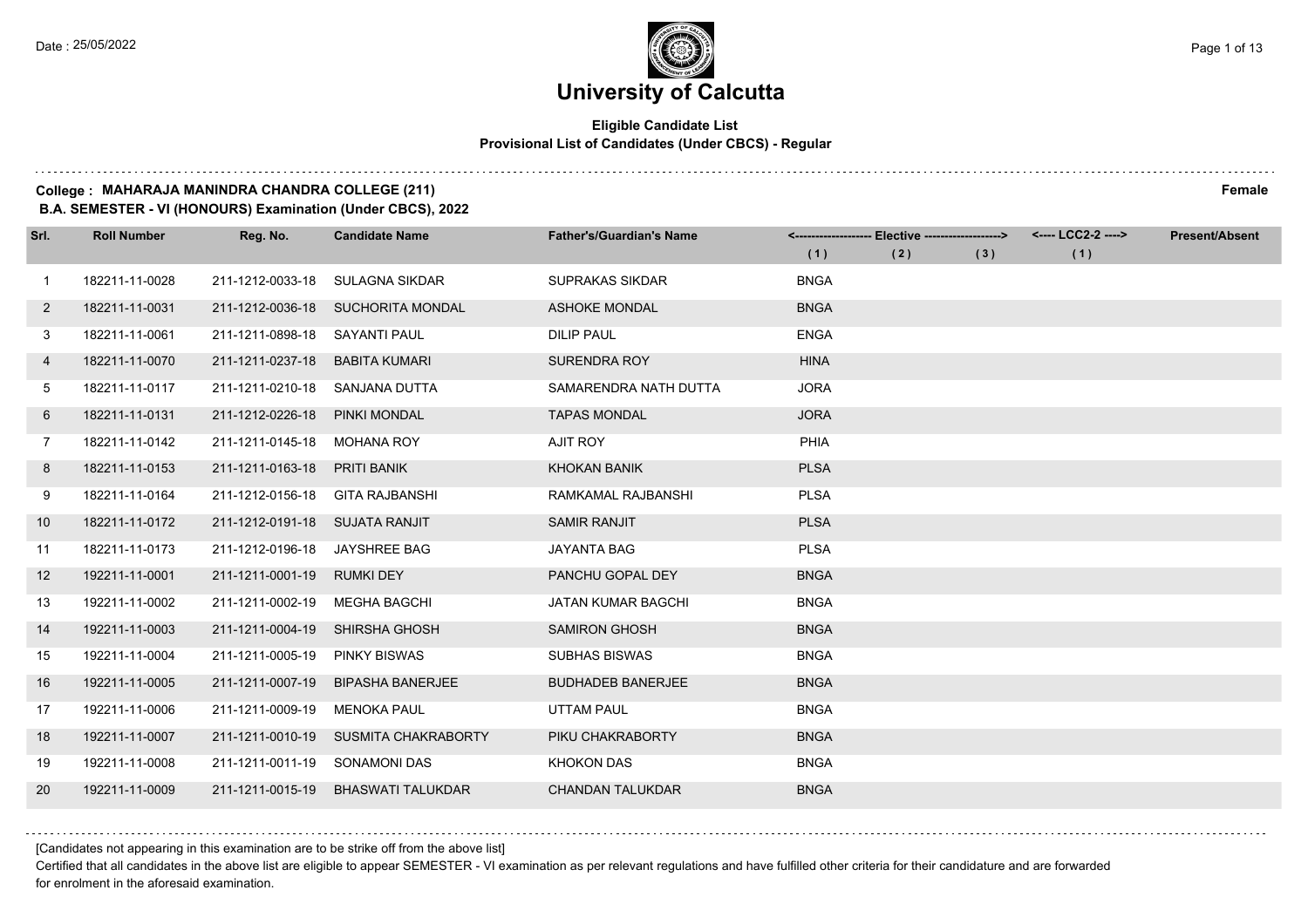#### **Eligible Candidate List Provisional List of Candidates (Under CBCS) - Regular**

#### **College : MAHARAJA MANINDRA CHANDRA COLLEGE (211) Female**

**B.A. SEMESTER - VI (HONOURS) Examination (Under CBCS), 2022**

| Srl. | <b>Roll Number</b> | Reg. No.                       | <b>Candidate Name</b>                  | <b>Father's/Guardian's Name</b> |             | <-------------------- Elective ------------------> |     | <---- LCC2-2 ----> | <b>Present/Absent</b> |
|------|--------------------|--------------------------------|----------------------------------------|---------------------------------|-------------|----------------------------------------------------|-----|--------------------|-----------------------|
|      |                    |                                |                                        |                                 | (1)         | (2)                                                | (3) | (1)                |                       |
| 21   | 192211-11-0011     | 211-1211-0018-19               | <b>RIA CHANDRA</b>                     | PARTHA CHANDRA                  | <b>BNGA</b> |                                                    |     |                    |                       |
| 22   | 192211-11-0012     | 211-1211-0019-19 SANCHALI DAS  |                                        | <b>JAYDEV DAS</b>               | <b>BNGA</b> |                                                    |     |                    |                       |
| 23   | 192211-11-0013     | 211-1211-0020-19               | NEHA DAS                               | <b>GOUTAM DAS</b>               | <b>BNGA</b> |                                                    |     |                    |                       |
| 24   | 192211-11-0014     | 211-1211-0021-19 SHOETRA PATRA |                                        | SOMNATH PATRA                   | <b>BNGA</b> |                                                    |     |                    |                       |
| 25   | 192211-11-0015     | 211-1211-0022-19               | SAYANI BANIK                           | <b>CHAKRA BANIK</b>             | <b>BNGA</b> |                                                    |     |                    |                       |
| 26   | 192211-11-0016     | 211-1211-0025-19               | <b>SRESTHA MUKHERJEE</b>               | Debashish Mukherjee             | <b>BNGA</b> |                                                    |     |                    |                       |
| 27   | 192211-11-0017     |                                | 211-1211-0026-19 SAMADRITA CHAKRABORTY | <b>JAYANTA CHAKRABORTY</b>      | <b>BNGA</b> |                                                    |     |                    |                       |
| 28   | 192211-11-0018     | 211-1211-0028-19 SRABANI GHOSH |                                        | Dipak Ghosh                     | <b>BNGA</b> |                                                    |     |                    |                       |
| 29   | 192211-11-0019     | 211-1211-0231-19               | MOUSUMI DEY                            | <b>KHOKAN DEY</b>               | <b>BNGA</b> |                                                    |     |                    |                       |
| 30   | 192211-11-0020     | 211-1212-0003-19               | ANKITA PRAMANICK                       | ALOKE KUMAR PRAMANICK           | <b>BNGA</b> |                                                    |     |                    |                       |
| 31   | 192211-11-0021     | 211-1212-0006-19               | MONISHA BAIDYA                         | <b>BADAL BAIDYA</b>             | <b>BNGA</b> |                                                    |     |                    |                       |
| 32   | 192211-11-0022     | 211-1212-0013-19               | <b>RIYA BAIN</b>                       | <b>ASHIS BAIN</b>               | <b>BNGA</b> |                                                    |     |                    |                       |
| 33   | 192211-11-0023     | 211-1212-0014-19               | MONALISHA DAS                          | <b>SUFAL DAS</b>                | <b>BNGA</b> |                                                    |     |                    |                       |
| 34   | 192211-11-0024     | 211-1212-0023-19               | <b>MUNMUN SARKAR</b>                   | <b>MANIKLAL SARKAR</b>          | <b>BNGA</b> |                                                    |     |                    |                       |
| 35   | 192211-11-0025     | 211-1212-0024-19               | <b>SUJATA SARKAR</b>                   | <b>SWAPAN SARKAR</b>            | <b>BNGA</b> |                                                    |     |                    |                       |
| 36   | 192211-11-0026     | 211-1212-0027-19               | <b>SNEHA PATRA</b>                     | <b>SAJAL PATRA</b>              | <b>BNGA</b> |                                                    |     |                    |                       |
| 37   | 192211-11-0027     | 211-1212-0031-19               | <b>RUPA MONDAL</b>                     | <b>GAYARAM MONDAL</b>           | <b>BNGA</b> |                                                    |     |                    |                       |
| 38   | 192211-11-0028     | 211-1212-0032-19               | SARASWATI BHUIMALI                     | <b>HARI BHUIMALI</b>            | <b>BNGA</b> |                                                    |     |                    |                       |
| 39   | 192211-11-0029     | 211-1212-0033-19               | <b>PUJA MONDAL</b>                     | <b>MONTU MONDAL</b>             | <b>BNGA</b> |                                                    |     |                    |                       |
| 40   | 192211-11-0030     | 211-1212-0034-19               | <b>PAYEL BAR</b>                       | <b>SANATAN BAR</b>              | <b>BNGA</b> |                                                    |     |                    |                       |

[Candidates not appearing in this examination are to be strike off from the above list]

Certified that all candidates in the above list are eligible to appear SEMESTER - VI examination as per relevant regulations and have fulfilled other criteria for their candidature and are forwarded for enrolment in the aforesaid examination.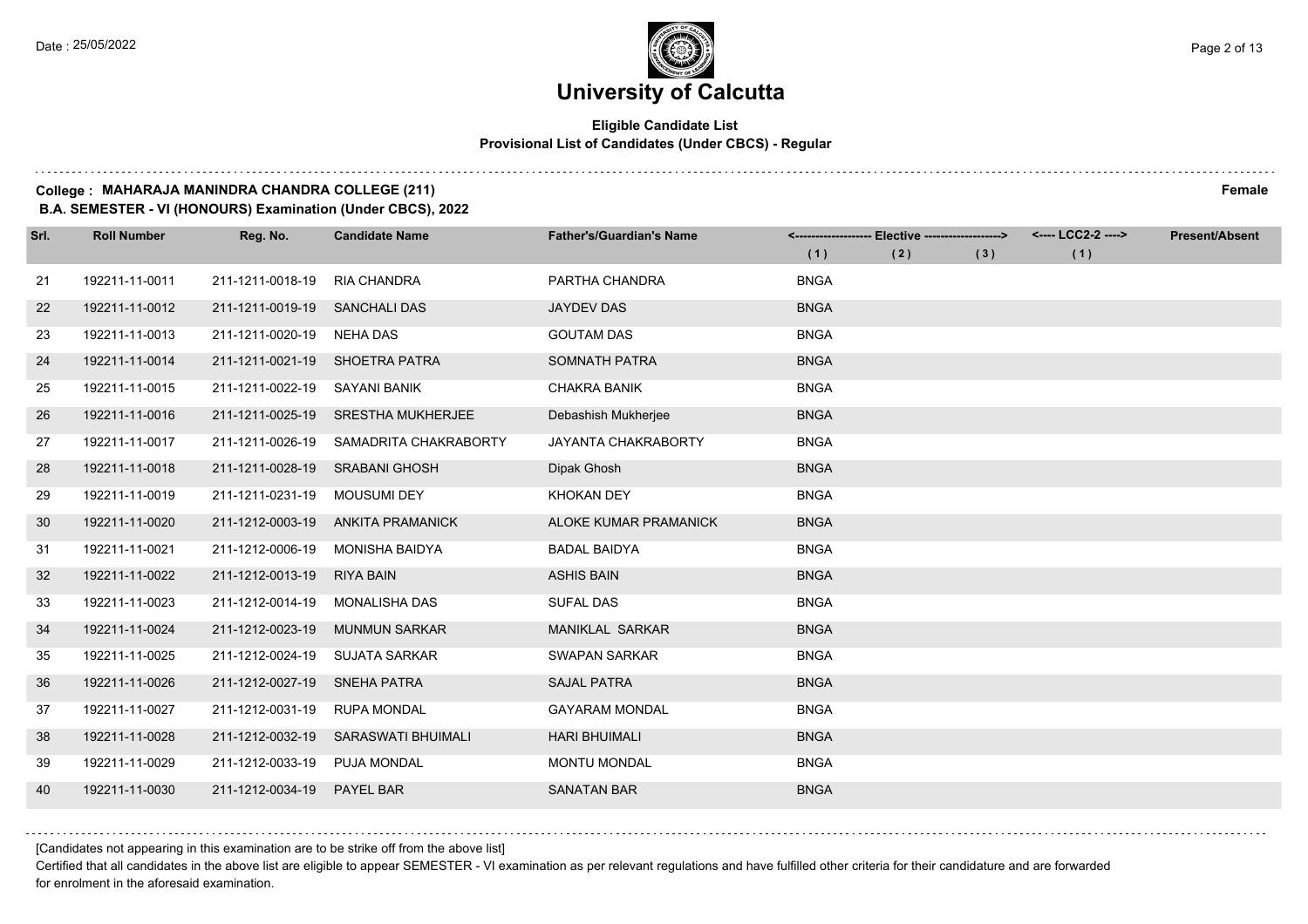#### **Eligible Candidate List Provisional List of Candidates (Under CBCS) - Regular**

#### **College : MAHARAJA MANINDRA CHANDRA COLLEGE (211) Female**

**B.A. SEMESTER - VI (HONOURS) Examination (Under CBCS), 2022**

| Srl. | <b>Roll Number</b> | Reg. No.                   | <b>Candidate Name</b>      | <b>Father's/Guardian's Name</b> |             | <------------------- Elective ------------------> |     | <---- LCC2-2 ----> | <b>Present/Absent</b> |
|------|--------------------|----------------------------|----------------------------|---------------------------------|-------------|---------------------------------------------------|-----|--------------------|-----------------------|
|      |                    |                            |                            |                                 | (1)         | (2)                                               | (3) | (1)                |                       |
| 41   | 192211-11-0031     | 211-1212-0035-19           | <b>SUDIPA DAS</b>          | <b>SHYAMAL DAS</b>              | <b>BNGA</b> |                                                   |     |                    |                       |
| 42   | 192211-11-0032     | 211-1212-0036-19           | <b>KUSUM GHANTI</b>        | <b>SAMIR GHANTI</b>             | <b>BNGA</b> |                                                   |     |                    |                       |
| 43   | 192211-11-0034     | 211-1212-0233-19           | <b>PUJA MONDAL</b>         | <b>DILIP MONDAL</b>             | <b>BNGA</b> |                                                   |     |                    |                       |
| 44   | 192211-11-0035     | 211-1215-0215-19           | <b>SANA FIRDOUS</b>        | <b>MD. NASIM</b>                | <b>BNGA</b> |                                                   |     |                    |                       |
| 45   | 192211-11-0036     | 211-1211-0040-19           | KOUSHIKI PAUL              | Kanu Kumar Paul                 | <b>ENGA</b> |                                                   |     |                    |                       |
| 46   | 192211-11-0037     | 211-1211-0043-19           | JABA MAJUMDER              | <b>RAHUL MAJUMDER</b>           | <b>ENGA</b> |                                                   |     |                    |                       |
| 47   | 192211-11-0038     | 211-1211-0045-19 SNEHA DAS |                            | AMAR KUMAR DAS                  | <b>ENGA</b> |                                                   |     |                    |                       |
| 48   | 192211-11-0039     | 211-1211-0050-19           | MONOSHREE DAS              | Monojit Kumar Das               | <b>ENGA</b> |                                                   |     |                    |                       |
| 49   | 192211-11-0040     | 211-1211-0054-19           | SMARANIKA MUKHERJEE        | LATE SUMIT MUKHERJEE            | <b>ENGA</b> |                                                   |     |                    |                       |
| 50   | 192211-11-0041     | 211-1211-0067-19           | PRIYANKA SINGHA            | <b>BISWAJIT SINGHA</b>          | <b>ENGA</b> |                                                   |     |                    |                       |
| 51   | 192211-11-0042     | 211-1211-0068-19           | ANNAPURNA KUNDU            | <b>BIPUL KUNDU</b>              | <b>ENGA</b> |                                                   |     |                    |                       |
| 52   | 192211-11-0043     | 211-1211-0070-19           | <b>DISHA PRAMANIK</b>      | Gobinda Pramanik                | <b>ENGA</b> |                                                   |     |                    |                       |
| 53   | 192211-11-0044     | 211-1211-0217-19           | <b>SRIJITA CHAKRABORTY</b> | <b>MANAB CHAKRABORTY</b>        | <b>ENGA</b> |                                                   |     |                    |                       |
| 54   | 192211-11-0045     | 211-1211-0218-19           | <b>SHREYA SARKAR</b>       | <b>BIKASH KUMAR SARKAR</b>      | <b>ENGA</b> |                                                   |     |                    |                       |
| 55   | 192211-11-0047     | 211-1211-0239-19           | SHWETA DAS                 | SHYAMAL DAS                     | <b>ENGA</b> |                                                   |     |                    |                       |
| 56   | 192211-11-0048     | 211-1211-0240-19           | DEBOPRIYA BHATTACHARJEE    | ARDHENDU BHATTACHARJEE          | <b>ENGA</b> |                                                   |     |                    |                       |
| 57   | 192211-11-0049     | 211-1211-0244-19           | <b>SAKCHI CHHETRI</b>      | <b>BIJOY CHHETRI</b>            | <b>ENGA</b> |                                                   |     |                    |                       |
| 58   | 192211-11-0050     | 211-1212-0046-19           | <b>SUSMITA NASKAR</b>      | <b>KASHINATH NASKAR</b>         | <b>ENGA</b> |                                                   |     |                    |                       |
| 59   | 192211-11-0051     | 211-1212-0052-19           | POULAMI DAS                | PRADYUT KUMAR DAS               | <b>ENGA</b> |                                                   |     |                    |                       |
| 60   | 192211-11-0053     | 211-1212-0055-19           | <b>NEHA SARKAR</b>         | <b>RANJIT KUMAR SARKAR</b>      | <b>ENGA</b> |                                                   |     |                    |                       |

[Candidates not appearing in this examination are to be strike off from the above list]

Certified that all candidates in the above list are eligible to appear SEMESTER - VI examination as per relevant regulations and have fulfilled other criteria for their candidature and are forwarded for enrolment in the aforesaid examination.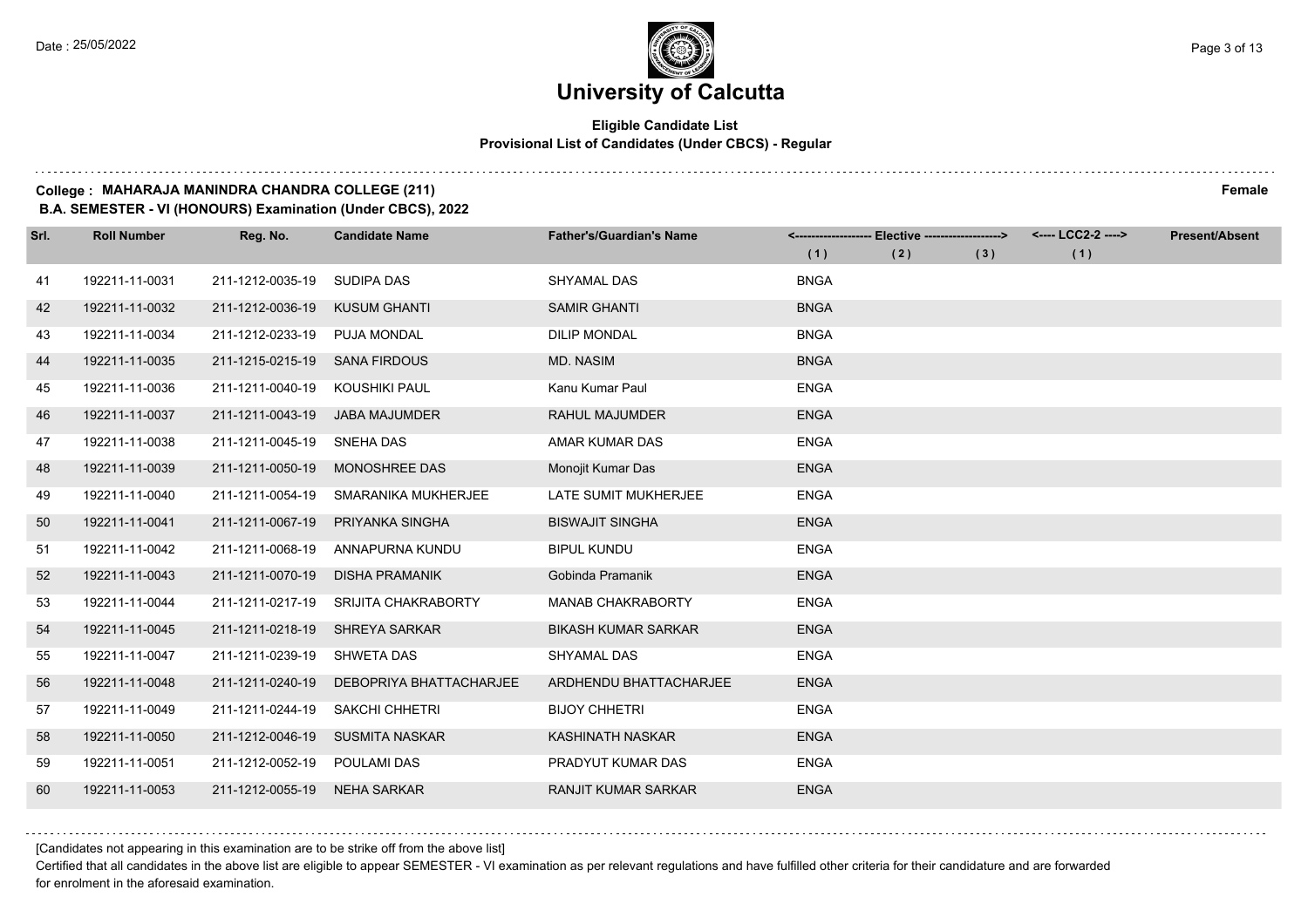#### **Eligible Candidate List Provisional List of Candidates (Under CBCS) - Regular**

#### **College : MAHARAJA MANINDRA CHANDRA COLLEGE (211) Female**

**B.A. SEMESTER - VI (HONOURS) Examination (Under CBCS), 2022**

| Srl. | <b>Roll Number</b> | Reg. No.                     | <b>Candidate Name</b> | <b>Father's/Guardian's Name</b> |             | <------------------- Elective -------------------> |     | <---- LCC2-2 ----> | <b>Present/Absent</b> |
|------|--------------------|------------------------------|-----------------------|---------------------------------|-------------|----------------------------------------------------|-----|--------------------|-----------------------|
|      |                    |                              |                       |                                 | (1)         | (2)                                                | (3) | (1)                |                       |
| 61   | 192211-11-0054     | 211-1212-0058-19             | <b>PUSHPITA MAJHI</b> | <b>SHANTI MAJHI</b>             | <b>ENGA</b> |                                                    |     |                    |                       |
| 62   | 192211-11-0055     | 211-1212-0061-19             | <b>RAI HALDER</b>     | <b>Bimal Halder</b>             | <b>ENGA</b> |                                                    |     |                    |                       |
| 63   | 192211-11-0056     | 211-1212-0065-19             | <b>MITHU MONDAL</b>   | <b>JIBAN MONDAL</b>             | <b>ENGA</b> |                                                    |     |                    |                       |
| 64   | 192211-11-0057     | 211-1212-0066-19             | <b>RANI MONDAL</b>    | <b>NETAI MONDAL</b>             | <b>ENGA</b> |                                                    |     |                    |                       |
| 65   | 192211-11-0059     | 211-1214-0047-19             | <b>SIMRAN SHAW</b>    | <b>ASHOK SHAW</b>               | <b>ENGA</b> |                                                    |     |                    |                       |
| 66   | 192211-11-0060     | 211-1214-0216-19             | <b>RIYA SAHA</b>      | PRABHAKAR SAHA                  | <b>ENGA</b> |                                                    |     |                    |                       |
| 67   | 192211-11-0063     | 211-1223-0488-16 CHANDA SHAH |                       | SHAMBHU SHAH                    | <b>ENGA</b> |                                                    |     |                    |                       |
| 68   | 192211-11-0064     | 211-1211-0196-19             | <b>KHUSHBU SHAW</b>   | <b>DILIP SHAW</b>               | <b>HINA</b> |                                                    |     |                    |                       |
| 69   | 192211-11-0065     | 211-1211-0197-19             | <b>PUNAM MISHRA</b>   | LATE DEBINDRA MISHRA            | <b>HINA</b> |                                                    |     |                    |                       |
| 70   | 192211-11-0066     | 211-1211-0198-19             | <b>ANJALI SHARMA</b>  | Devendra sharma                 | <b>HINA</b> |                                                    |     |                    |                       |
| 71   | 192211-11-0067     | 211-1211-0199-19             | KHUSHBOO CHOWDHURY    | Subodh Chowdhury                | <b>HINA</b> |                                                    |     |                    |                       |
| 72   | 192211-11-0068     | 211-1211-0200-19             | <b>PRIYA SHAW</b>     | <b>TRILOKINATH SHAW</b>         | <b>HINA</b> |                                                    |     |                    |                       |
| 73   | 192211-11-0069     | 211-1211-0201-19             | KHUSHI SAHANI         | <b>CHANDRIKA SAHANI</b>         | <b>HINA</b> |                                                    |     |                    |                       |
| 74   | 192211-11-0070     | 211-1211-0202-19             | <b>PAMMY SINGH</b>    | <b>ASHOK SINGH</b>              | <b>HINA</b> |                                                    |     |                    |                       |
| 75   | 192211-11-0071     | 211-1211-0203-19             | PUSHPA KUMARI RAJAK   | <b>BIRENDRA RAJAK</b>           | <b>HINA</b> |                                                    |     |                    |                       |
| 76   | 192211-11-0072     | 211-1211-0204-19             | CHHABI KUMARI RAI     | <b>GIRISH RAI</b>               | <b>HINA</b> |                                                    |     |                    |                       |
| 77   | 192211-11-0073     | 211-1211-0205-19             | <b>LAXMI SHAW</b>     | RAM NARAYAN SHAW                | <b>HINA</b> |                                                    |     |                    |                       |
| 78   | 192211-11-0074     | 211-1211-0206-19             | <b>SIMRAN GUPTA</b>   | ANIL KUMAR GUPTA                | <b>HINA</b> |                                                    |     |                    |                       |
| 79   | 192211-11-0075     | 211-1211-0207-19             | RITIKA SHAW           | <b>UDAY SHANKAR SHAW</b>        | <b>HINA</b> |                                                    |     |                    |                       |
| 80   | 192211-11-0076     | 211-1211-0210-19             | RITIKA PRAJAPATI      | <b>DHIRAJ PRAJAPATI</b>         | <b>HINA</b> |                                                    |     |                    |                       |

[Candidates not appearing in this examination are to be strike off from the above list]

Certified that all candidates in the above list are eligible to appear SEMESTER - VI examination as per relevant regulations and have fulfilled other criteria for their candidature and are forwarded for enrolment in the aforesaid examination.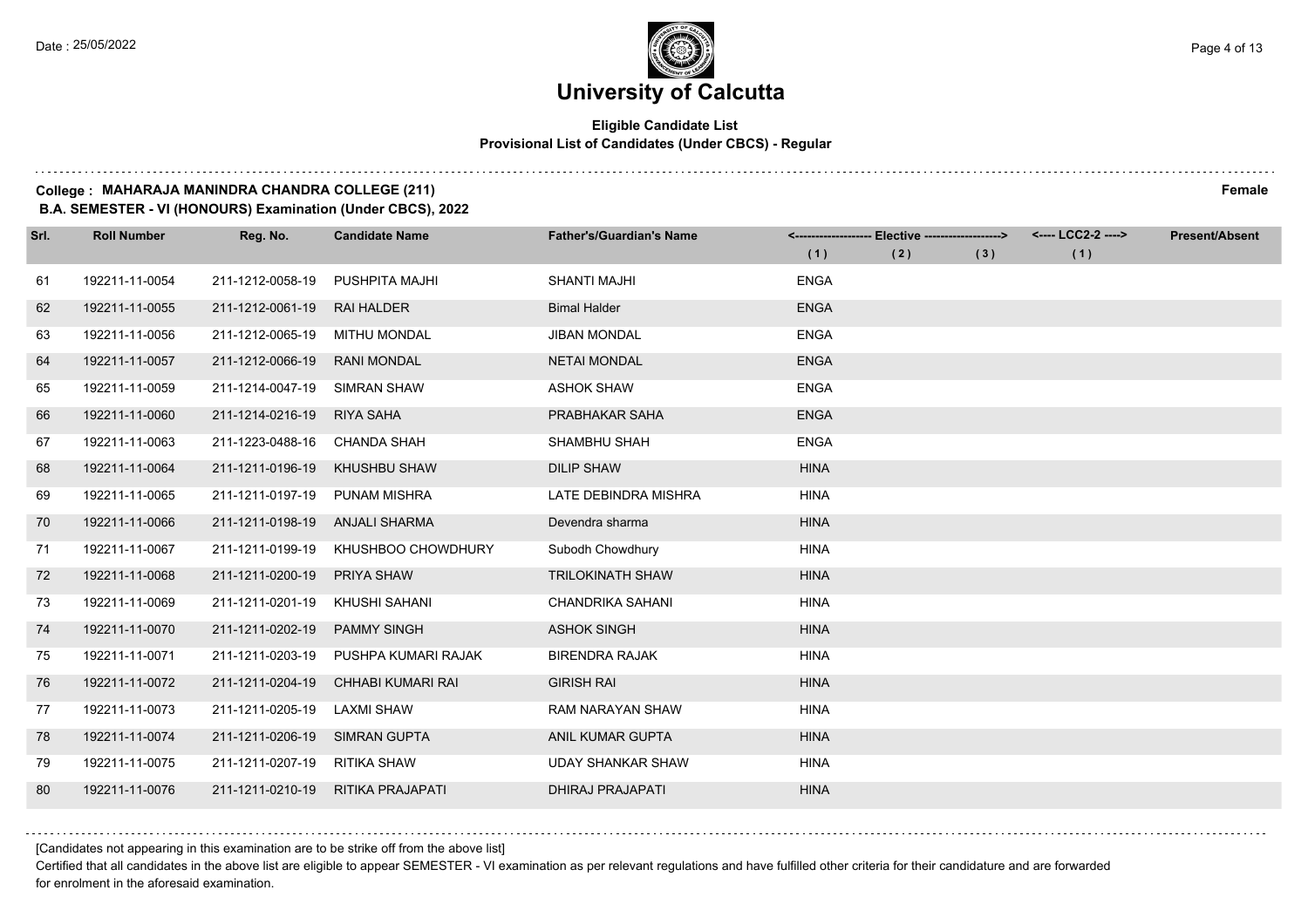#### **Eligible Candidate List Provisional List of Candidates (Under CBCS) - Regular**

#### **College : MAHARAJA MANINDRA CHANDRA COLLEGE (211) Female**

**B.A. SEMESTER - VI (HONOURS) Examination (Under CBCS), 2022**

| Srl. | <b>Roll Number</b> | Reg. No.         | <b>Candidate Name</b>     | <b>Father's/Guardian's Name</b> |             | <------------------- Elective ------------------> |     | <---- LCC2-2 ----> | <b>Present/Absent</b> |
|------|--------------------|------------------|---------------------------|---------------------------------|-------------|---------------------------------------------------|-----|--------------------|-----------------------|
|      |                    |                  |                           |                                 | (1)         | (2)                                               | (3) | (1)                |                       |
| 81   | 192211-11-0077     | 211-1211-0211-19 | DIPIKA SINGH              | LATE RAJU RANJAN SINGH          | <b>HINA</b> |                                                   |     |                    |                       |
| 82   | 192211-11-0078     | 211-1211-0212-19 | SIMRAN JAISWAL            | <b>JITENDRA JAISWAL</b>         | <b>HINA</b> |                                                   |     |                    |                       |
| 83   | 192211-11-0079     | 211-1211-0213-19 | SHALU KM GUPTA            | Surendra kr Gupta               | <b>HINA</b> |                                                   |     |                    |                       |
| 84   | 192211-11-0080     | 211-1211-0229-19 | NISHA KUMARI MAHATO       | <b>MANGAL MAHATO</b>            | <b>HINA</b> |                                                   |     |                    |                       |
| 85   | 192211-11-0081     | 211-1213-0228-19 | <b>MEGHA MAHALI</b>       | <b>MOHAN MAHALI</b>             | <b>HINA</b> |                                                   |     |                    |                       |
| 86   | 192211-11-0082     | 211-1214-0208-19 | <b>KAJAL SHAW</b>         | <b>VIJAY SHAW</b>               | <b>HINA</b> |                                                   |     |                    |                       |
| 87   | 192211-11-0083     | 211-1214-0209-19 | <b>RANI SHAW</b>          | <b>VIJAY SHAW</b>               | <b>HINA</b> |                                                   |     |                    |                       |
| 88   | 192211-11-0084     | 211-1211-0087-19 | <b>MANIKA PATRA</b>       | <b>DIPAK KUMAR PATRA</b>        | <b>HISA</b> |                                                   |     |                    |                       |
| 89   | 192211-11-0085     | 211-1211-0088-19 | SUPARNA DAS               | DIPU KUMAR DAS                  | <b>HISA</b> |                                                   |     |                    |                       |
| 90   | 192211-11-0086     | 211-1211-0089-19 | <b>BIDESHA DAS</b>        | PUSPENDU DAS                    | <b>HISA</b> |                                                   |     |                    |                       |
| 91   | 192211-11-0087     | 211-1211-0096-19 | MAMATA JANA               | LATE KALYAN JANA                | <b>HISA</b> |                                                   |     |                    |                       |
| 92   | 192211-11-0088     | 211-1211-0097-19 | DONA ADHIKARI             | <b>BAPI ADHIKARY</b>            | <b>HISA</b> |                                                   |     |                    |                       |
| 93   | 192211-11-0089     | 211-1211-0098-19 | SAHELY CHAKRABORTY        | Goutam Chakraborty              | <b>HISA</b> |                                                   |     |                    |                       |
| 94   | 192211-11-0090     | 211-1211-0099-19 | <b>MEGHA MISHRA</b>       | Late Pankaj Mishra              | <b>HISA</b> |                                                   |     |                    |                       |
| 95   | 192211-11-0091     | 211-1211-0235-19 | ANINDITA BISWAS           | <b>PALASH BISWAS</b>            | <b>HISA</b> |                                                   |     |                    |                       |
| 96   | 192211-11-0093     | 211-1212-0090-19 | <b>MANASI PARBAT</b>      | <b>SAMIR PARBAT</b>             | <b>HISA</b> |                                                   |     |                    |                       |
| 97   | 192211-11-0094     | 211-1212-0091-19 | <b>DEBOLINA PRAMANICK</b> | <b>DEBU PRAMANICK</b>           | <b>HISA</b> |                                                   |     |                    |                       |
| 98   | 192211-11-0095     | 211-1212-0234-19 | <b>TRISHNA HIRA</b>       | <b>ADHIR HIRA</b>               | <b>HISA</b> |                                                   |     |                    |                       |
| 99   | 192211-11-0096     | 211-1214-0086-19 | NEHA GHOSH                | AMAL KUMAR GHOSH                | <b>HISA</b> |                                                   |     |                    |                       |
| 100  | 192211-11-0097     | 211-1215-0093-19 | <b>RUBINA MONDAL</b>      | SIRAJUL MONDAL                  | <b>HISA</b> |                                                   |     |                    |                       |

[Candidates not appearing in this examination are to be strike off from the above list]

Certified that all candidates in the above list are eligible to appear SEMESTER - VI examination as per relevant regulations and have fulfilled other criteria for their candidature and are forwarded for enrolment in the aforesaid examination.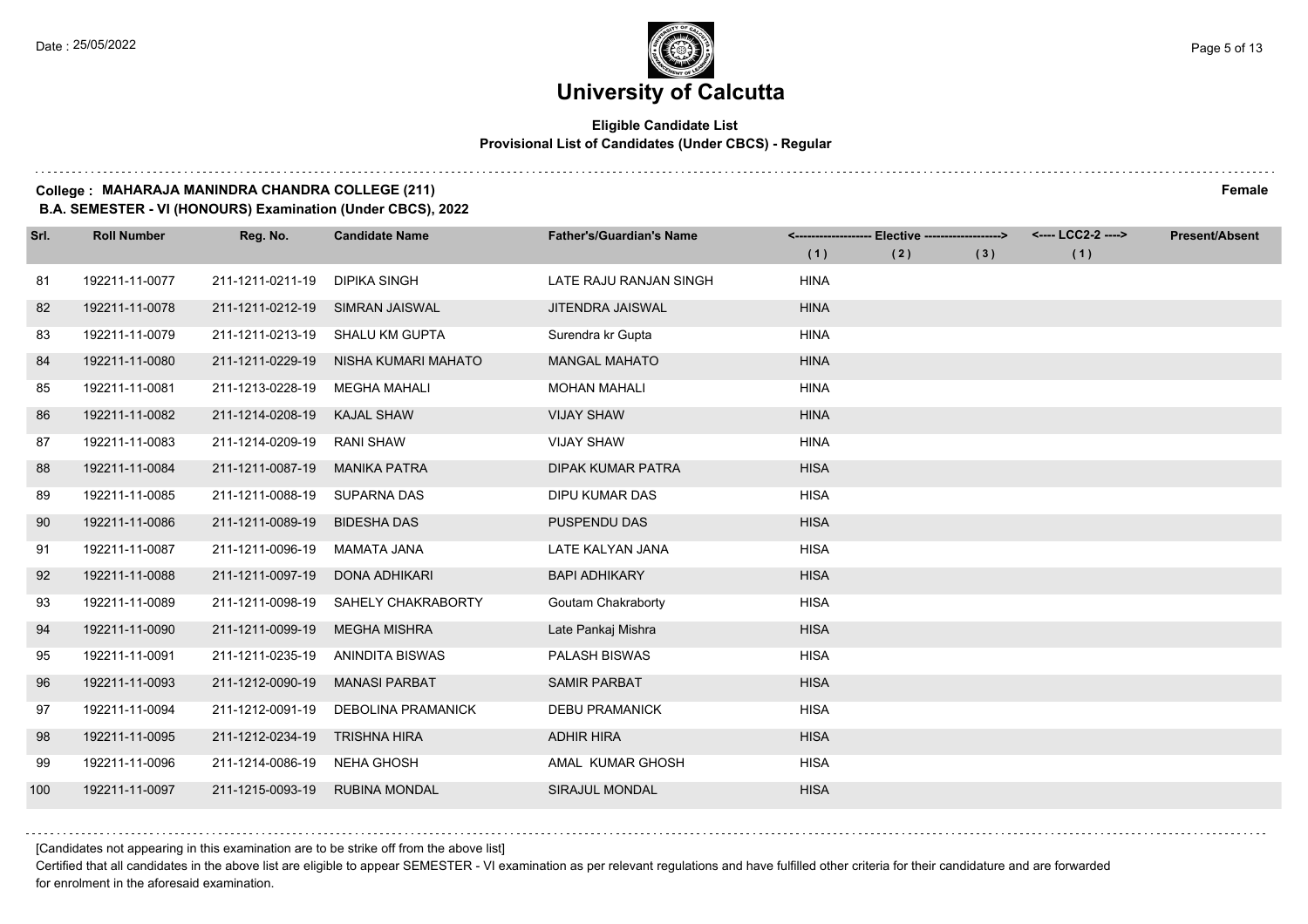#### **Eligible Candidate List Provisional List of Candidates (Under CBCS) - Regular**

#### **College : MAHARAJA MANINDRA CHANDRA COLLEGE (211) Female**

**B.A. SEMESTER - VI (HONOURS) Examination (Under CBCS), 2022**

| Srl. | <b>Roll Number</b> | Reg. No.         | <b>Candidate Name</b>  | <b>Father's/Guardian's Name</b> |             | <------------------- Elective ------------------> |     | <---- LCC2-2 ----> | <b>Present/Absent</b> |
|------|--------------------|------------------|------------------------|---------------------------------|-------------|---------------------------------------------------|-----|--------------------|-----------------------|
|      |                    |                  |                        |                                 | (1)         | (2)                                               | (3) | (1)                |                       |
| 101  | 192211-11-0098     | 211-1215-0094-19 | <b>SARINA YASMIN</b>   | <b>MATABBAR MONDAL</b>          | <b>HISA</b> |                                                   |     |                    |                       |
| 102  | 192211-11-0099     | 211-1211-0157-19 | PARAMITA PURNAPATRA    | PRABIR KUMAR PURNAPATRA         | <b>JORA</b> |                                                   |     |                    |                       |
| 103  | 192211-11-0100     | 211-1211-0158-19 | <b>ANANYA PAUL</b>     | <b>KAMAL PAUL</b>               | <b>JORA</b> |                                                   |     |                    |                       |
| 104  | 192211-11-0101     | 211-1211-0159-19 | <b>SUPRITA ROY</b>     | SMARAJIT ROY                    | <b>JORA</b> |                                                   |     |                    |                       |
| 105  | 192211-11-0102     | 211-1211-0160-19 | <b>PRIYANKA PAUL</b>   | <b>TAPASH KUMAR PAUL</b>        | <b>JORA</b> |                                                   |     |                    |                       |
| 106  | 192211-11-0103     | 211-1211-0163-19 | <b>MOUSUMI BISWAS</b>  | <b>RAJKUMAR BISWAS</b>          | <b>JORA</b> |                                                   |     |                    |                       |
| 107  | 192211-11-0104     | 211-1211-0164-19 | ANJALI KUMARI KARN     | <b>BIBHUSHAN LAL KARN</b>       | <b>JORA</b> |                                                   |     |                    |                       |
| 108  | 192211-11-0105     | 211-1211-0165-19 | <b>OSMITA SAHA</b>     | <b>SAMIR SAHA</b>               | <b>JORA</b> |                                                   |     |                    |                       |
| 109  | 192211-11-0106     | 211-1211-0166-19 | <b>ANISHA ROY</b>      | <b>ANJAN ROY</b>                | <b>JORA</b> |                                                   |     |                    |                       |
| 110  | 192211-11-0107     | 211-1211-0167-19 | <b>SHABONTI SHIULI</b> | <b>SAMAR SHIULI</b>             | <b>JORA</b> |                                                   |     |                    |                       |
| 111  | 192211-11-0108     | 211-1211-0168-19 | SHREYA MUKHERJEE       | Late Subrata Mukherjee          | <b>JORA</b> |                                                   |     |                    |                       |
| 112  | 192211-11-0109     | 211-1211-0169-19 | <b>NISHA MAITY</b>     | <b>SHYAMAL MAITY</b>            | <b>JORA</b> |                                                   |     |                    |                       |
| 113  | 192211-11-0110     | 211-1211-0170-19 | SANDIPA NANDY          | <b>ASHIT NANDY</b>              | <b>JORA</b> |                                                   |     |                    |                       |
| 114  | 192211-11-0111     | 211-1211-0173-19 | <b>RUPAM SAHA</b>      | <b>SANKAR SAHA</b>              | <b>JORA</b> |                                                   |     |                    |                       |
| 115  | 192211-11-0112     | 211-1211-0174-19 | <b>BABITA SARKAR</b>   | Sandip Sarkar                   | <b>JORA</b> |                                                   |     |                    |                       |
| 116  | 192211-11-0113     | 211-1211-0176-19 | <b>TITLY SAHA</b>      | <b>TARUN SAHA</b>               | <b>JORA</b> |                                                   |     |                    |                       |
| 117  | 192211-11-0114     | 211-1211-0179-19 | SWETASRAYEE KARMAKAR   | Madan Mohan Karmakar            | <b>JORA</b> |                                                   |     |                    |                       |
| 118  | 192211-11-0115     | 211-1211-0180-19 | <b>PARNA SAHA</b>      | RABINDRA NATH SAHA              | <b>JORA</b> |                                                   |     |                    |                       |
| 119  | 192211-11-0116     | 211-1211-0181-19 | <b>PAMPI SAHA</b>      | <b>GOUTAM SAHA</b>              | <b>JORA</b> |                                                   |     |                    |                       |
| 120  | 192211-11-0117     | 211-1211-0185-19 | <b>BAISHAKHI DAS</b>   | <b>PRABIR DAS</b>               | <b>JORA</b> |                                                   |     |                    |                       |

[Candidates not appearing in this examination are to be strike off from the above list]

Certified that all candidates in the above list are eligible to appear SEMESTER - VI examination as per relevant regulations and have fulfilled other criteria for their candidature and are forwarded for enrolment in the aforesaid examination.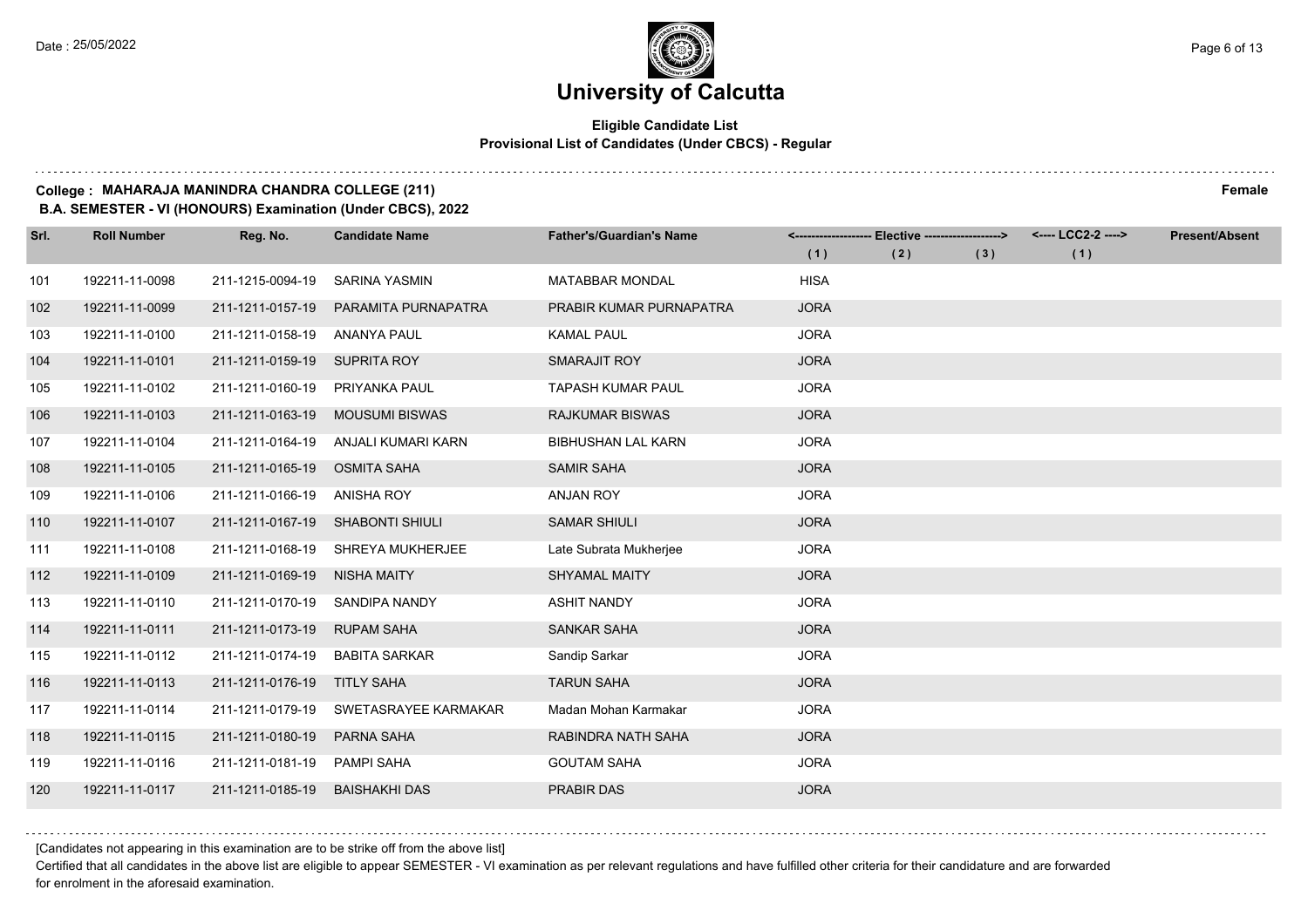#### **Eligible Candidate List Provisional List of Candidates (Under CBCS) - Regular**

#### **College : MAHARAJA MANINDRA CHANDRA COLLEGE (211) Female**

**B.A. SEMESTER - VI (HONOURS) Examination (Under CBCS), 2022**

| Srl. | <b>Roll Number</b> | Reg. No.                       | <b>Candidate Name</b>           | <b>Father's/Guardian's Name</b> |             | <------------------- Elective ------------------> |     | <---- LCC2-2 ----> | <b>Present/Absent</b> |
|------|--------------------|--------------------------------|---------------------------------|---------------------------------|-------------|---------------------------------------------------|-----|--------------------|-----------------------|
|      |                    |                                |                                 |                                 | (1)         | (2)                                               | (3) | (1)                |                       |
| 121  | 192211-11-0118     | 211-1211-0188-19               | <b>ADITI MUKHERJEE</b>          | <b>ABHIJIT MUKHERJEE</b>        | <b>JORA</b> |                                                   |     |                    |                       |
| 122  | 192211-11-0119     | 211-1211-0189-19               | SHREEJITA CHAKRABORTY           | CHANCHAL CHAKRABORTY            | <b>JORA</b> |                                                   |     |                    |                       |
| 123  | 192211-11-0120     | 211-1211-0190-19 SONALI DAS    |                                 | <b>SANTOSH DAS</b>              | <b>JORA</b> |                                                   |     |                    |                       |
| 124  | 192211-11-0121     | 211-1211-0192-19               | MOUMI GHOSH                     | Aloke Ghosh                     | <b>JORA</b> |                                                   |     |                    |                       |
| 125  | 192211-11-0122     | 211-1211-0222-19               | <b>SRITI DAS</b>                | <b>SANKAR DAS</b>               | <b>JORA</b> |                                                   |     |                    |                       |
| 126  | 192211-11-0123     |                                | 211-1211-0224-19 AISHWARYA ROY  | <b>AMITAVA ROY</b>              | <b>JORA</b> |                                                   |     |                    |                       |
| 127  | 192211-11-0124     | 211-1211-0226-19 SOHINEE SEN   |                                 | <b>INDRAJIT SEN</b>             | <b>JORA</b> |                                                   |     |                    |                       |
| 128  | 192211-11-0125     | 211-1211-0248-19 SHAYANIKA DAS |                                 | <b>MRINAL KANTI DAS</b>         | <b>JORA</b> |                                                   |     |                    |                       |
| 129  | 192211-11-0126     | 211-1212-0171-19               | <b>RIA DAS</b>                  | <b>TRINATH DAS</b>              | <b>JORA</b> |                                                   |     |                    |                       |
| 130  | 192211-11-0127     |                                | 211-1212-0182-19 JOYEETA BISWAS | <b>RAJATENDU BISWAS</b>         | <b>JORA</b> |                                                   |     |                    |                       |
| 131  | 192211-11-0128     | 211-1212-0223-19               | PRITY ROY                       | PINTU ROY                       | <b>JORA</b> |                                                   |     |                    |                       |
| 132  | 192211-11-0129     | 211-1214-0183-19               | SAYANI SEN                      | <b>SUBRATA SEN</b>              | <b>JORA</b> |                                                   |     |                    |                       |
| 133  | 192211-11-0131     | 211-1211-0102-19               | <b>BARSHA DEY</b>               | <b>JYOTIRINDRA NATH DEY</b>     | <b>PHIA</b> |                                                   |     |                    |                       |
| 134  | 192211-11-0132     | 211-1211-0103-19 SNEHA SHETTY  |                                 | <b>SEKHAR SHETTY</b>            | <b>PHIA</b> |                                                   |     |                    |                       |
| 135  | 192211-11-0133     | 211-1211-0109-19               | SULTANA PARVEEN                 | <b>SURAF ALI</b>                | <b>PHIA</b> |                                                   |     |                    |                       |
| 136  | 192211-11-0134     | 211-1211-0111-19               | <b>PRITY SAHA</b>               | <b>SAMIR SAHA</b>               | PHIA        |                                                   |     |                    |                       |
| 137  | 192211-11-0135     | 211-1211-0112-19               | ANUSKA BHATTACHARYA             | MONOJ BHATTACHARYA              | <b>PHIA</b> |                                                   |     |                    |                       |
| 138  | 192211-11-0136     | 211-1211-0113-19               | <b>PRITY HAZRA</b>              | PRADIP HAZRA                    | <b>PHIA</b> |                                                   |     |                    |                       |
| 139  | 192211-11-0137     | 211-1211-0114-19               | <b>RIMPA SHIL</b>               | <b>BISWAJIT SHIL</b>            | PHIA        |                                                   |     |                    |                       |
| 140  | 192211-11-0138     | 211-1211-0116-19 PURNIMA GUPTA |                                 | LATE PARAMESWEAR LAL GUPTA      | PHIA        |                                                   |     |                    |                       |

[Candidates not appearing in this examination are to be strike off from the above list]

Certified that all candidates in the above list are eligible to appear SEMESTER - VI examination as per relevant regulations and have fulfilled other criteria for their candidature and are forwarded for enrolment in the aforesaid examination.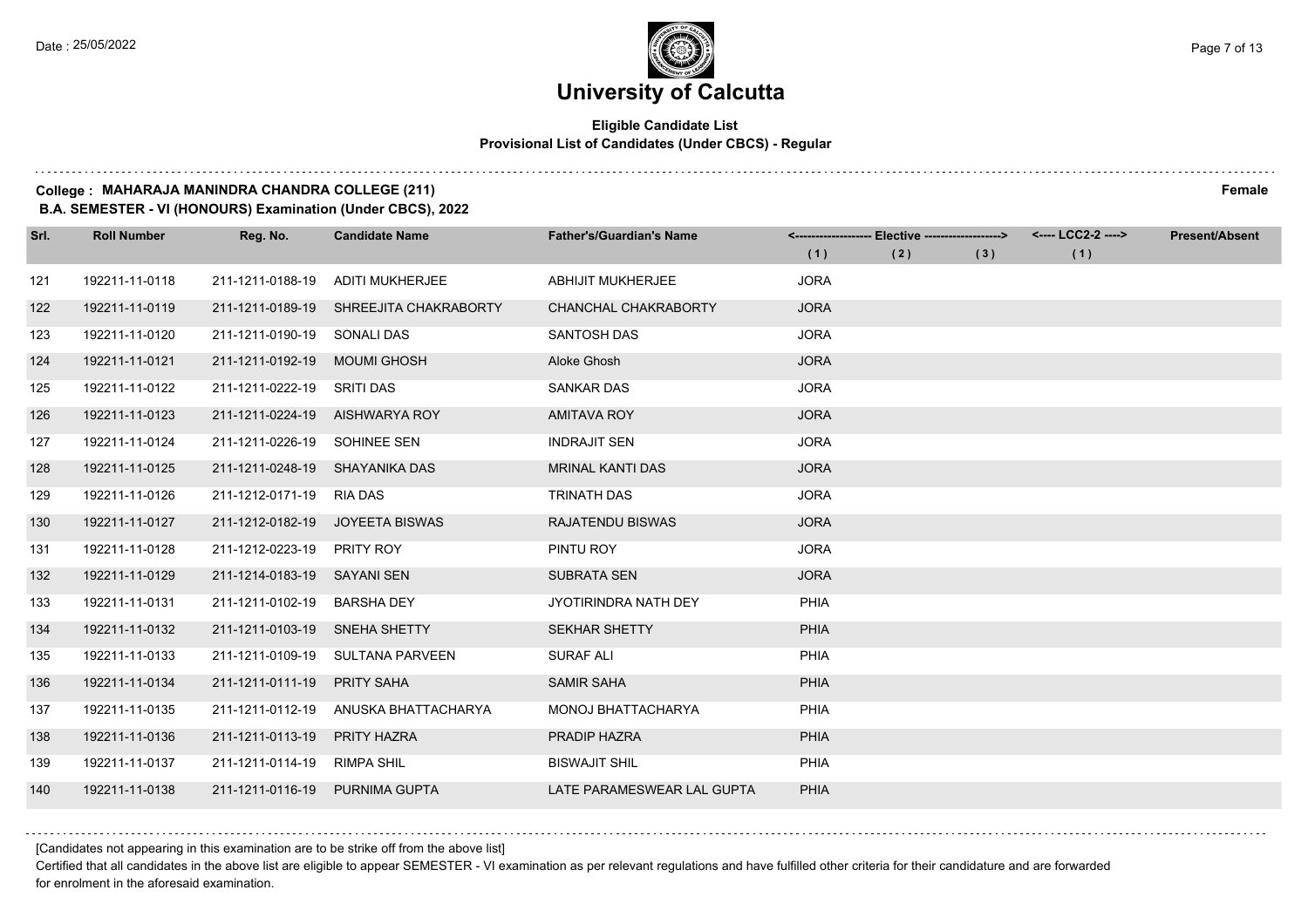#### **Eligible Candidate List Provisional List of Candidates (Under CBCS) - Regular**

#### **College : MAHARAJA MANINDRA CHANDRA COLLEGE (211) Female**

**B.A. SEMESTER - VI (HONOURS) Examination (Under CBCS), 2022**

| Srl. | <b>Roll Number</b> | Reg. No.         | <b>Candidate Name</b>       | <b>Father's/Guardian's Name</b> | <-------------------- | - Elective -------------------> |     | <---- LCC2-2 ----> | <b>Present/Absent</b> |
|------|--------------------|------------------|-----------------------------|---------------------------------|-----------------------|---------------------------------|-----|--------------------|-----------------------|
|      |                    |                  |                             |                                 | (1)                   | (2)                             | (3) | (1)                |                       |
| 141  | 192211-11-0139     | 211-1211-0117-19 | <b>MADHURIMA MAITY</b>      | <b>MONORANJAN MAITY</b>         | PHIA                  |                                 |     |                    |                       |
| 142  | 192211-11-0141     | 211-1211-0119-19 | <b>JAYANTI PAL</b>          | <b>GOPAL PAL</b>                | <b>PHIA</b>           |                                 |     |                    |                       |
| 143  | 192211-11-0143     | 211-1212-0110-19 | RUPALI NASKAR               | <b>HARIPADA NASKAR</b>          | PHIA                  |                                 |     |                    |                       |
| 144  | 192211-11-0144     | 211-1212-0122-19 | <b>RITU MONDAL</b>          | DASHARATH MONDAL                | <b>PHIA</b>           |                                 |     |                    |                       |
| 145  | 192211-11-0145     | 211-1212-0221-19 | KATHA DAS                   | RANJIT DAS                      | <b>PHIA</b>           |                                 |     |                    |                       |
| 146  | 192211-11-0147     | 211-1211-0126-19 | <b>SUSMITA BISWAS</b>       | <b>CHANDRA BISWAS</b>           | <b>PLSA</b>           |                                 |     |                    |                       |
| 147  | 192211-11-0150     | 211-1211-0131-19 | <b>ARPITA DAS</b>           | SOMIO DAS                       | <b>PLSA</b>           |                                 |     |                    |                       |
| 148  | 192211-11-0151     | 211-1211-0133-19 | SURAIYA PARVEEN             | MD MAHABUB ALAM                 | <b>PLSA</b>           |                                 |     |                    |                       |
| 149  | 192211-11-0152     | 211-1211-0134-19 | <b>MOUBANI ROYCHOWDHURY</b> | MANASH ROYCHOWDHURY             | <b>PLSA</b>           |                                 |     |                    |                       |
| 150  | 192211-11-0154     | 211-1211-0140-19 | PRIYA DAS                   | <b>TAPAS DAS</b>                | <b>PLSA</b>           |                                 |     |                    |                       |
| 151  | 192211-11-0155     | 211-1211-0156-19 | NEHA KHATUN                 | <b>MD ATAHAR KHAN</b>           | <b>PLSA</b>           |                                 |     |                    |                       |
| 152  | 192211-11-0156     | 211-1212-0143-19 | <b>PRITIKA BISWAS</b>       | <b>PIJUSH BISWAS</b>            | <b>PLSA</b>           |                                 |     |                    |                       |
| 153  | 192211-11-0157     | 211-1212-0145-19 | <b>MOON BISWAS</b>          | manmatha biswas                 | <b>PLSA</b>           |                                 |     |                    |                       |
| 154  | 192211-11-0159     | 211-1212-0147-19 | <b>NABONITA BISWAS</b>      | NIRANJAN BISWAS                 | <b>PLSA</b>           |                                 |     |                    |                       |

[Candidates not appearing in this examination are to be strike off from the above list]

Certified that all candidates in the above list are eligible to appear SEMESTER - VI examination as per relevant regulations and have fulfilled other criteria for their candidature and are forwarded for enrolment in the aforesaid examination.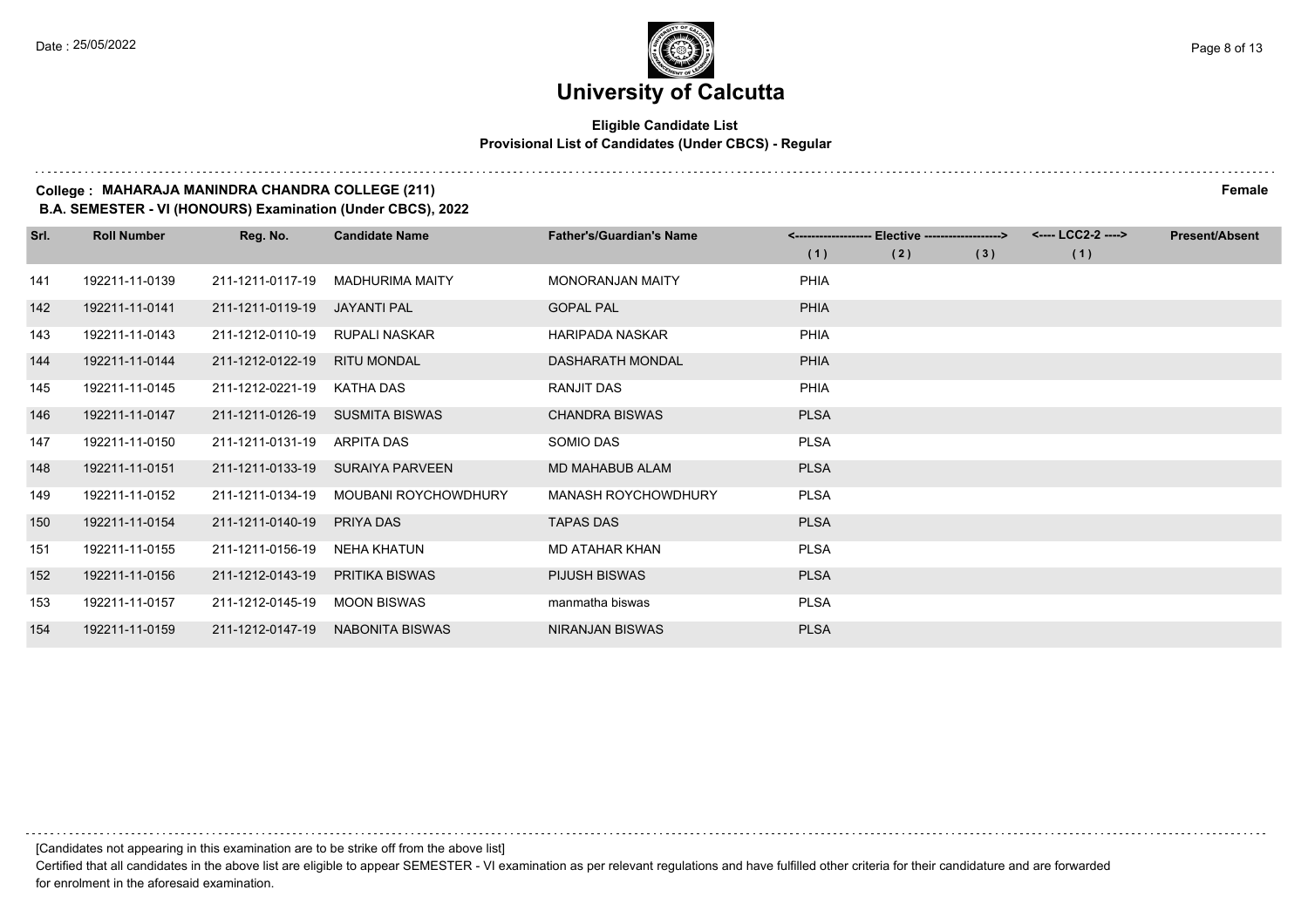#### **Eligible Candidate List Provisional List of Candidates (Under CBCS) - Regular**

#### **College : MAHARAJA MANINDRA CHANDRA COLLEGE (211) Male**

**B.A. SEMESTER - VI (HONOURS) Examination (Under CBCS), 2022**

| Srl.           | <b>Roll Number</b> | Reg. No.                     | <b>Candidate Name</b>                 | <b>Father's/Guardian's Name</b> |             | <------------------- Elective ------------------> |     | <---- LCC2-2 ----> | <b>Present/Absent</b> |
|----------------|--------------------|------------------------------|---------------------------------------|---------------------------------|-------------|---------------------------------------------------|-----|--------------------|-----------------------|
|                |                    |                              |                                       |                                 | (1)         | (2)                                               | (3) | (1)                |                       |
| $\overline{1}$ | 182211-21-0004     | 211-1111-0016-18             | SOURAV SAHA                           | NARAYAN SAHA                    | <b>BNGA</b> |                                                   |     |                    |                       |
| $\overline{2}$ | 182211-21-0005     | 211-1111-0024-18             | DINOBANDHU PRAMANIK                   | RAMPRASAD PRAMANIK              | <b>HISA</b> |                                                   |     |                    |                       |
| 3              | 182211-21-0009     | 211-1112-0043-18             | JAGANNATH SARKAR                      | <b>BASUDEB SARKAR</b>           | <b>BNGA</b> |                                                   |     |                    |                       |
| 4              | 182211-21-0055     | 211-1112-0101-18             | <b>RAHUL SARDAR</b>                   | <b>JITEN SARDAR</b>             | <b>HISA</b> |                                                   |     |                    |                       |
| 5              | 182211-21-0070     | 211-1111-0220-18             | <b>HRITHIK GHOSH</b>                  | <b>PRADIP GHOSH</b>             | <b>JORA</b> |                                                   |     |                    |                       |
| 6              | 182211-21-0079     | 211-1115-0227-18             | MUJAHIDUL SIDDIQUE                    | ABU BAKKAR SIDDIQUE             | <b>JORA</b> |                                                   |     |                    |                       |
| $7^{\circ}$    | 182211-21-0088     |                              | 211-1111-0152-18 MD SHAHBAZ HUSAIN    | PIRJADA MD SULEMAN              | <b>PLSA</b> |                                                   |     |                    |                       |
| 8              | 182211-21-0102     | 211-1112-0187-18             | <b>UJJAL DAS</b>                      | <b>BIJOY DAS</b>                | <b>PLSA</b> |                                                   |     |                    |                       |
| 9              | 192211-21-0001     | 211-1111-0008-19             | AKASH SARKAR                          | LATE CHANDAN SARKAR             | <b>BNGA</b> |                                                   |     |                    |                       |
| 10             | 192211-21-0002     | 211-1111-0016-19             | RATNADEEP HALDER                      | <b>RANTU HALDER</b>             | <b>BNGA</b> |                                                   |     |                    |                       |
| 11             | 192211-21-0003     | 211-1112-0012-19             | RISHAV NANDI                          | <b>SUBRATA NANDI</b>            | <b>BNGA</b> |                                                   |     |                    |                       |
| 12             | 192211-21-0004     | 211-1112-0030-19             | <b>APURBA BISWAS</b>                  | <b>UTTAM BISWAS</b>             | <b>BNGA</b> |                                                   |     |                    |                       |
| 13             | 192211-21-0005     | 211-1112-0037-19             | RANAJIT MONDAL                        | <b>RAMESH MONDAL</b>            | <b>BNGA</b> |                                                   |     |                    |                       |
| 14             | 192211-21-0006     | 211-1112-0038-19 AYAN MONDAL |                                       | <b>AVIJIT MONDAL</b>            | <b>BNGA</b> |                                                   |     |                    |                       |
| 15             | 192211-21-0007     | 211-1114-0029-19             | SUBHADIP BISAI                        | <b>BISWAJIT BISAI</b>           | <b>BNGA</b> |                                                   |     |                    |                       |
| 16             | 192211-21-0008     | 211-1111-0041-19             | ABHINANDAN DAS                        | Sukhendu Kumar Das              | <b>ENGA</b> |                                                   |     |                    |                       |
| 17             | 192211-21-0009     | 211-1111-0042-19             | DURGASANKAR SINHA<br><b>MAHAPATRA</b> | SUKUMAR SINHA MAHAPATRA         | <b>ENGA</b> |                                                   |     |                    |                       |
| 18             | 192211-21-0010     | 211-1111-0044-19             | AVIGYAN CHOWDHURI                     | <b>AVIJIT CHOWDHURI</b>         | <b>ENGA</b> |                                                   |     |                    |                       |
| 19             | 192211-21-0011     |                              | 211-1111-0048-19 SAPTADIP BASAK       | <b>TAPASH BASAK</b>             | <b>ENGA</b> |                                                   |     |                    |                       |
| 20             | 192211-21-0012     |                              | 211-1111-0051-19 ANIRBAN CHANDA       | AMITABHA CHANDA                 | <b>ENGA</b> |                                                   |     |                    |                       |

[Candidates not appearing in this examination are to be strike off from the above list]

Certified that all candidates in the above list are eligible to appear SEMESTER - VI examination as per relevant regulations and have fulfilled other criteria for their candidature and are forwarded for enrolment in the aforesaid examination.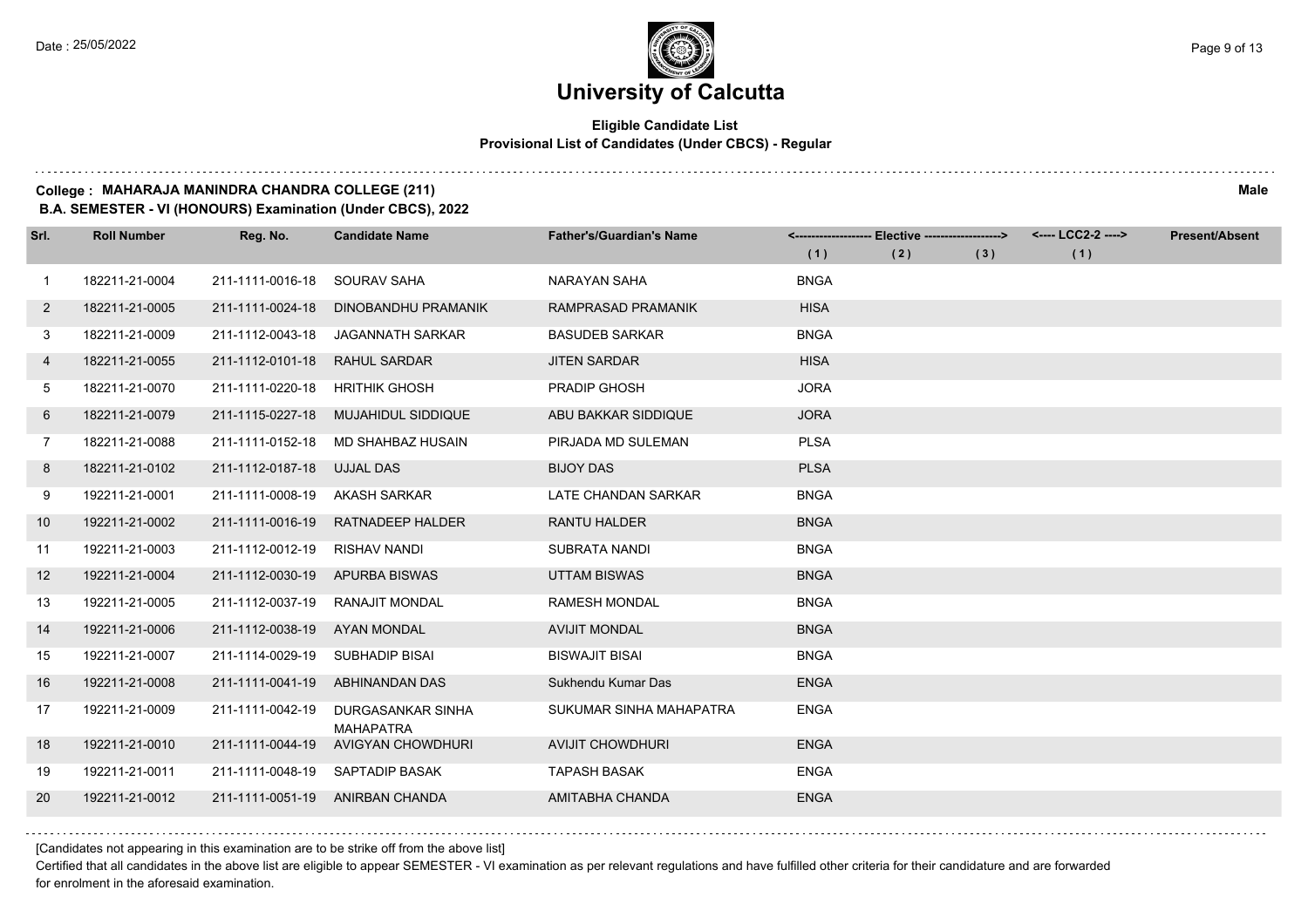#### **Eligible Candidate List Provisional List of Candidates (Under CBCS) - Regular**

#### **College : MAHARAJA MANINDRA CHANDRA COLLEGE (211) Male**

**B.A. SEMESTER - VI (HONOURS) Examination (Under CBCS), 2022**

| Srl. | <b>Roll Number</b> | Reg. No.                      | <b>Candidate Name</b>                     | <b>Father's/Guardian's Name</b> |             | <------------------- Elective -------------------> |     | <---- LCC2-2 ----> | <b>Present/Absent</b> |
|------|--------------------|-------------------------------|-------------------------------------------|---------------------------------|-------------|----------------------------------------------------|-----|--------------------|-----------------------|
|      |                    |                               |                                           |                                 | (1)         | (2)                                                | (3) | (1)                |                       |
| 21   | 192211-21-0013     | 211-1111-0236-19              | NAYAN KUMAR BARANWAL                      | <b>Prabhat Kumar</b>            | <b>ENGA</b> |                                                    |     |                    |                       |
| 22   | 192211-21-0014     | 211-1111-0237-19              | <b>BISWAJIT MISHRA</b>                    | LATE KANHAIYA LAL MISHRA        | <b>ENGA</b> |                                                    |     |                    |                       |
| 23   | 192211-21-0016     | 211-1111-0243-19              | MIR KABIRUDDIN                            | Mir kalamuddin                  | <b>ENGA</b> |                                                    |     |                    |                       |
| 24   | 192211-21-0017     | 211-1111-0245-19 SUMIT GHOSH  |                                           | <b>MALAY GHOSH</b>              | <b>ENGA</b> |                                                    |     |                    |                       |
| 25   | 192211-21-0018     | 211-1112-0056-19              | AKASH NASKAR                              | ANANDA NASKAR                   | <b>ENGA</b> |                                                    |     |                    |                       |
| 26   | 192211-21-0022     | 211-1112-0069-19              | <b>PRATAY MONDAL</b>                      | <b>PARIMAL MONDAL</b>           | <b>ENGA</b> |                                                    |     |                    |                       |
| 27   | 192211-21-0023     | 211-1112-0241-19              | ANISH PATRA                               | SAMIR KUMAR PATARA              | <b>ENGA</b> |                                                    |     |                    |                       |
| 28   | 192211-21-0024     | 211-1114-0057-19              | SAUHARDA GOLDER                           | <b>GOUR SUNDOR GOLDER</b>       | <b>ENGA</b> |                                                    |     |                    |                       |
| 29   | 192211-21-0028     | 211-1111-0227-19              | ROSHAN JHA                                | <b>ARJUN JHA</b>                | <b>HINA</b> |                                                    |     |                    |                       |
| 30   | 192211-21-0029     |                               | 211-1114-0194-19 SURAJ KUMAR SHARMA       | <b>LALAN KUMAR SHARMA</b>       | <b>HINA</b> |                                                    |     |                    |                       |
| 31   | 192211-21-0030     | 211-1111-0072-19 SUDIP MONDAL |                                           | <b>KRISHNA MONDAL</b>           | <b>HISA</b> |                                                    |     |                    |                       |
| 32   | 192211-21-0031     | 211-1111-0073-19              | ANKUSH MITRA                              | <b>ANIT MITRA</b>               | <b>HISA</b> |                                                    |     |                    |                       |
| 33   | 192211-21-0032     | 211-1111-0074-19              | KAUSHIK SAHOO                             | ALOK SAHOO                      | <b>HISA</b> |                                                    |     |                    |                       |
| 34   | 192211-21-0033     |                               | 211-1111-0075-19 ANIBRATA DEBNATH         | KALACHAND DEBNATH               | <b>HISA</b> |                                                    |     |                    |                       |
| 35   | 192211-21-0034     | 211-1111-0076-19              | ARITRA GHOSH                              | ANINDA GHOSH                    | <b>HISA</b> |                                                    |     |                    |                       |
| 36   | 192211-21-0035     | 211-1111-0079-19              | <b>SUSHOBHAN</b><br><b>CHATTOPADHYAYA</b> | SAMIRAN CHATTOPADHYAYA          | <b>HISA</b> |                                                    |     |                    |                       |
| 37   | 192211-21-0036     | 211-1111-0080-19              | <b>SUMIT BANIK</b>                        | <b>BISWANATH BANIK</b>          | <b>HISA</b> |                                                    |     |                    |                       |
| 38   | 192211-21-0037     | 211-1111-0081-19              | SOMNATH PAUL                              | Sukumar Paul                    | <b>HISA</b> |                                                    |     |                    |                       |
| 39   | 192211-21-0038     |                               | 211-1111-0082-19 SOUMAJIT MUKHERJEE       | <b>SISIR MUKHERJEE</b>          | <b>HISA</b> |                                                    |     |                    |                       |
| 40   | 192211-21-0039     | 211-1111-0083-19 UTPAL MONDAL |                                           | <b>Rakhal Mondal</b>            | <b>HISA</b> |                                                    |     |                    |                       |

[Candidates not appearing in this examination are to be strike off from the above list]

Certified that all candidates in the above list are eligible to appear SEMESTER - VI examination as per relevant regulations and have fulfilled other criteria for their candidature and are forwarded for enrolment in the aforesaid examination.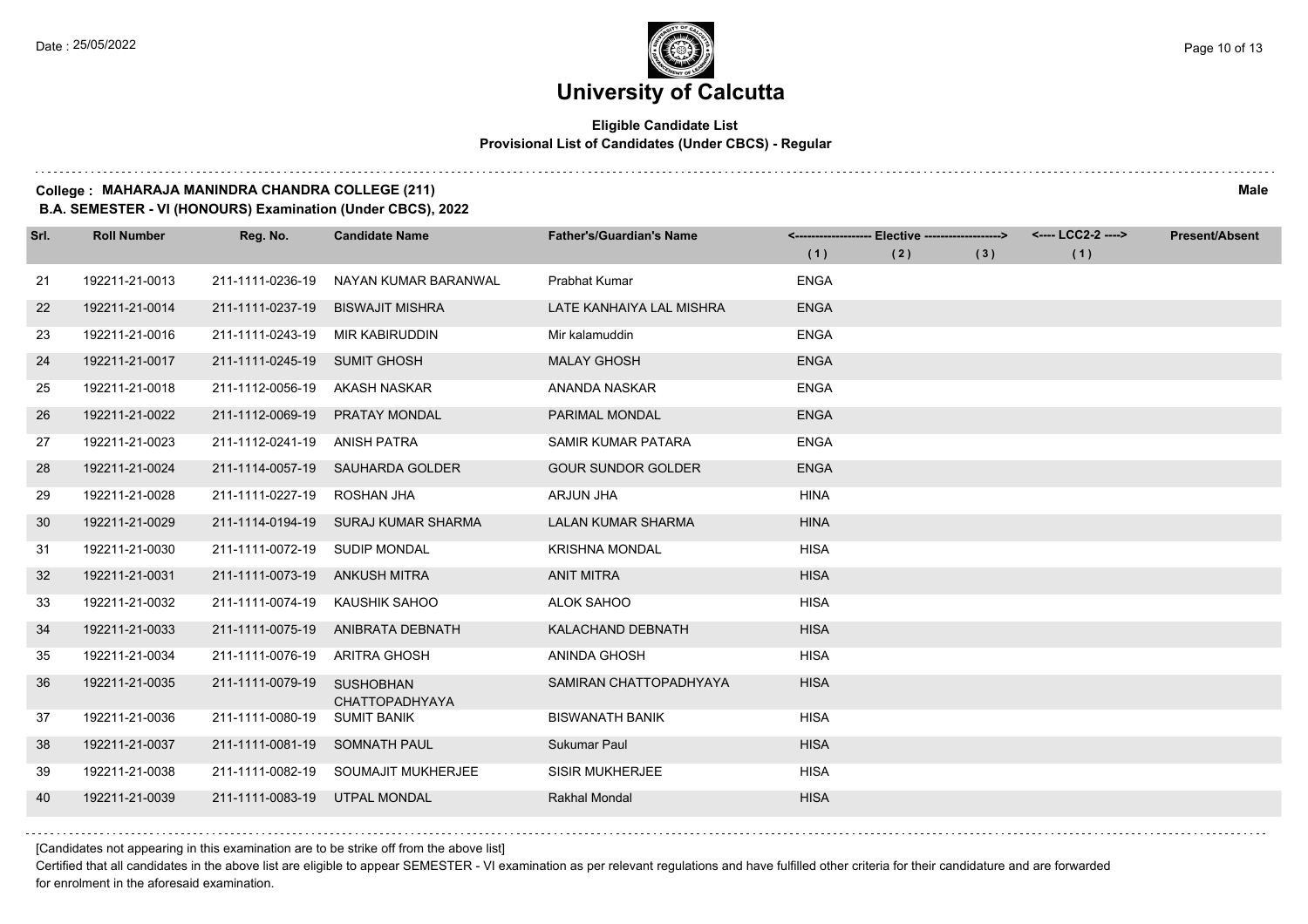$1.111$ 

## **University of Calcutta**

#### **Eligible Candidate List Provisional List of Candidates (Under CBCS) - Regular**

#### **College : MAHARAJA MANINDRA CHANDRA COLLEGE (211) Male**

**B.A. SEMESTER - VI (HONOURS) Examination (Under CBCS), 2022**

| Srl. | <b>Roll Number</b> | Reg. No.                    | <b>Candidate Name</b>            | <b>Father's/Guardian's Name</b> | (1)         | <------------------- Elective -------------------><br>(2) | (3) | <---- LCC2-2 ----><br>(1) | <b>Present/Absent</b> |
|------|--------------------|-----------------------------|----------------------------------|---------------------------------|-------------|-----------------------------------------------------------|-----|---------------------------|-----------------------|
| 41   | 192211-21-0040     | 211-1111-0092-19            | <b>PRADIP DAS</b>                | <b>BADAL DAS</b>                | <b>HISA</b> |                                                           |     |                           |                       |
| 42   | 192211-21-0041     | 211-1111-0095-19            | <b>SUMIT GHOSH</b>               | Bijan Ghosh                     | <b>HISA</b> |                                                           |     |                           |                       |
| 43   | 192211-21-0042     | 211-1111-0100-19            | SOUMITRA MAJI                    | <b>SURAJIT MAJI</b>             | <b>HISA</b> |                                                           |     |                           |                       |
| 44   | 192211-21-0043     | 211-1111-0220-19            | <b>INDRAJIT MOULICK</b>          | <b>BISWANATH MOULICK</b>        | <b>HISA</b> |                                                           |     |                           |                       |
| 45   | 192211-21-0045     | 211-1111-0246-19            | RAJU HALDER                      | <b>KAMAL HALDER</b>             | <b>HISA</b> |                                                           |     |                           |                       |
| -46  | 192211-21-0046     |                             | 211-1112-0071-19 SUBHADIP MONDAL | <b>INDRAJIT MONDAL</b>          | <b>HISA</b> |                                                           |     |                           |                       |
| 47   | 192211-21-0047     |                             | 211-1112-0077-19 PRODIPTO MONDAL | <b>DINESH MONDAL</b>            | <b>HISA</b> |                                                           |     |                           |                       |
| 48   | 192211-21-0048     | 211-1112-0078-19            | <b>RAJ DAS</b>                   | <b>BIJOY DAS</b>                | <b>HISA</b> |                                                           |     |                           |                       |
| 49   | 192211-21-0050     | 211-1113-0085-19            | <b>BIPLAB MUNDA</b>              | <b>GOBINDA MUNDA</b>            | <b>HISA</b> |                                                           |     |                           |                       |
| 50   | 192211-21-0052     | 211-1111-0161-19            | <b>KALPESH MANNA</b>             | <b>RAJESH MANNA</b>             | <b>JORA</b> |                                                           |     |                           |                       |
| 51   | 192211-21-0053     | 211-1111-0162-19            | SAYAN KANJILAL                   | tarun kanjilal                  | <b>JORA</b> |                                                           |     |                           |                       |
| 52   | 192211-21-0054     | 211-1111-0172-19            | <b>ROHIT PODDAR</b>              | Rathin Kumar Poddar             | <b>JORA</b> |                                                           |     |                           |                       |
| 53   | 192211-21-0055     | 211-1111-0175-19            | RAJJYOTI KUNDU                   | PRANAY KUNDU                    | <b>JORA</b> |                                                           |     |                           |                       |
| 54   | 192211-21-0056     | 211-1111-0177-19            | <b>TUNIR CHAKRABORTY</b>         | SAMBARAN CHAKRABORTY            | <b>JORA</b> |                                                           |     |                           |                       |
|      | 192211-21-0057     |                             | SOHAN KARAN                      |                                 | <b>JORA</b> |                                                           |     |                           |                       |
| 55   |                    | 211-1111-0184-19            |                                  | <b>MOHAN KARAN</b>              |             |                                                           |     |                           |                       |
| 56   | 192211-21-0058     | 211-1111-0186-19            | AYAN DAS                         | <b>BUDDHADEB DAS</b>            | <b>JORA</b> |                                                           |     |                           |                       |
| 57   | 192211-21-0059     | 211-1111-0187-19            | ARNAB CHAKRABORTY                | <b>Tarun Chakraborty</b>        | <b>JORA</b> |                                                           |     |                           |                       |
| 58   | 192211-21-0060     | 211-1111-0191-19 SOUVIK DAS |                                  | <b>KAMAL KUMAR DAS</b>          | <b>JORA</b> |                                                           |     |                           |                       |
| 59   | 192211-21-0063     | 211-1111-0104-19 JOY GHOSH  |                                  | <b>SHANTU GHOSH</b>             | PHIA        |                                                           |     |                           |                       |
| 60   | 192211-21-0064     | 211-1111-0106-19            | <b>PRATAP JHURI</b>              | <b>SUNIT JHURI</b>              | PHIA        |                                                           |     |                           |                       |

[Candidates not appearing in this examination are to be strike off from the above list]

Certified that all candidates in the above list are eligible to appear SEMESTER - VI examination as per relevant regulations and have fulfilled other criteria for their candidature and are forwarded for enrolment in the aforesaid examination.

. . . . . . .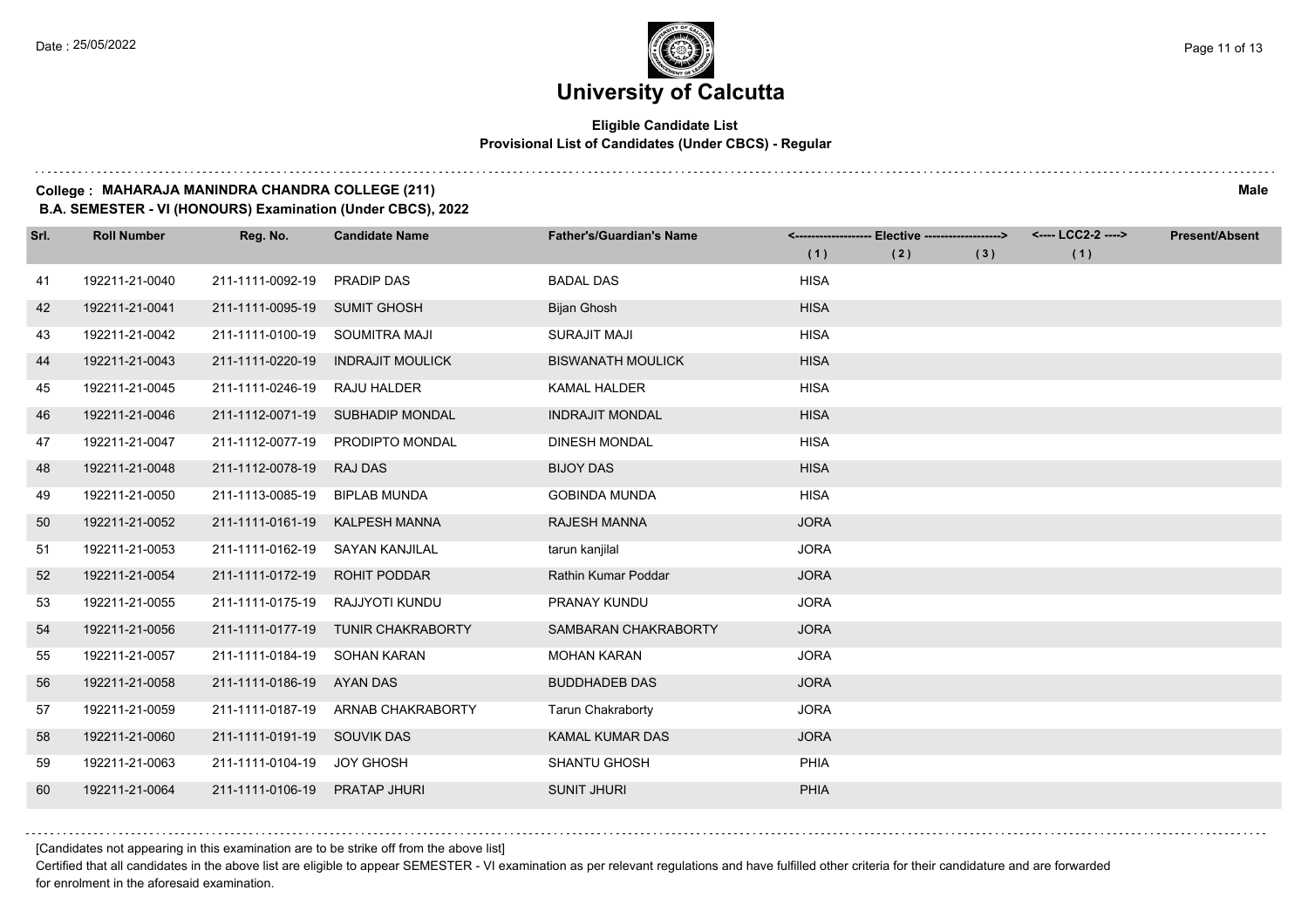#### **Eligible Candidate List Provisional List of Candidates (Under CBCS) - Regular**

#### **College : MAHARAJA MANINDRA CHANDRA COLLEGE (211) Male**

**B.A. SEMESTER - VI (HONOURS) Examination (Under CBCS), 2022**

| Srl. | <b>Roll Number</b> | Reg. No.                     | <b>Candidate Name</b>                  | <b>Father's/Guardian's Name</b>       |             | <------------------- Elective ------------------> |     | <---- LCC2-2 ----> | <b>Present/Absent</b> |
|------|--------------------|------------------------------|----------------------------------------|---------------------------------------|-------------|---------------------------------------------------|-----|--------------------|-----------------------|
|      |                    |                              |                                        |                                       | (1)         | (2)                                               | (3) | (1)                |                       |
| 61   | 192211-21-0065     | 211-1111-0107-19             | <b>PROSENJIT GHOSH</b>                 | <b>PRATAP GHOSH</b>                   | <b>PHIA</b> |                                                   |     |                    |                       |
| 62   | 192211-21-0066     | 211-1111-0115-19             | <b>RAJDEEP BHOWMICK</b>                | LATE TARUN CHANDRA<br><b>BHOWMICK</b> | <b>PHIA</b> |                                                   |     |                    |                       |
| 63   | 192211-21-0069     | 211-1114-0105-19             | PALASH PAL                             | <b>PRABIR PAL</b>                     | PHIA        |                                                   |     |                    |                       |
| 64   | 192211-21-0070     | 211-1114-0108-19             | <b>MRINMOY PAL</b>                     | <b>SWAPAN PAL</b>                     | <b>PHIA</b> |                                                   |     |                    |                       |
| 65   | 192211-21-0071     | 211-1111-0123-19             | MUNSHI RIYAJUL HAQUE                   | MUNSHI SIRAJUL HAQUE                  | <b>PLSA</b> |                                                   |     |                    |                       |
| 66   | 192211-21-0072     | 211-1111-0124-19             | <b>ROUPAM SAHA</b>                     | <b>RANJAN SAHA</b>                    | <b>PLSA</b> |                                                   |     |                    |                       |
| 67   | 192211-21-0073     | 211-1111-0129-19             | SAHIL ISLAM MONDAL                     | SAHIDUL ISLAM MONDAL                  | <b>PLSA</b> |                                                   |     |                    |                       |
| 68   | 192211-21-0074     |                              | 211-1111-0132-19 SOUMEN MONDAL         | <b>ADHIBAS MONDAL</b>                 | <b>PLSA</b> |                                                   |     |                    |                       |
| 69   | 192211-21-0075     | 211-1111-0135-19 SOHAM DUTTA |                                        | SUBRATA DUTTA                         | <b>PLSA</b> |                                                   |     |                    |                       |
| 70   | 192211-21-0076     | 211-1111-0138-19             | AYAN SIL                               | LATE NARAYAN CHANDRA SIL              | <b>PLSA</b> |                                                   |     |                    |                       |
| 71   | 192211-21-0077     | 211-1111-0142-19             | <b>FARHAN MOLLA</b>                    | <b>HANNAN MOLLA</b>                   | <b>PLSA</b> |                                                   |     |                    |                       |
| 72   | 192211-21-0079     |                              | 211-1111-0148-19 SOUMALYA BHATTACHARYA | AMIT BHATTACHARYA                     | <b>PLSA</b> |                                                   |     |                    |                       |
| 73   | 192211-21-0080     | 211-1111-0149-19 AKASH DEB   |                                        | <b>UJJAL DEB</b>                      | <b>PLSA</b> |                                                   |     |                    |                       |
| 74   | 192211-21-0081     | 211-1111-0154-19             | <b>JOY DAS</b>                         | SHAKTI DHAR DAS                       | <b>PLSA</b> |                                                   |     |                    |                       |
| 75   | 192211-21-0082     |                              | 211-1111-0155-19 SUBHADIP GHOSH        | PURNA CHANDRA GHOSH                   | <b>PLSA</b> |                                                   |     |                    |                       |
| 76   | 192211-21-0083     |                              | 211-1112-0136-19 SUPROTIP BAYEN        | Kanai Bayen                           | <b>PLSA</b> |                                                   |     |                    |                       |
| 77   | 192211-21-0084     | 211-1112-0137-19             | ARIJIT MONDAL                          | SUDHANGSHU MONDAL                     | <b>PLSA</b> |                                                   |     |                    |                       |
| 78   | 192211-21-0085     | 211-1112-0141-19             | <b>BABUSONA MONDAL</b>                 | <b>KRISHNA PADA MONDAL</b>            | <b>PLSA</b> |                                                   |     |                    |                       |
| 79   | 192211-21-0086     | 211-1112-0150-19             | <b>MRINMOY MONDAL</b>                  | MOHIT KUMAR MONDAL                    | <b>PLSA</b> |                                                   |     |                    |                       |
| 80   | 192211-21-0087     | 211-1112-0152-19 SUBHAM ROY  |                                        | NANDADULAL ROY                        | <b>PLSA</b> |                                                   |     |                    |                       |

[Candidates not appearing in this examination are to be strike off from the above list]

Certified that all candidates in the above list are eligible to appear SEMESTER - VI examination as per relevant regulations and have fulfilled other criteria for their candidature and are forwarded for enrolment in the aforesaid examination.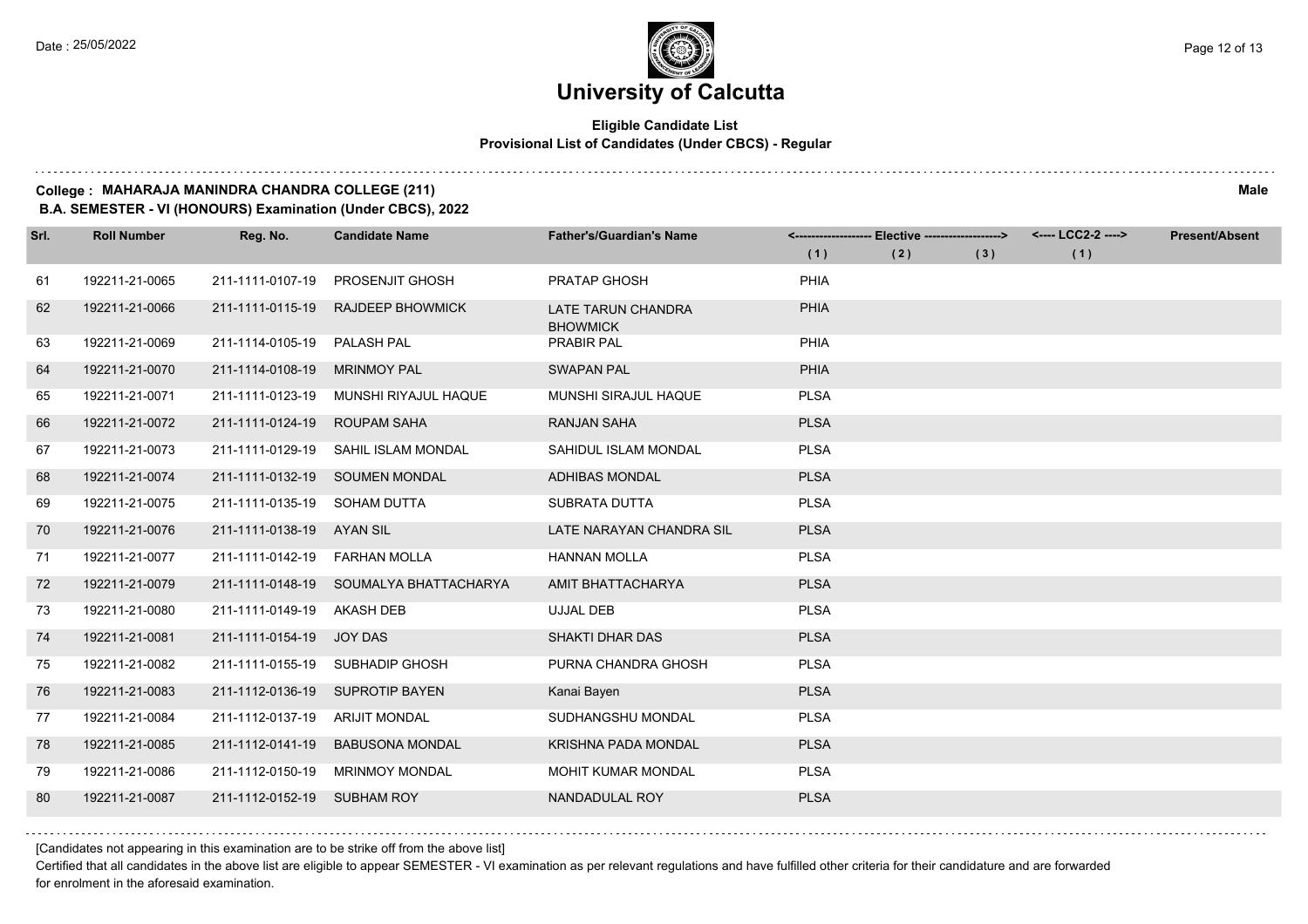$\sim 100$  km s  $^{-1}$ 

# **University of Calcutta**

#### **Eligible Candidate List Provisional List of Candidates (Under CBCS) - Regular**

| Male<br>College : MAHARAJA MANINDRA CHANDRA COLLEGE (211)<br><b>B.A. SEMESTER - VI (HONOURS) Examination (Under CBCS), 2022</b> |                    |                  |                       |                                 |                      |                                  |     |                    |                       |  |  |  |
|---------------------------------------------------------------------------------------------------------------------------------|--------------------|------------------|-----------------------|---------------------------------|----------------------|----------------------------------|-----|--------------------|-----------------------|--|--|--|
| Srl.                                                                                                                            | <b>Roll Number</b> | Reg. No.         | <b>Candidate Name</b> | <b>Father's/Guardian's Name</b> | <------------------- | -- Elective -------------------> |     | <---- LCC2-2 ----> | <b>Present/Absent</b> |  |  |  |
|                                                                                                                                 |                    |                  |                       |                                 | (1)                  | (2)                              | (3) | (1)                |                       |  |  |  |
| 81                                                                                                                              | 192211-21-0088     | 211-1112-0153-19 | BHASHKAR BHOWMIK      | AMAL BHOWMIK                    | <b>PLSA</b>          |                                  |     |                    |                       |  |  |  |
| 82                                                                                                                              | 192211-21-0089     | 211-1114-0127-19 | RATHIN MONDAL         | RABINDRANATH MONDAL             | <b>PLSA</b>          |                                  |     |                    |                       |  |  |  |

[Candidates not appearing in this examination are to be strike off from the above list]

Certified that all candidates in the above list are eligible to appear SEMESTER - VI examination as per relevant regulations and have fulfilled other criteria for their candidature and are forwarded for enrolment in the aforesaid examination.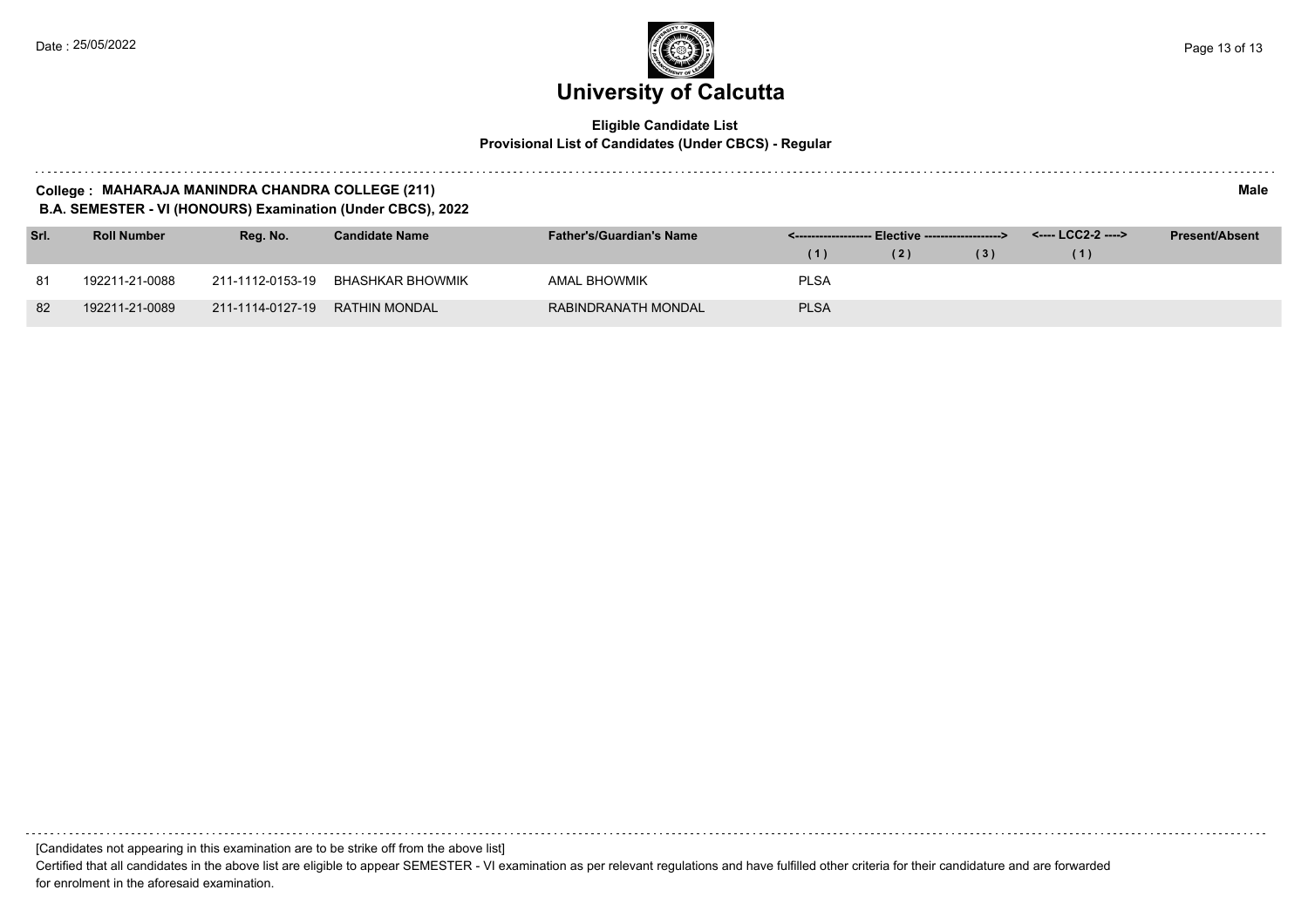#### **Eligible Candidate List Provisional List of Candidates (Under CBCS) - Regular**

#### **College : MAHARAJA MANINDRA CHANDRA COLLEGE (211) Female**

**B.A. SEMESTER - VI (GENERAL) Examination (Under CBCS), 2022**

| Srl.           | <b>Roll Number</b> | Reg. No.                       | <b>Candidate Name</b>               | <b>Father's/Guardian's Name</b> | (1)         | <------------------- Elective ------------------><br>(2) | (3) | <---- LCC2-2 ----><br>(1) | <b>Present/Absent</b> |
|----------------|--------------------|--------------------------------|-------------------------------------|---------------------------------|-------------|----------------------------------------------------------|-----|---------------------------|-----------------------|
| $\mathbf{1}$   | 182211-12-0001     | 211-1211-0591-18               | SONIYA PRAMANICK                    | SOUMENDRA NATH PRAMANICK        | <b>BNGG</b> | <b>HISG</b>                                              |     | <b>BNGL</b>               |                       |
| $\mathbf{2}$   | 182211-12-0009     | 211-1211-0653-18               | LIZA ACHARJEE                       | KRISHNA KANTA ACHARJEE          | <b>BNGG</b> | <b>PHIG</b>                                              |     | <b>BNGL</b>               |                       |
| 3              | 182211-12-0012     | 211-1212-0658-18 SUMITA HALDAR |                                     | ARUN HALDAR                     | <b>BNGG</b> | <b>HISG</b>                                              |     | <b>BNGL</b>               |                       |
| 4              | 182211-12-0021     | 211-1211-0620-18 ADWITIA SAHA  |                                     | SANJAY SAHA                     | <b>ENGG</b> | <b>PHIG</b>                                              |     | <b>ENGL</b>               |                       |
| 5              | 182211-12-0027     | 211-1211-0604-18 SNEHA SHAW    |                                     | SANJAY KUMAR SHAW               | <b>HING</b> | <b>HISG</b>                                              |     | <b>HINL</b>               |                       |
| 6              | 182211-12-0031     | 211-1211-0611-18               | NASRINA KHATUN                      | <b>SABIR ALI MOLLA</b>          | <b>BNGG</b> | <b>HISG</b>                                              |     | <b>BNGL</b>               |                       |
| $\overline{7}$ | 182211-12-0032     |                                | 211-1211-0615-18 SHATABDI SARKAR    | <b>SWAPAN SARKAR</b>            | <b>HISG</b> | <b>JORG</b>                                              |     | <b>BNGL</b>               |                       |
| 8              | 182211-12-0035     |                                | 211-1211-0626-18 NIKITA KUMARI SHAW | <b>UMESH KUMAR SHAW</b>         | <b>HING</b> | <b>HISG</b>                                              |     | <b>HINL</b>               |                       |
| 9              | 182211-12-0037     | 211-1211-0638-18 NIDHI YADAV   |                                     | PRADEEP YADAV                   | <b>HING</b> | <b>HISG</b>                                              |     | <b>HINL</b>               |                       |
| 10             | 182211-12-0039     | 211-1211-0651-18 JUI MITRA     |                                     | <b>CHIRASHURID MITRA</b>        | <b>BNGG</b> | <b>HISG</b>                                              |     | <b>BNGL</b>               |                       |
| 11             | 182211-12-0046     | 211-1215-0987-18 MARISHA AFROJ |                                     | NAZRUL ISLIAM MONDAL            | <b>HISG</b> | <b>PLSG</b>                                              |     | <b>ENGL</b>               |                       |
| 12             | 182211-12-0047     | 211-1211-0594-18 TITHI ROY     |                                     | <b>TAPASH KUMAR ROY</b>         | <b>HISG</b> | <b>JORG</b>                                              |     | <b>BNGL</b>               |                       |
| 13             | 182211-12-0049     |                                | 211-1214-0691-18 PARBATI SARKAR     | <b>BISWANATH SARKAR</b>         | <b>HISG</b> | <b>JORG</b>                                              |     | <b>BNGL</b>               |                       |
| 14             | 182211-12-0051     | 211-1211-0982-18 KOYEL MAITY   |                                     | PRASANTA MAITY                  | <b>BNGG</b> | <b>PHIG</b>                                              |     | <b>BNGL</b>               |                       |
| 15             | 182211-12-0056     | 211-1212-1032-18 PUJA PRADHAN  |                                     | PRASANTA PRADHAN                | <b>HISG</b> | <b>PHIG</b>                                              |     | <b>ENGL</b>               |                       |
| 16             | 182211-12-0062     | 211-1211-0625-18 PRITY SHAW    |                                     | <b>RAJ KUMAR SHAW</b>           | <b>HING</b> | <b>PLSG</b>                                              |     | <b>BNGL</b>               |                       |
| 17             | 182211-12-0066     | 211-1211-0921-18               | ANTARA BHATTACHARJEE                | ANJAN BHATTACHARJEE             | <b>BNGG</b> | <b>PLSG</b>                                              |     | <b>BNGL</b>               |                       |
| 18             | 182211-12-0079     | 211-1211-1018-18 SANKARI MADHU |                                     | SHYAMAL MADHU                   | <b>HISG</b> | <b>PLSG</b>                                              |     | <b>ENGL</b>               |                       |
| 19             | 182211-12-0081     | 211-1212-0661-18 PAYAL NASKAR  |                                     | PRANAB NASKAR                   | <b>PHIG</b> | <b>PLSG</b>                                              |     | <b>BNGL</b>               |                       |
| 20             | 182211-12-0082     | 211-1212-0679-18 PUJA MONDAL   |                                     | PARITOSH MONDAL                 | <b>PHIG</b> | <b>PLSG</b>                                              |     | <b>BNGL</b>               |                       |

[Candidates not appearing in this examination are to be strike off from the above list]

Certified that all candidates in the above list are eligible to appear SEMESTER - VI examination as per relevant regulations and have fulfilled other criteria for their candidature and are forwarded for enrolment in the aforesaid examination.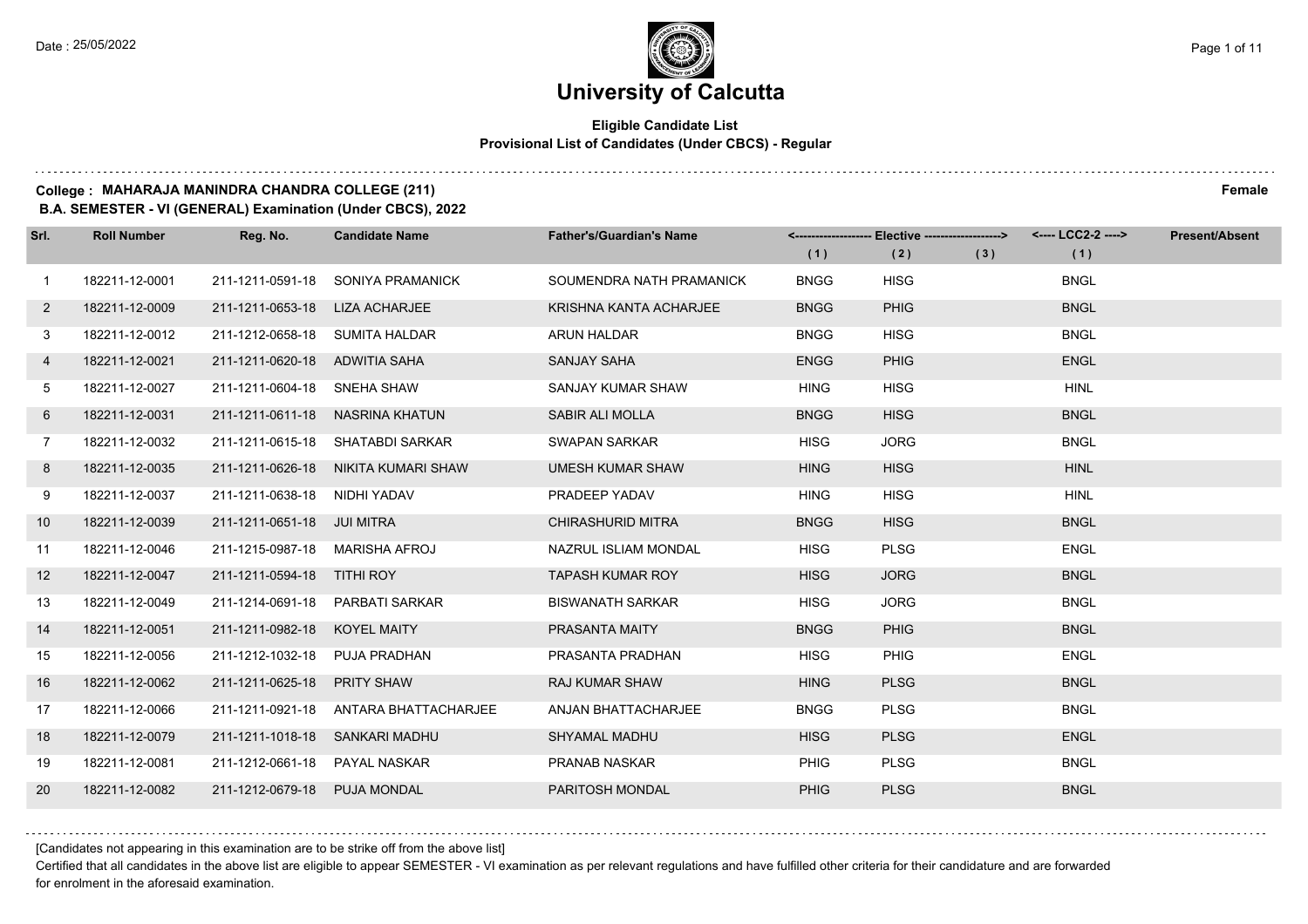$1.111$ 

### **University of Calcutta**

#### **Eligible Candidate List Provisional List of Candidates (Under CBCS) - Regular**

#### **College : MAHARAJA MANINDRA CHANDRA COLLEGE (211) Female**

**B.A. SEMESTER - VI (GENERAL) Examination (Under CBCS), 2022**

| Srl. | <b>Roll Number</b> | Reg. No.                       | <b>Candidate Name</b>                | <b>Father's/Guardian's Name</b> | (1)         | <------------------- Elective ------------------><br>(2) | (3) | <---- LCC2-2 ----><br>(1) | <b>Present/Absent</b> |
|------|--------------------|--------------------------------|--------------------------------------|---------------------------------|-------------|----------------------------------------------------------|-----|---------------------------|-----------------------|
| 21   | 182211-12-0084     | 211-1212-0896-18               | ANAMIKA BISWAS                       | <b>DILIP BISWAS</b>             | <b>HISG</b> | <b>PLSG</b>                                              |     | <b>BNGL</b>               |                       |
| 22   | 182211-12-0085     | 211-1212-1020-18 SOHINI DAS    |                                      | <b>DIPAK DAS</b>                | <b>HISG</b> | <b>PLSG</b>                                              |     | <b>ENGL</b>               |                       |
| 23   | 182211-12-0086     |                                | 211-1212-1021-18 SUDESHNA MONDAL     | APURBA MONDAL                   | <b>HISG</b> | <b>PLSG</b>                                              |     | <b>ENGL</b>               |                       |
| 24   | 182211-12-0091     |                                | 211-1212-1034-18 CHANDNI MONDAL      | <b>ASISH MONDAL</b>             | <b>BNGG</b> | <b>PLSG</b>                                              |     | <b>BNGL</b>               |                       |
| 25   | 182211-12-0093     |                                | 211-1212-1037-18 CHAITALI MONDAL     | PINTU MONDAL                    | <b>HISG</b> | <b>PLSG</b>                                              |     | <b>ENGL</b>               |                       |
| 26   | 182211-12-0100     | 211-1211-1094-18 MOUSUMI SIL   |                                      | <b>SAMBHU SIL</b>               | <b>BNGG</b> | <b>HISG</b>                                              |     | <b>BNGL</b>               |                       |
| 27   | 182211-12-0101     | 211-1212-1074-18 PUJA DAS      |                                      | RADHE SHYAM DAS                 | <b>HISG</b> | PHIG                                                     |     | <b>ENGL</b>               |                       |
| 28   | 182211-12-0102     |                                | 211-1212-1072-18 KRISHNA MONDAL      | <b>TEJEN MONDAL</b>             | <b>HISG</b> | <b>PLSG</b>                                              |     | <b>ENGL</b>               |                       |
| 29   | 192211-12-0001     | 211-1211-0579-19               | <b>PAYAL DAS</b>                     | <b>RAJU DAS</b>                 | <b>BNGG</b> | PHIG                                                     |     | <b>BNGL</b>               |                       |
| 30   | 192211-12-0002     |                                | 211-1211-0583-19 ANTARA BHATTACHARYA | NEPAL BHATTACHARYA              | <b>BNGG</b> | PHIG                                                     |     | <b>BNGL</b>               |                       |
| 31   | 192211-12-0003     | 211-1211-0590-19 PUJA NATH     |                                      | <b>SUKDEB NATH</b>              | <b>BNGG</b> | <b>PLSG</b>                                              |     | <b>ENGL</b>               |                       |
| 32   | 192211-12-0004     | 211-1211-0594-19               | UPAMA RANI KUNTI                     | <b>ASIT KUMAR KUNTI</b>         | <b>BNGG</b> | <b>PLSG</b>                                              |     | <b>BNGL</b>               |                       |
| 33   | 192211-12-0005     | 211-1211-0639-19               | SUVECHHA DOLUI                       | SANJIT DOLUI                    | <b>BNGG</b> | PHIG                                                     |     | <b>BNGL</b>               |                       |
| 34   | 192211-12-0006     | 211-1211-0648-19               | <b>PARAMITA SARKAR</b>               | Pradip Sarkar                   | <b>BNGG</b> | <b>PLSG</b>                                              |     | <b>BNGL</b>               |                       |
| 35   | 192211-12-0007     | 211-1211-0653-19               | SOUMITA SIKARI                       | <b>KHOKAN SIKARI</b>            | <b>BNGG</b> | <b>PLSG</b>                                              |     | <b>BNGL</b>               |                       |
| 36   | 192211-12-0008     | 211-1211-0654-19               | <b>RIMPA GHOSH</b>                   | <b>DILIP GHOSH</b>              | <b>BNGG</b> | <b>PHIG</b>                                              |     | <b>BNGL</b>               |                       |
| 37   | 192211-12-0009     | 211-1211-0660-19               | <b>SUSMITA DAS</b>                   | SUBHANKAR DAS                   | <b>BNGG</b> | <b>PLSG</b>                                              |     | <b>BNGL</b>               |                       |
| 38   | 192211-12-0010     | 211-1211-0663-19 ANISHA PARVIN |                                      | SIRAJUL TARAFDAR                | <b>BNGG</b> | <b>PLSG</b>                                              |     | <b>BNGL</b>               |                       |
| 39   | 192211-12-0011     | 211-1211-0665-19 BARNALI DUTTA |                                      | RANJIT DUTTA                    | <b>BNGG</b> | <b>PLSG</b>                                              |     | <b>BNGL</b>               |                       |
| 40   | 192211-12-0012     | 211-1211-0674-19 TANIA BASU    |                                      | <b>GOPAL BASU</b>               | <b>BNGG</b> | <b>HISG</b>                                              |     | <b>BNGL</b>               |                       |

[Candidates not appearing in this examination are to be strike off from the above list]

Certified that all candidates in the above list are eligible to appear SEMESTER - VI examination as per relevant regulations and have fulfilled other criteria for their candidature and are forwarded for enrolment in the aforesaid examination.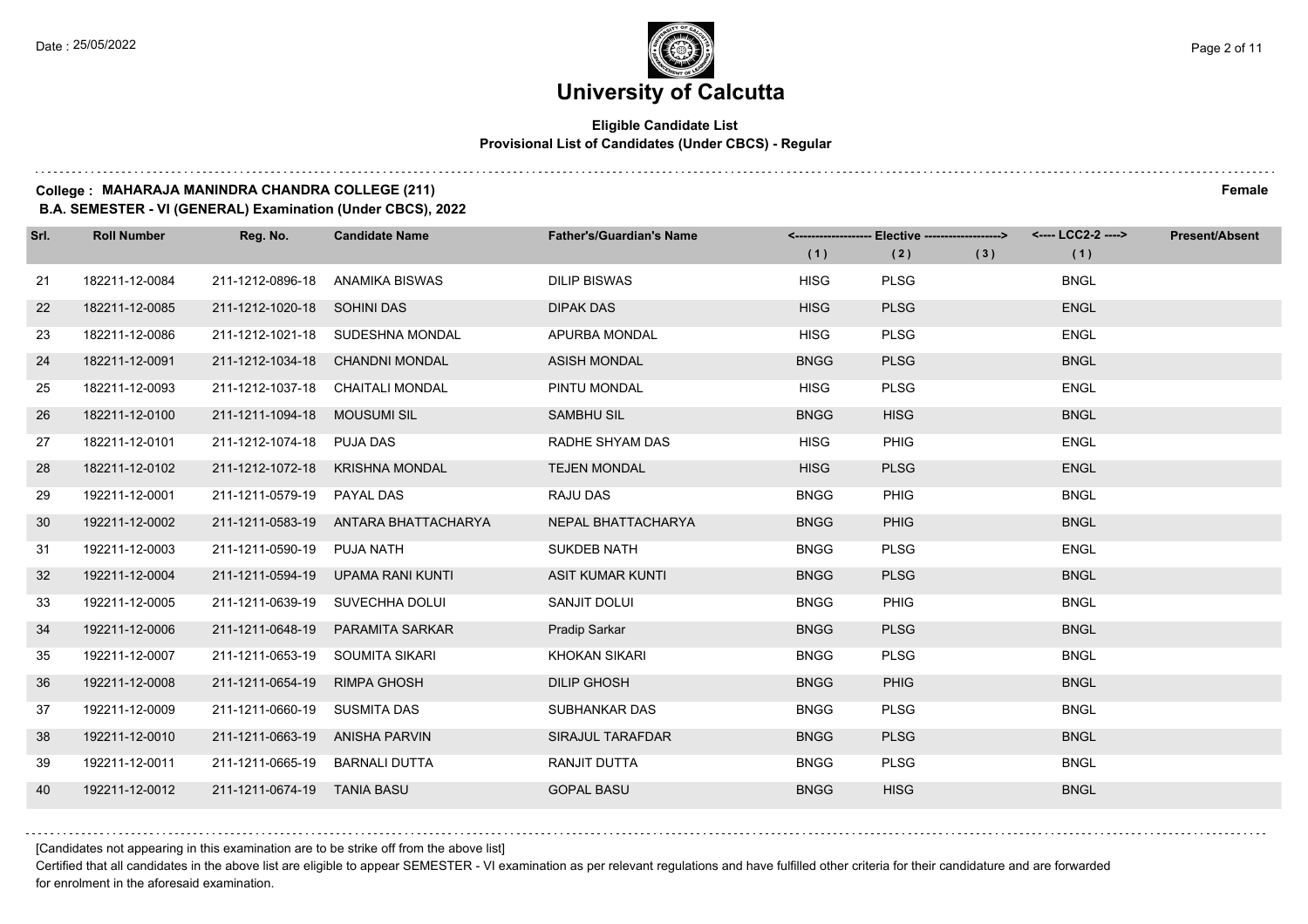#### **Eligible Candidate List Provisional List of Candidates (Under CBCS) - Regular**

#### **College : MAHARAJA MANINDRA CHANDRA COLLEGE (211) Female**

**B.A. SEMESTER - VI (GENERAL) Examination (Under CBCS), 2022**

| Srl. | <b>Roll Number</b> | Reg. No.                    | <b>Candidate Name</b>    | <b>Father's/Guardian's Name</b> | (1)         | <------------------- Elective ------------------><br>(2) | (3) | <---- LCC2-2 ----><br>(1) | <b>Present/Absent</b> |
|------|--------------------|-----------------------------|--------------------------|---------------------------------|-------------|----------------------------------------------------------|-----|---------------------------|-----------------------|
| 41   | 192211-12-0013     | 211-1211-0705-19            | <b>JAYSREE ROY</b>       | LATE SUMANTA ROY                | <b>BNGG</b> | <b>PHIG</b>                                              |     | <b>BNGL</b>               |                       |
| 42   | 192211-12-0014     | 211-1211-0706-19            | PRIYANKA SARKAR SAMADDAR | <b>AMITABH SARKAR</b>           | <b>BNGG</b> | <b>HISG</b>                                              |     | <b>BNGL</b>               |                       |
| 43   | 192211-12-0015     | 211-1212-0560-19            | <b>BANASRI BARICK</b>    | PRASANTA BARICK                 | <b>BNGG</b> | <b>PHIG</b>                                              |     | <b>BNGL</b>               |                       |
| 44   | 192211-12-0016     | 211-1212-0566-19            | <b>BARSHA DAS</b>        | JAYDEB DAS                      | <b>BNGG</b> | <b>PLSG</b>                                              |     | <b>BNGL</b>               |                       |
| 45   | 192211-12-0017     | 211-1212-0570-19            | SUTAPA KAR               | LATE SUDARSAN KAR               | <b>BNGG</b> | <b>PLSG</b>                                              |     | <b>BNGL</b>               |                       |
| 46   | 192211-12-0018     | 211-1212-0603-19            | PINKY HALDER             | <b>KRISHNA KANTA HALDER</b>     | <b>BNGG</b> | <b>PHIG</b>                                              |     | <b>BNGL</b>               |                       |
| 47   | 192211-12-0019     | 211-1212-0609-19            | <b>MANISHA HALDER</b>    | <b>MONGAL HALDER</b>            | <b>BNGG</b> | <b>PHIG</b>                                              |     | <b>BNGL</b>               |                       |
| 48   | 192211-12-0022     | 211-1212-0689-19            | SWAPNA DHANUKI           | <b>SWAPAN DHANUKI</b>           | <b>BNGG</b> | <b>PLSG</b>                                              |     | <b>BNGL</b>               |                       |
| 49   | 192211-12-0023     | 211-1214-0596-19            | SANJITA KARMAKAR         | <b>BISWANTH KARMAKAR</b>        | <b>BNGG</b> | <b>PLSG</b>                                              |     | <b>BNGL</b>               |                       |
| 50   | 192211-12-0024     | 211-1214-0678-19            | <b>RITU SHAW</b>         | SHIB SHANKAR SHAW               | <b>BNGG</b> | PHIG                                                     |     | <b>BNGL</b>               |                       |
| 51   | 192211-12-0025     | 211-1211-0741-19 SHWETA DAS |                          | SUSHANTA KUMAR DAS              | <b>ENGG</b> | <b>PLSG</b>                                              |     | <b>BNGL</b>               |                       |
| 52   | 192211-12-0026     | 211-1211-0571-19            | <b>MEGHA GHOSH</b>       | <b>SAMIR GHOSH</b>              | <b>BNGG</b> | <b>HISG</b>                                              |     | <b>BNGL</b>               |                       |
| 53   | 192211-12-0027     | 211-1211-0575-19            | PRIYANKA GHOSH           | <b>JAYDEB GHOSH</b>             | <b>BNGG</b> | <b>HISG</b>                                              |     | <b>BNGL</b>               |                       |
| 54   | 192211-12-0028     | 211-1211-0576-19            | ARITRI CHAKRABORTY       | Amit chakraborty                | <b>BNGG</b> | <b>HISG</b>                                              |     | <b>BNGL</b>               |                       |
| 55   | 192211-12-0029     | 211-1211-0578-19            | PRIYA ROUTH              | <b>TAPAS ROUTH</b>              | <b>ENGG</b> | <b>PLSG</b>                                              |     | <b>BNGL</b>               |                       |
| 56   | 192211-12-0030     | 211-1211-0580-19            | AYANTIKA DAS             | <b>BIVASH DAS</b>               | <b>BNGG</b> | <b>HISG</b>                                              |     | <b>BNGL</b>               |                       |
| 57   | 192211-12-0031     | 211-1211-0591-19            | <b>PUJA RAJBHAR</b>      | Rajkumar rajbhar                | <b>HISG</b> | <b>PLSG</b>                                              |     | <b>HINL</b>               |                       |
| 58   | 192211-12-0032     | 211-1211-0595-19            | ISHA GHOSH               | <b>SUBHAS GHOSH</b>             | <b>BNGG</b> | <b>HISG</b>                                              |     | <b>BNGL</b>               |                       |
| 59   | 192211-12-0033     | 211-1211-0599-19            | SUCHAYITA KARMAKAR       | Sanjib Karmakar                 | <b>BNGG</b> | <b>HISG</b>                                              |     | <b>BNGL</b>               |                       |
| 60   | 192211-12-0034     | 211-1211-0600-19            | PRIYA SAHA               | <b>SAIBAL SAHA</b>              | <b>BNGG</b> | <b>HISG</b>                                              |     | <b>BNGL</b>               |                       |

[Candidates not appearing in this examination are to be strike off from the above list]

Certified that all candidates in the above list are eligible to appear SEMESTER - VI examination as per relevant regulations and have fulfilled other criteria for their candidature and are forwarded for enrolment in the aforesaid examination.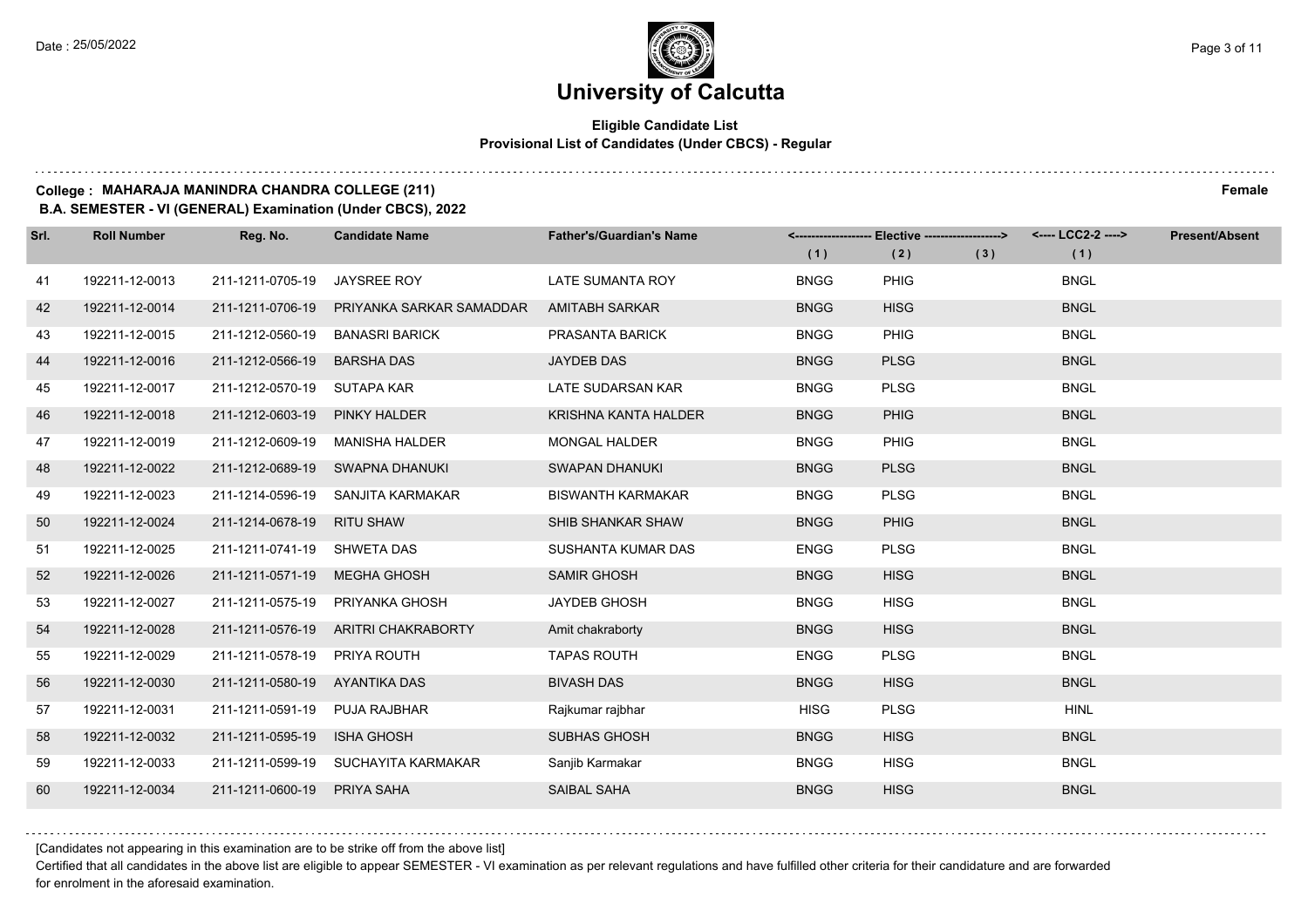### **University of Calcutta**

#### **Eligible Candidate List Provisional List of Candidates (Under CBCS) - Regular**

#### **College : MAHARAJA MANINDRA CHANDRA COLLEGE (211) Female**

**B.A. SEMESTER - VI (GENERAL) Examination (Under CBCS), 2022**

| Srl. | <b>Roll Number</b> | Reg. No.                       | <b>Candidate Name</b>                 | <b>Father's/Guardian's Name</b> | (1)         | <------------------- Elective ------------------><br>(2) | (3) | <---- LCC2-2 ----><br>(1) | <b>Present/Absent</b> |
|------|--------------------|--------------------------------|---------------------------------------|---------------------------------|-------------|----------------------------------------------------------|-----|---------------------------|-----------------------|
| 61   | 192211-12-0036     | 211-1211-0636-19               | <b>RUPSHA MALLICK</b>                 | <b>ARUP MALLICK</b>             | <b>HISG</b> | <b>JORG</b>                                              |     | <b>BNGL</b>               |                       |
| 62   | 192211-12-0037     | 211-1211-0642-19 SAHELI SAHA   |                                       | <b>SAMIR SAHA</b>               | <b>BNGG</b> | <b>HISG</b>                                              |     | <b>BNGL</b>               |                       |
| 63   | 192211-12-0038     |                                | 211-1211-0643-19 DEBJANI SASMAL       | <b>Biswanath Sasmal</b>         | <b>BNGG</b> | <b>HISG</b>                                              |     | <b>BNGL</b>               |                       |
| 64   | 192211-12-0040     | 211-1211-0646-19 GARGI PAUL    |                                       | <b>GAUTAM PAUL</b>              | <b>HISG</b> | <b>JORG</b>                                              |     | <b>BNGL</b>               |                       |
| 65   | 192211-12-0041     |                                | 211-1211-0651-19 SREENANDA MITRA      | <b>SWAPAN MITRA</b>             | <b>HISG</b> | <b>JORG</b>                                              |     | <b>BNGL</b>               |                       |
| 66   | 192211-12-0042     | 211-1211-0652-19 SUSMITA MAITY |                                       | <b>BAPI MAITY</b>               | <b>BNGG</b> | <b>HISG</b>                                              |     | <b>BNGL</b>               |                       |
| 67   | 192211-12-0043     | 211-1211-0655-19 NEHA SHAW     |                                       | JITENDRA SHAW                   | <b>HING</b> | <b>HISG</b>                                              |     | <b>HINL</b>               |                       |
| 68   | 192211-12-0044     | 211-1211-0658-19 PRIYA DEY     |                                       | <b>MATILAL DEY</b>              | <b>HISG</b> | <b>PLSG</b>                                              |     | <b>BNGL</b>               |                       |
| 69   | 192211-12-0045     |                                | 211-1211-0666-19 CHAITALI CHAKRABORTY | <b>BABU CHAKRABORTY</b>         | <b>BNGG</b> | <b>HISG</b>                                              |     | <b>BNGL</b>               |                       |
| 70   | 192211-12-0047     | 211-1211-0669-19 KEYA GHOSH    |                                       | PRADIP GHOSH                    | <b>HISG</b> | <b>JORG</b>                                              |     | <b>BNGL</b>               |                       |
| 71   | 192211-12-0048     | 211-1211-0676-19 SAYANI PAUL   |                                       | <b>GOBINDA PAUL</b>             | <b>HISG</b> | <b>JORG</b>                                              |     | <b>BNGL</b>               |                       |
| 72   | 192211-12-0050     | 211-1211-0680-19 TRISHNA DUTTA |                                       | KALYAN KUMAR DUTTA              | <b>BNGG</b> | <b>HISG</b>                                              |     | <b>BNGL</b>               |                       |
| 73   | 192211-12-0051     | 211-1211-0697-19               | PINKI RAO                             | <b>SUNIL RAO</b>                | <b>HING</b> | <b>HISG</b>                                              |     | <b>HINL</b>               |                       |
| 74   | 192211-12-0053     |                                | 211-1211-0703-19 MOHIMA BHATTACHARJEE | <b>SOUMEN BHATTACHARJEE</b>     | <b>HISG</b> | <b>JORG</b>                                              |     | <b>BNGL</b>               |                       |
| 75   | 192211-12-0054     |                                | 211-1211-0709-19 SHREYA TOPADAR       | <b>TAROK TOPADAR</b>            | <b>BNGG</b> | <b>HISG</b>                                              |     | <b>BNGL</b>               |                       |
| 76   | 192211-12-0055     |                                | 211-1211-0717-19 SUTAPA MONDAL        | Sadhan Mondal                   | <b>HISG</b> | <b>JORG</b>                                              |     | <b>BNGL</b>               |                       |
| 77   | 192211-12-0056     | 211-1211-0721-19               | <b>ESIKA SINGH</b>                    | <b>ASHOK SINGH</b>              | <b>ENGG</b> | <b>HISG</b>                                              |     | <b>BNGL</b>               |                       |
| 78   | 192211-12-0057     | 211-1211-0722-19               | <b>TANU SINGH</b>                     | <b>BIRENDRA KUMAR SINGH</b>     | <b>HING</b> | <b>HISG</b>                                              |     | <b>HINL</b>               |                       |
| 79   | 192211-12-0058     | 211-1211-0730-19 KIRAN ORAW    |                                       | SAHADEB ORAW                    | <b>HING</b> | <b>HISG</b>                                              |     | <b>HINL</b>               |                       |
| 80   | 192211-12-0059     | 211-1211-0731-19               | RAKHI BHAGAT                          | <b>JAI KISHAN BHAGAT</b>        | <b>HING</b> | <b>HISG</b>                                              |     | <b>HINL</b>               |                       |

[Candidates not appearing in this examination are to be strike off from the above list]

Certified that all candidates in the above list are eligible to appear SEMESTER - VI examination as per relevant regulations and have fulfilled other criteria for their candidature and are forwarded for enrolment in the aforesaid examination.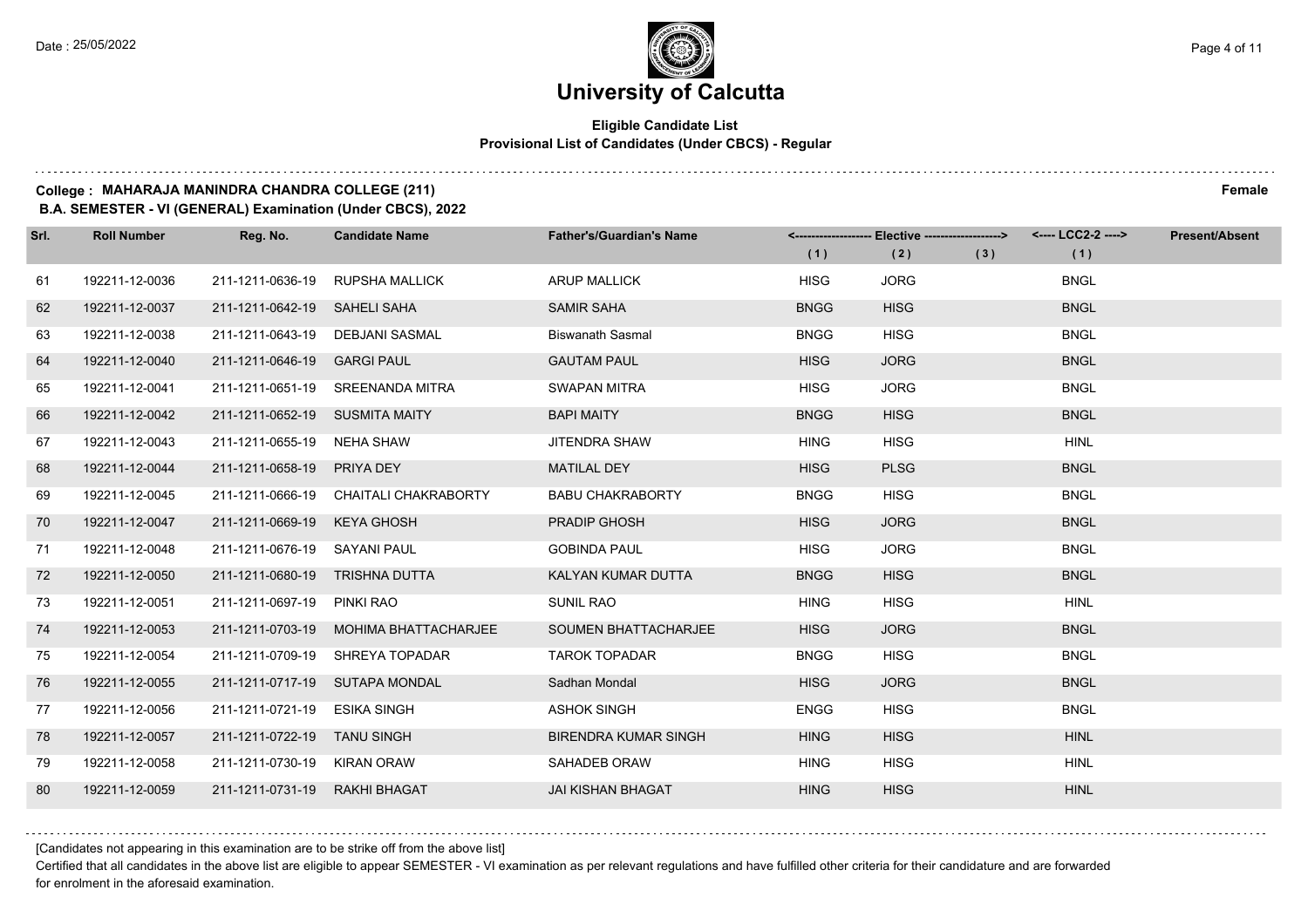#### **Eligible Candidate List Provisional List of Candidates (Under CBCS) - Regular**

**College : MAHARAJA MANINDRA CHANDRA COLLEGE (211) Female**

**B.A. SEMESTER - VI (GENERAL) Examination (Under CBCS), 2022**

| Srl. | <b>Roll Number</b> | Reg. No.                        | <b>Candidate Name</b>             | <b>Father's/Guardian's Name</b> |             | <------------------- Elective -------------------> |     | <---- LCC2-2 ----> | <b>Present/Absent</b> |
|------|--------------------|---------------------------------|-----------------------------------|---------------------------------|-------------|----------------------------------------------------|-----|--------------------|-----------------------|
|      |                    |                                 |                                   |                                 | (1)         | (2)                                                | (3) | (1)                |                       |
| 81   | 192211-12-0062     | 211-1212-0559-19                | SWAPNA SARKAR                     | <b>RATAN SARKAR</b>             | <b>HISG</b> | <b>PLSG</b>                                        |     | <b>BNGL</b>        |                       |
| 82   | 192211-12-0063     | 211-1212-0563-19                | <b>MINATI BISWAS</b>              | <b>LAKSHMAN BISWAS</b>          | <b>BNGG</b> | <b>HISG</b>                                        |     | <b>BNGL</b>        |                       |
| 83   | 192211-12-0064     | 211-1212-0565-19                | PRIYANKA NASKAR                   | KANTIRAM NASKAR                 | <b>HISG</b> | <b>PLSG</b>                                        |     | <b>BNGL</b>        |                       |
| 84   | 192211-12-0066     | 211-1212-0587-19 SABITRI MRIDHA |                                   | <b>SUNIL MRIDHA</b>             | <b>BNGG</b> | <b>HISG</b>                                        |     | <b>BNGL</b>        |                       |
| 85   | 192211-12-0067     | 211-1212-0589-19                | RIYA HALDER                       | <b>NANI HALDER</b>              | <b>BNGG</b> | <b>HISG</b>                                        |     | <b>BNGL</b>        |                       |
| 86   | 192211-12-0068     |                                 | 211-1212-0592-19 SUSMITA NASKAR   | <b>SANJOY NASKAR</b>            | <b>BNGG</b> | <b>HISG</b>                                        |     | <b>BNGL</b>        |                       |
| 87   | 192211-12-0071     |                                 | 211-1212-0608-19 SUMANA SARKAR    | SUPRABHAT SARKAR                | <b>BNGG</b> | <b>HISG</b>                                        |     | <b>BNGL</b>        |                       |
| 88   | 192211-12-0072     |                                 | 211-1212-0613-19 SWAPNA SARKAR    | <b>RANJAN SARKAR</b>            | <b>BNGG</b> | <b>HISG</b>                                        |     | <b>BNGL</b>        |                       |
| 89   | 192211-12-0073     | 211-1212-0614-19 SRILEKHA SAHA  |                                   | KALYAN SAHA                     | <b>BNGG</b> | <b>HISG</b>                                        |     | <b>BNGL</b>        |                       |
| 90   | 192211-12-0075     | 211-1212-0623-19                | <b>CHABI SARDAR</b>               | <b>KAMAL SARDAR</b>             | <b>BNGG</b> | <b>HISG</b>                                        |     | <b>BNGL</b>        |                       |
| 91   | 192211-12-0077     | 211-1212-0647-19                | RIYA BARAL                        | <b>BIPUL BARAL</b>              | <b>BNGG</b> | <b>HISG</b>                                        |     | <b>BNGL</b>        |                       |
| 92   | 192211-12-0078     |                                 | 211-1212-0662-19 CHANDRANI MISTRY | <b>CHITTARANJAN MISTRY</b>      | <b>BNGG</b> | <b>HISG</b>                                        |     | <b>BNGL</b>        |                       |
| 93   | 192211-12-0079     | 211-1212-0681-19                | SHRADDHA SARDAR                   | <b>KARTICK SARDAR</b>           | <b>HISG</b> | <b>PLSG</b>                                        |     | <b>BNGL</b>        |                       |
| 94   | 192211-12-0080     | 211-1212-0687-19                | SHIBANI HALDER                    | LATE SUBIR HALDER               | <b>BNGG</b> | <b>HISG</b>                                        |     | <b>BNGL</b>        |                       |
| 95   | 192211-12-0081     | 211-1212-0692-19                | PRATIMA HELA                      | Sankar Hela                     | <b>HISG</b> | <b>PLSG</b>                                        |     | <b>BNGL</b>        |                       |
| 96   | 192211-12-0082     | 211-1213-0572-19                | <b>LAXMI SARDAR</b>               | ARABINDA SARDAR                 | <b>BNGG</b> | <b>HISG</b>                                        |     | <b>BNGL</b>        |                       |
| 97   | 192211-12-0084     | 211-1214-0631-19 SHEETAL SHAW   |                                   | SHANKAR SHAW                    | <b>ENGG</b> | <b>HISG</b>                                        |     | <b>HINL</b>        |                       |
| 98   | 192211-12-0085     | 211-1215-0625-19 NEHA PARVEEN   |                                   | RAFIQUL MONDAL                  | <b>BNGG</b> | <b>HISG</b>                                        |     | <b>BNGL</b>        |                       |
| 99   | 192211-12-0087     | 211-1234-0606-19 DEEPA ROY      |                                   | <b>MANIK ROY</b>                | <b>HISG</b> | <b>PLSG</b>                                        |     | <b>BNGL</b>        |                       |
| 100  | 192211-12-0088     |                                 | 211-1211-0667-19 ANISHA BHOWMIK   | Bibhash Chandra Bhowmik         | <b>JORG</b> | <b>PLSG</b>                                        |     | <b>BNGL</b>        |                       |

[Candidates not appearing in this examination are to be strike off from the above list]

Certified that all candidates in the above list are eligible to appear SEMESTER - VI examination as per relevant regulations and have fulfilled other criteria for their candidature and are forwarded for enrolment in the aforesaid examination.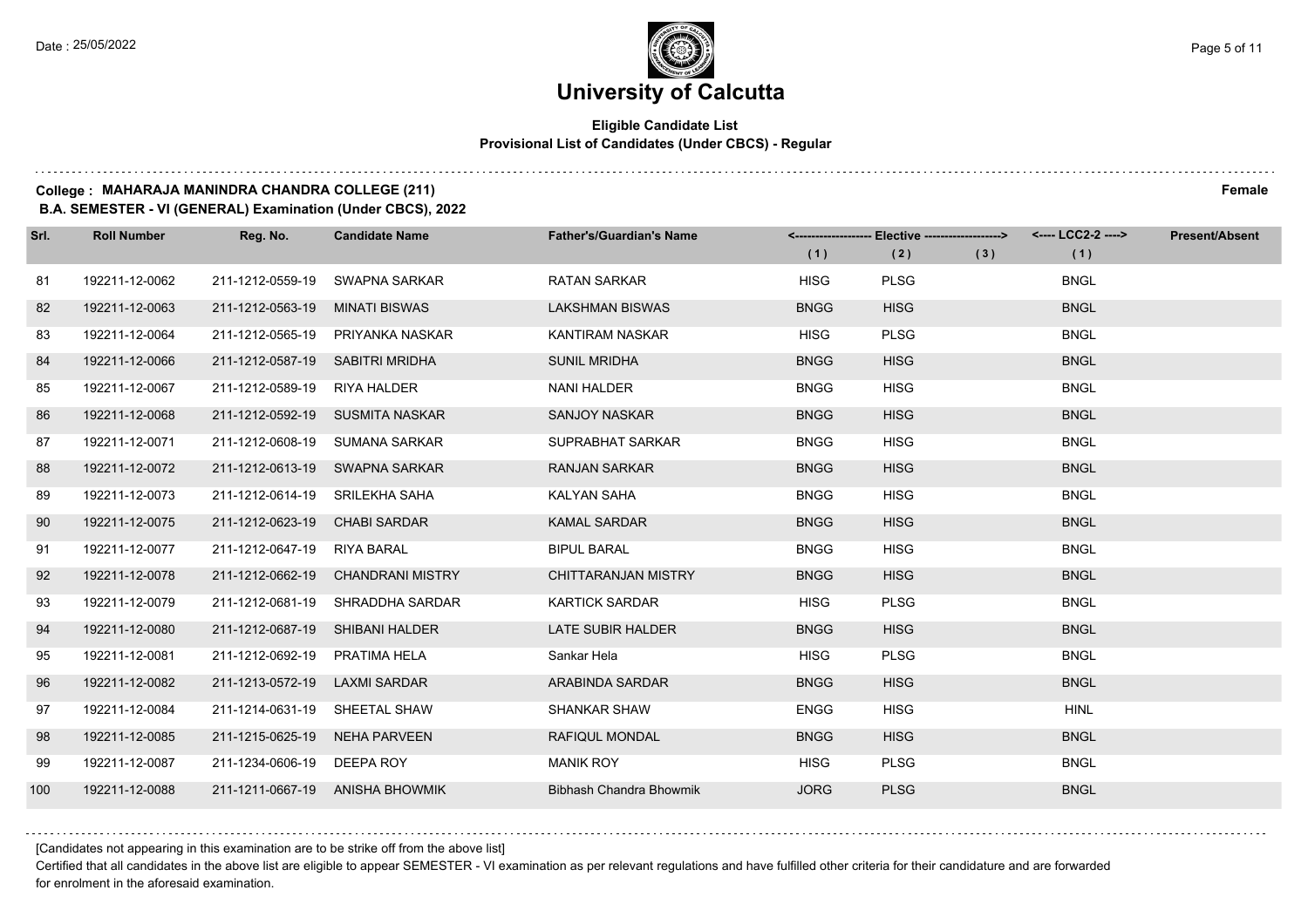#### **Eligible Candidate List Provisional List of Candidates (Under CBCS) - Regular**

#### **College : MAHARAJA MANINDRA CHANDRA COLLEGE (211) Female**

**B.A. SEMESTER - VI (GENERAL) Examination (Under CBCS), 2022**

| Srl. | <b>Roll Number</b> | Reg. No.         | <b>Candidate Name</b> | <b>Father's/Guardian's Name</b> |             | Elective -------------------> |     | <---- LCC2-2 ----> | <b>Present/Absent</b> |
|------|--------------------|------------------|-----------------------|---------------------------------|-------------|-------------------------------|-----|--------------------|-----------------------|
|      |                    |                  |                       |                                 | (1)         | (2)                           | (3) | (1)                |                       |
| 101  | 192211-12-0089     | 211-1211-0675-19 | <b>SNEHA SASMAL</b>   | SAMARESH SASMAL                 | <b>PHIG</b> | <b>PLSG</b>                   |     | <b>BNGL</b>        |                       |
| 102  | 192211-12-0090     | 211-1211-0708-19 | <b>ANUPRIYA BERA</b>  | <b>PRAKASH BERA</b>             | <b>BNGG</b> | <b>PHIG</b>                   |     | <b>BNGL</b>        |                       |
| 103  | 192211-12-0092     | 211-1211-0582-19 | <b>KRISHNA PODDER</b> | <b>RAMEN PODDER</b>             | <b>BNGG</b> | <b>PLSG</b>                   |     | <b>BNGL</b>        |                       |
| 104  | 192211-12-0093     | 211-1211-0649-19 | <b>TANU NATH</b>      | AJAY NATH                       | <b>ENGG</b> | <b>PHIG</b>                   |     | <b>BNGL</b>        |                       |
| 105  | 192211-12-0094     | 211-1211-0661-19 | PRIYA MONDAL          | <b>JAN MOHOMMED MONDAL</b>      | <b>ENGG</b> | <b>PLSG</b>                   |     | <b>BNGL</b>        |                       |
| 106  | 192211-12-0095     | 211-1212-0561-19 | <b>SAHELI SARDAR</b>  | LATE BALARAM SARDAR             | <b>BNGG</b> | <b>PLSG</b>                   |     | <b>BNGL</b>        |                       |
| 107  | 192211-12-0096     | 211-1212-0564-19 | <b>PUJA SARDAR</b>    | <b>PRADIP SARDAR</b>            | <b>BNGG</b> | <b>PLSG</b>                   |     | <b>BNGL</b>        |                       |
| 108  | 192211-12-0097     | 211-1212-0605-19 | <b>PIYALI SARDAR</b>  | <b>KALIPADA SARDAR</b>          | <b>BNGG</b> | <b>PLSG</b>                   |     | <b>BNGL</b>        |                       |
| 109  | 192211-12-0098     | 142-1211-0707-18 | SUKANYA CHATTERJEE    | LATE SOMENATH CHATTERJEE        | <b>JORG</b> | <b>PLSG</b>                   |     | <b>BNGL</b>        |                       |
| 110  | 192211-12-0100     | 211-1211-0709-18 | PUJA BERA             | PANCHU GOPAL BERA               | <b>BNGG</b> | <b>HISG</b>                   |     | <b>BNGL</b>        |                       |

[Candidates not appearing in this examination are to be strike off from the above list]

Certified that all candidates in the above list are eligible to appear SEMESTER - VI examination as per relevant regulations and have fulfilled other criteria for their candidature and are forwarded for enrolment in the aforesaid examination.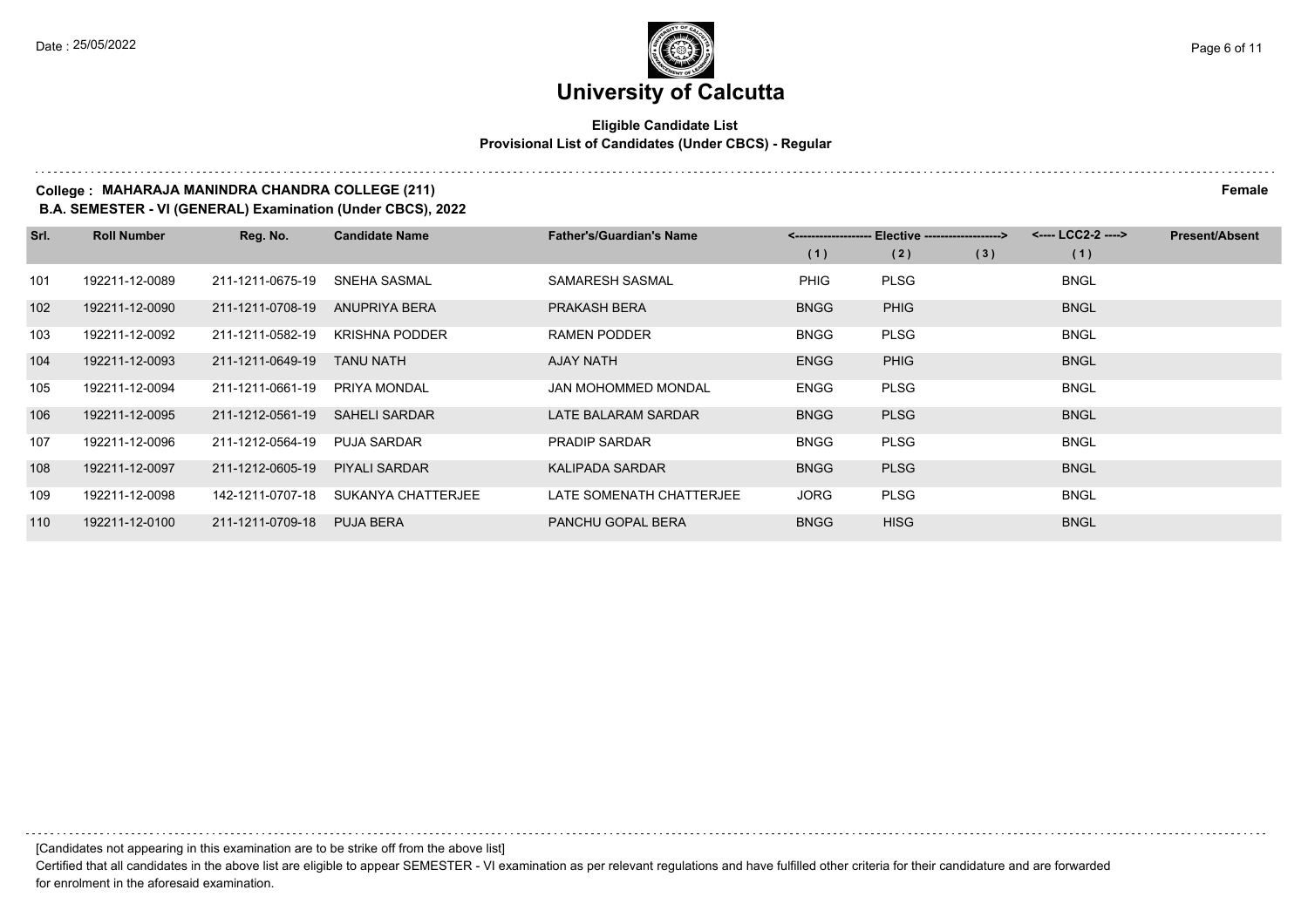#### **Eligible Candidate List Provisional List of Candidates (Under CBCS) - Regular**

#### **College : MAHARAJA MANINDRA CHANDRA COLLEGE (211) Male**

**B.A. SEMESTER - VI (GENERAL) Examination (Under CBCS), 2022**

| Srl.         | <b>Roll Number</b> | Reg. No.                       | <b>Candidate Name</b>               | <b>Father's/Guardian's Name</b> | (1)         | <-------------------- Elective -------------------><br>(2) | (3) | <---- LCC2-2 ----><br>(1) | <b>Present/Absent</b> |
|--------------|--------------------|--------------------------------|-------------------------------------|---------------------------------|-------------|------------------------------------------------------------|-----|---------------------------|-----------------------|
| $\mathbf 1$  | 182211-22-0002     | 211-1111-0613-18 APURBA MITRA  |                                     | ANUP KUMAR MITRA                | <b>PHIG</b> | <b>PLSG</b>                                                |     | <b>ENGL</b>               |                       |
| $\mathbf{2}$ | 182211-22-0006     | 211-1111-0694-18 SANTANU DAS   |                                     | <b>BHOLANATH DAS</b>            | <b>BNGG</b> | <b>PLSG</b>                                                |     | <b>BNGL</b>               |                       |
| 3            | 182211-22-0007     |                                | 211-1111-1013-18 PRITHISH KUNDU     | SHAKTI PADA KUNDU               | <b>BNGG</b> | <b>HISG</b>                                                |     | <b>BNGL</b>               |                       |
| 4            | 182211-22-0008     |                                | 211-1111-1015-18 RIYANTA MAJUMDER   | <b>SUSHANTA MAJUMDER</b>        | <b>BNGG</b> | <b>PHIG</b>                                                |     | <b>BNGL</b>               |                       |
| 5            | 182211-22-0011     | 211-1112-0665-18 ROUNAK DAS    |                                     | <b>UTTAM DAS</b>                | <b>BNGG</b> | <b>HISG</b>                                                |     | <b>BNGL</b>               |                       |
| 6            | 182211-22-0015     | 211-1112-0671-18 RAJDIP DAS    |                                     | <b>GOUTAM DAS</b>               | <b>BNGG</b> | <b>HISG</b>                                                |     | <b>BNGL</b>               |                       |
| $7^{\circ}$  | 182211-22-0018     |                                | 211-1112-0674-18 RAJDEEP MONDAL     | <b>CHANDAN MONDAL</b>           | <b>BNGG</b> | <b>HISG</b>                                                |     | <b>BNGL</b>               |                       |
| 8            | 182211-22-0019     | 211-1115-0687-18 MOSTAK ALI    |                                     | <b>MAKSUD ALI</b>               | <b>BNGG</b> | <b>PHIG</b>                                                |     | <b>BNGL</b>               |                       |
| 9            | 182211-22-0024     | 211-1111-0587-18 PRITAM KUNDU  |                                     | PULAK KUNDU                     | <b>BNGG</b> | <b>HISG</b>                                                |     | <b>BNGL</b>               |                       |
| 10           | 182211-22-0025     |                                | 211-1111-0590-18 RITAYAN CHATTERJEE | <b>PRADIP CHATTERJEE</b>        | <b>BNGG</b> | <b>HISG</b>                                                |     | <b>BNGL</b>               |                       |
| 11           | 182211-22-0026     |                                | 211-1111-0601-18 DEBASHIS MONDAL    | <b>BISWANATH MONDAL</b>         | <b>BNGG</b> | <b>HISG</b>                                                |     | <b>BNGL</b>               |                       |
| 12           | 182211-22-0028     | 211-1111-0641-18 SAYAN SARKAR  |                                     | <b>DEBJIT SARKAR</b>            | <b>HISG</b> | <b>JORG</b>                                                |     | <b>BNGL</b>               |                       |
| 13           | 182211-22-0030     |                                | 211-1111-0985-18 MONISHANKAR DHAR   | MIHIR KANTI DHAR                | <b>HISG</b> | <b>PLSG</b>                                                |     | <b>HINL</b>               |                       |
| 14           | 182211-22-0033     | 211-1112-0645-18 SOUMEN ROY    |                                     | <b>DILIP ROY</b>                | <b>HISG</b> | <b>PHIG</b>                                                |     | <b>BNGL</b>               |                       |
| 15           | 182211-22-0040     | 211-1114-0924-18 AVISHEK DUTTA |                                     | <b>DEBASIS DUTTA</b>            | <b>BNGG</b> | <b>HISG</b>                                                |     | <b>BNGL</b>               |                       |
| 16           | 182211-22-0044     |                                | 211-1115-0686-18 NAZRUL ALI MONDAL  | JABBAR ALI MONDAL               | <b>BNGG</b> | <b>HISG</b>                                                |     | <b>BNGL</b>               |                       |
| 17           | 182211-22-0046     | 211-1111-0646-18               | DIPANJAN SANYAL                     | DIPAK KUMAR SANYAL              | <b>HISG</b> | <b>JORG</b>                                                |     | <b>ENGL</b>               |                       |
| 18           | 182211-22-0050     | 211-1111-0999-18 SUMAN BARUI   |                                     | <b>GOURANGA BARUI</b>           | <b>BNGG</b> | <b>PHIG</b>                                                |     | <b>BNGL</b>               |                       |
| 19           | 182211-22-0062     |                                | 211-1111-0655-18 SOUVIK MONDAL      | PRADIP MONDAL                   | <b>HISG</b> | <b>PLSG</b>                                                |     | <b>BNGL</b>               |                       |
| 20           | 182211-22-0063     | 211-1111-0696-18 ABIR LAL DAS  |                                     | <b>RATANMONI DAS</b>            | <b>PHIG</b> | <b>PLSG</b>                                                |     | <b>BNGL</b>               |                       |

[Candidates not appearing in this examination are to be strike off from the above list]

Certified that all candidates in the above list are eligible to appear SEMESTER - VI examination as per relevant regulations and have fulfilled other criteria for their candidature and are forwarded for enrolment in the aforesaid examination.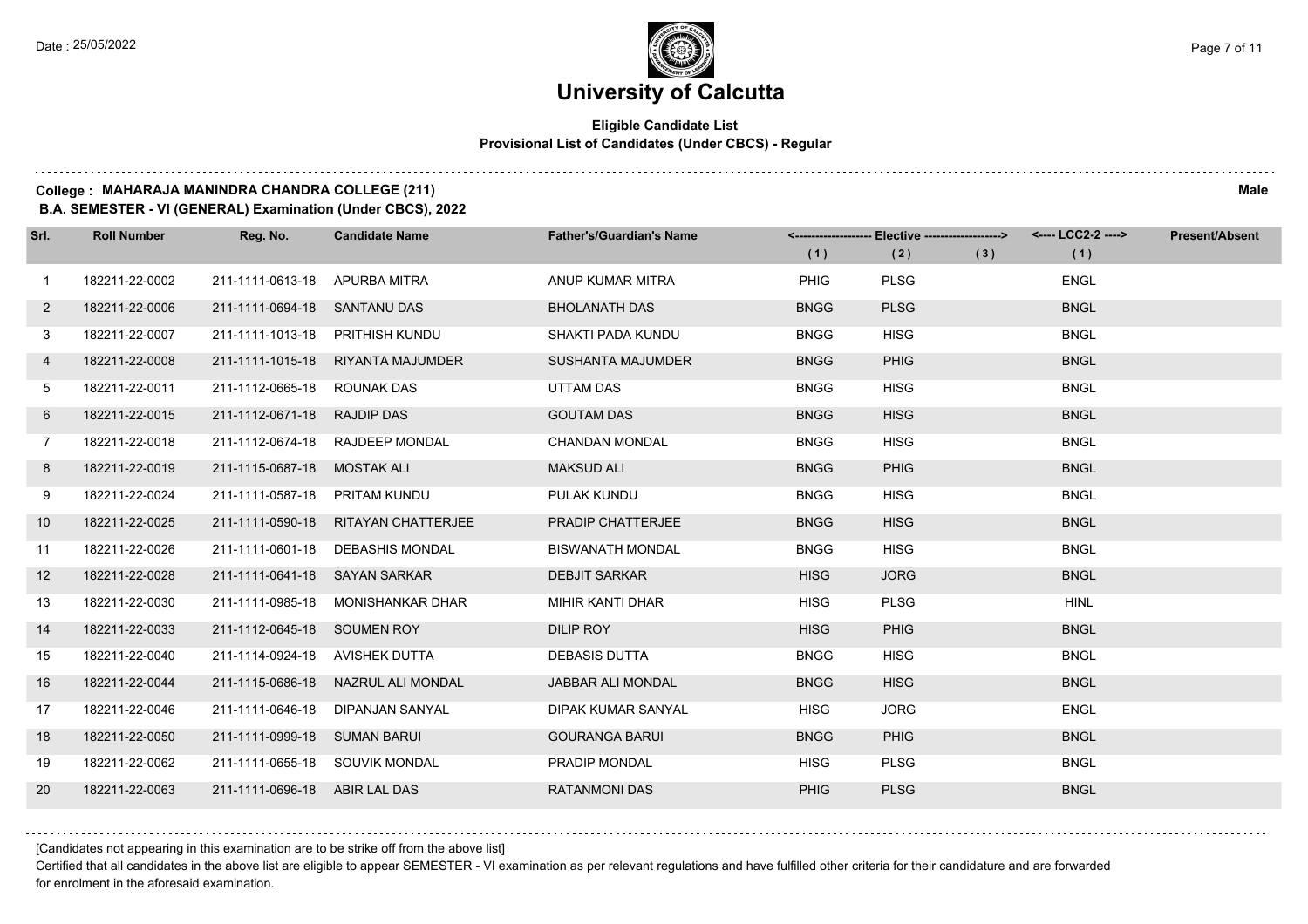#### **Eligible Candidate List Provisional List of Candidates (Under CBCS) - Regular**

#### **College : MAHARAJA MANINDRA CHANDRA COLLEGE (211) Male**

**B.A. SEMESTER - VI (GENERAL) Examination (Under CBCS), 2022**

| Srl. | <b>Roll Number</b> | Reg. No.                        | <b>Candidate Name</b>             | <b>Father's/Guardian's Name</b> | (1)         | <-------------------- Elective -------------------><br>(2) | (3) | (1)         | <b>Present/Absent</b> |
|------|--------------------|---------------------------------|-----------------------------------|---------------------------------|-------------|------------------------------------------------------------|-----|-------------|-----------------------|
| 21   | 182211-22-0065     | 211-1111-0919-18 ANIRBAN GUPTA  |                                   | SADHAN GUPTA                    | <b>HISG</b> | <b>PLSG</b>                                                |     | <b>BNGL</b> |                       |
| 22   | 182211-22-0067     | 211-1111-0991-18 SUDIP SAHA     |                                   | <b>LOKENATH SAHA</b>            | <b>HISG</b> | <b>PLSG</b>                                                |     | <b>BNGL</b> |                       |
| 23   | 182211-22-0069     | 211-1111-1003-18 PRONAY DEY     |                                   | PRADIP DEY                      | <b>BNGG</b> | <b>HISG</b>                                                |     | <b>BNGL</b> |                       |
| 24   | 182211-22-0072     | 211-1111-1012-18 SAIKAT GHOSH   |                                   | SAMBHU GHOSH                    | <b>HISG</b> | <b>PLSG</b>                                                |     | <b>ENGL</b> |                       |
| 25   | 182211-22-0083     |                                 | 211-1112-1028-18 SOMNATH MONDAL   | <b>BISWAJIT MONDAL</b>          | <b>HISG</b> | <b>PLSG</b>                                                |     | <b>ENGL</b> |                       |
| 26   | 182211-22-0085     |                                 | 211-1112-1033-18 SUBHANKAR NASKAR | PROBIR NASKAR                   | <b>HISG</b> | <b>PLSG</b>                                                |     | <b>ENGL</b> |                       |
| 27   | 182211-22-0091     | 211-1111-1091-18 RIPAI MANDAL   |                                   | <b>RAJEN MANDAL</b>             | <b>ENGG</b> | <b>HISG</b>                                                |     | <b>BNGL</b> |                       |
| 28   | 182211-22-0092     |                                 | 211-1115-1105-18 SK RUMAN ISLAM   | <b>SK KABIRUL ISLAM</b>         | <b>HISG</b> | <b>PLSG</b>                                                |     | <b>HINL</b> |                       |
| 29   | 192211-22-0001     |                                 | 137-1111-0215-17 SHOUMODEEP SAHA  | <b>DILIP SAHA</b>               | <b>BNGG</b> | <b>PHIG</b>                                                |     | <b>BNGL</b> |                       |
| 30   | 192211-22-0002     | 211-1111-0602-19 ROHIT PAUL     |                                   | <b>RAM PROSAD PAUL</b>          | <b>BNGG</b> | <b>PHIG</b>                                                |     | <b>BNGL</b> |                       |
| -31  | 192211-22-0003     | 211-1111-0633-19 APURBA DUTTA   |                                   | <b>GOBINDA DUTTA</b>            | <b>BNGG</b> | <b>PLSG</b>                                                |     | <b>BNGL</b> |                       |
| 32   | 192211-22-0004     | 211-1111-0635-19 KIRON PAUL     |                                   | <b>KARTICK PAUL</b>             | <b>BNGG</b> | <b>PLSG</b>                                                |     | <b>BNGL</b> |                       |
| 33   | 192211-22-0005     | 211-1111-0637-19 SUJIT DAS      |                                   | <b>RABI DAS</b>                 | <b>BNGG</b> | PHIG                                                       |     | <b>BNGL</b> |                       |
| 34   | 192211-22-0006     | 211-1111-0640-19 TUSHAR DEY     |                                   | <b>TANMOY DEY</b>               | <b>BNGG</b> | <b>PLSG</b>                                                |     | <b>BNGL</b> |                       |
| 35   | 192211-22-0007     | 211-1111-0656-19 AVIJIT MANNA   |                                   | <b>HEMANTA MANNA</b>            | <b>BNGG</b> | <b>PLSG</b>                                                |     | <b>BNGL</b> |                       |
| 36   | 192211-22-0009     | 211-1111-0671-19 SAYAN SAHA     |                                   | Tarak Saha                      | <b>BNGG</b> | <b>PHIG</b>                                                |     | <b>BNGL</b> |                       |
| 37   | 192211-22-0011     | 211-1111-0702-19 KUNAL GHOSH    |                                   | <b>SUJIT GHOSH</b>              | <b>BNGG</b> | <b>HISG</b>                                                |     | <b>BNGL</b> |                       |
| 38   | 192211-22-0012     | 211-1111-0714-19 RITH RAJAK DAS |                                   | <b>TARAK NATH RAJAK DAS</b>     | <b>BNGG</b> | <b>PHIG</b>                                                |     | <b>BNGL</b> |                       |
| 39   | 192211-22-0013     |                                 | 211-1112-0611-19 SOMNATH SARKAR   | <b>NETAI SARKAR</b>             | <b>BNGG</b> | <b>PLSG</b>                                                |     | <b>BNGL</b> |                       |
| 40   | 192211-22-0014     | 211-1112-0616-19 ASHIS MANDAL   |                                   | <b>GANESH MANDAL</b>            | <b>BNGG</b> | <b>PHIG</b>                                                |     | <b>BNGL</b> |                       |

[Candidates not appearing in this examination are to be strike off from the above list]

Certified that all candidates in the above list are eligible to appear SEMESTER - VI examination as per relevant regulations and have fulfilled other criteria for their candidature and are forwarded for enrolment in the aforesaid examination.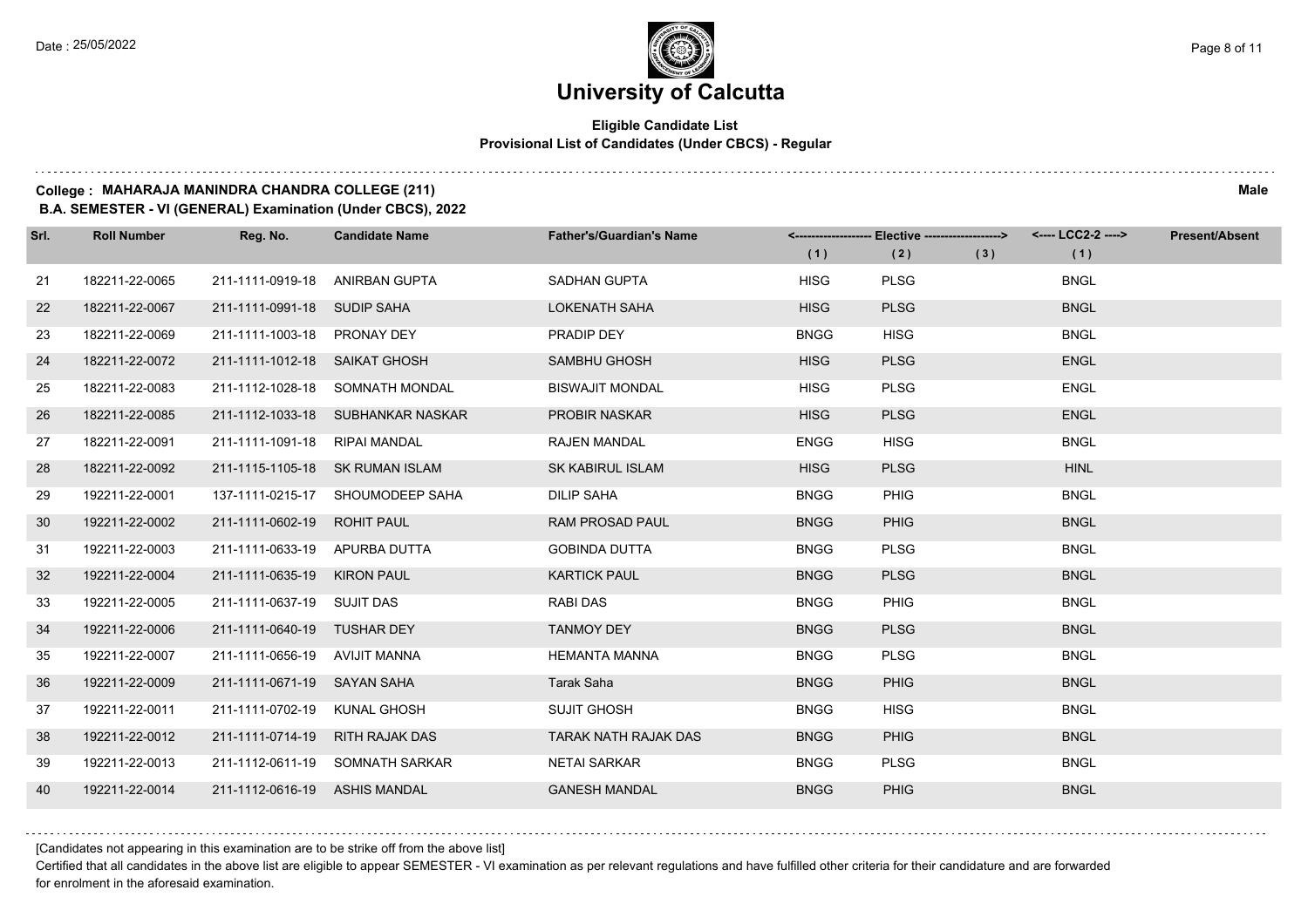#### **Eligible Candidate List Provisional List of Candidates (Under CBCS) - Regular**

#### **College : MAHARAJA MANINDRA CHANDRA COLLEGE (211) Male**

**B.A. SEMESTER - VI (GENERAL) Examination (Under CBCS), 2022**

| Srl. | <b>Roll Number</b> | Reg. No.                       | <b>Candidate Name</b>               | <b>Father's/Guardian's Name</b> | (1)         | <------------------- Elective ------------------><br>(2) | (3) | <---- LCC2-2 ----><br>(1) | <b>Present/Absent</b> |
|------|--------------------|--------------------------------|-------------------------------------|---------------------------------|-------------|----------------------------------------------------------|-----|---------------------------|-----------------------|
|      |                    |                                |                                     |                                 |             |                                                          |     |                           |                       |
| 41   | 192211-22-0015     | 211-1112-0626-19               | <b>JAYDIP MONDAL</b>                | <b>MRITYUNJOY MONDAL</b>        | <b>BNGG</b> | <b>PLSG</b>                                              |     | <b>BNGL</b>               |                       |
| 42   | 192211-22-0017     | 211-1112-0696-19               | AKASH SARKAR                        | <b>BIMAL KRISHNA SARKAR</b>     | <b>BNGG</b> | <b>PLSG</b>                                              |     | <b>BNGL</b>               |                       |
| 43   | 192211-22-0018     |                                | 211-1112-0716-19 SOMNATH HALDER     | <b>BHOLA NATH HALDER</b>        | <b>BNGG</b> | PHIG                                                     |     | <b>BNGL</b>               |                       |
| 44   | 192211-22-0020     | 211-1114-0569-19               | ROHAN NANDI                         | Kartick Nandi                   | <b>BNGG</b> | <b>PLSG</b>                                              |     | <b>BNGL</b>               |                       |
| 45   | 192211-22-0022     | 211-1114-0693-19 SUJOY PAUL    |                                     | jayanta kumar paul              | <b>BNGG</b> | <b>PLSG</b>                                              |     | <b>BNGL</b>               |                       |
| 46   | 192211-22-0023     | 211-1114-0704-19               | ASHIS SAHOO                         | <b>BARENDRA NATH SAHOO</b>      | <b>BNGG</b> | <b>PLSG</b>                                              |     | <b>BNGL</b>               |                       |
| 47   | 192211-22-0025     |                                | 211-1112-0712-19 BIKASH MALLICK     | <b>MOHAN MALLICK</b>            | <b>HING</b> | <b>PLSG</b>                                              |     | <b>HINL</b>               |                       |
| 48   | 192211-22-0026     | 211-1111-0581-19 ANIKET BOSE   |                                     | Pijush Bose                     | <b>HISG</b> | <b>JORG</b>                                              |     | <b>BNGL</b>               |                       |
| 49   | 192211-22-0027     |                                | 211-1111-0586-19 PRAKASH BISWAS     | <b>UTTAM BISWAS</b>             | <b>BNGG</b> | <b>HISG</b>                                              |     | <b>BNGL</b>               |                       |
| 50   | 192211-22-0028     | 211-1111-0588-19               | AYAN GHOSH                          | <b>SUSANTA GHOSH</b>            | <b>BNGG</b> | <b>HISG</b>                                              |     | <b>BNGL</b>               |                       |
| 51   | 192211-22-0029     |                                | 211-1111-0601-19 SANKAR PRASAD BOSE | <b>BHASKAR BOSE</b>             | <b>BNGG</b> | <b>HISG</b>                                              |     | <b>BNGL</b>               |                       |
| 52   | 192211-22-0030     |                                | 211-1111-0638-19 SARUKH MONDAL      | <b>LALBABU MONDAL</b>           | <b>HISG</b> | <b>PHIG</b>                                              |     | <b>BNGL</b>               |                       |
| 53   | 192211-22-0031     | 211-1111-0641-19 SUPRIYA SAHA  |                                     | SANJAY SAHA                     | <b>HISG</b> | <b>JORG</b>                                              |     | <b>BNGL</b>               |                       |
| 54   | 192211-22-0032     |                                | 211-1111-0650-19 SUBHADIP MISHRA    | <b>SATYA RANJAN MISHRA</b>      | <b>HISG</b> | <b>JORG</b>                                              |     | <b>BNGL</b>               |                       |
| 55   | 192211-22-0033     | 211-1111-0670-19 SOURAV GUHA   |                                     | SANJIB GUHA                     | <b>BNGG</b> | <b>HISG</b>                                              |     | <b>BNGL</b>               |                       |
| 56   | 192211-22-0034     |                                | 211-1111-0672-19 YUBARAJ BHOWMICK   | <b>BISWAJIT BHOWMICK</b>        | <b>HISG</b> | <b>JORG</b>                                              |     | <b>BNGL</b>               |                       |
| 57   | 192211-22-0035     | 211-1111-0673-19 SUMAN DAS     |                                     | <b>Tushar Das</b>               | <b>BNGG</b> | <b>HISG</b>                                              |     | <b>BNGL</b>               |                       |
| 58   | 192211-22-0036     |                                | 211-1111-0677-19 SOUVIK PODDAR      | <b>DIPAK PODDAR</b>             | <b>BNGG</b> | <b>HISG</b>                                              |     | <b>BNGL</b>               |                       |
| 59   | 192211-22-0037     | 211-1111-0683-19 MANAB ROY     |                                     | <b>MANIK ROY</b>                | <b>HISG</b> | <b>JORG</b>                                              |     | <b>BNGL</b>               |                       |
| 60   | 192211-22-0038     | 211-1111-0685-19 SAHIRUL MOLLA |                                     | <b>JALAL UDDIN MOLLA</b>        | <b>HISG</b> | <b>PHIG</b>                                              |     | <b>BNGL</b>               |                       |

[Candidates not appearing in this examination are to be strike off from the above list]

Certified that all candidates in the above list are eligible to appear SEMESTER - VI examination as per relevant regulations and have fulfilled other criteria for their candidature and are forwarded for enrolment in the aforesaid examination.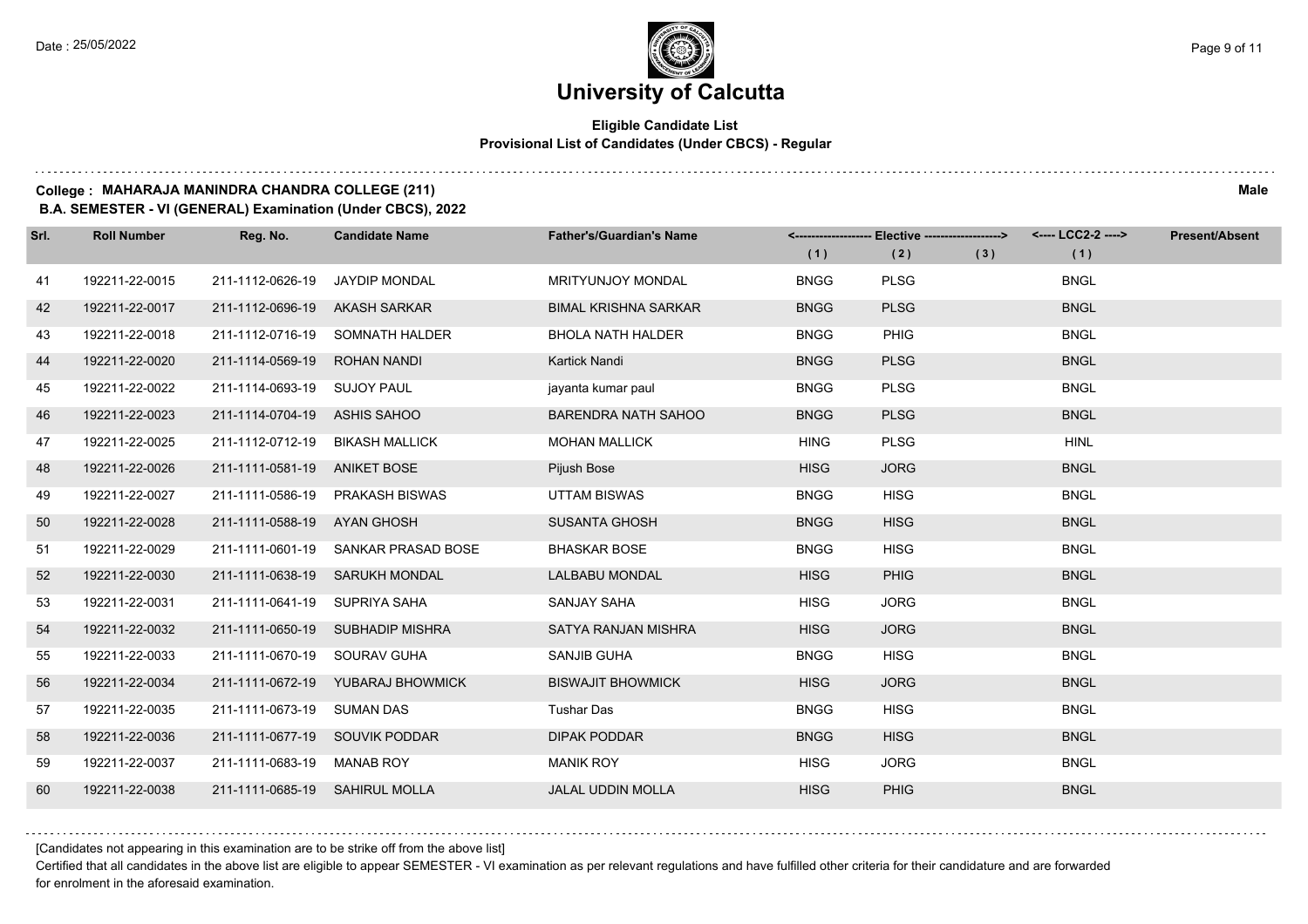#### **Eligible Candidate List Provisional List of Candidates (Under CBCS) - Regular**

**College : MAHARAJA MANINDRA CHANDRA COLLEGE (211) Male**

**B.A. SEMESTER - VI (GENERAL) Examination (Under CBCS), 2022**

| Srl. | <b>Roll Number</b> | Reg. No.                        | <b>Candidate Name</b>               | <b>Father's/Guardian's Name</b> | (1)         | <-------------------- Elective -------------------><br>(2) | (3) | (1)         | <b>Present/Absent</b> |
|------|--------------------|---------------------------------|-------------------------------------|---------------------------------|-------------|------------------------------------------------------------|-----|-------------|-----------------------|
| 61   | 192211-22-0039     | 211-1111-0686-19                | ADITYA BHOWMICK                     | <b>GOUTAM BHOWMICK</b>          | <b>HISG</b> | <b>JORG</b>                                                |     | <b>BNGL</b> |                       |
| 62   | 192211-22-0042     | 211-1111-0698-19                | <b>INDRAJIT SAHA</b>                | <b>SUBODH SAHA</b>              | <b>HISG</b> | <b>PLSG</b>                                                |     | <b>BNGL</b> |                       |
| 63   | 192211-22-0043     | 211-1111-0699-19                | DEBANGSHU DAS                       | Murari Das                      | <b>HISG</b> | <b>JORG</b>                                                |     | <b>BNGL</b> |                       |
| 64   | 192211-22-0044     | 211-1111-0701-19                | <b>DIPAN KARMAKAR</b>               | <b>BIPUL KARMAKAR</b>           | <b>BNGG</b> | <b>HISG</b>                                                |     | <b>BNGL</b> |                       |
| 65   | 192211-22-0045     | 211-1111-0707-19                | JEET SANTRA                         | PALASH SANTRA                   | <b>BNGG</b> | <b>HISG</b>                                                |     | <b>BNGL</b> |                       |
| 66   | 192211-22-0046     | 211-1111-0711-19                | <b>UMA SANKAR ROY</b>               | <b>UTTAM ROY</b>                | <b>BNGG</b> | <b>HISG</b>                                                |     | <b>BNGL</b> |                       |
| 67   | 192211-22-0047     | 211-1111-0715-19                | DAVID ANTHONY                       | <b>JOACHIM PAUL ANTHONY</b>     | <b>HISG</b> | <b>PLSG</b>                                                |     | <b>BNGL</b> |                       |
| 68   | 192211-22-0048     | 211-1111-0723-19 RITHIK KUNDU   |                                     | <b>SAROJ KUNDU</b>              | <b>BNGG</b> | <b>HISG</b>                                                |     | <b>BNGL</b> |                       |
| 69   | 192211-22-0050     |                                 | 211-1111-0725-19 SAURAV KUMAR SINGH | <b>KRIPA SANKAR SINGH</b>       | <b>HING</b> | <b>HISG</b>                                                |     | <b>HINL</b> |                       |
| 70   | 192211-22-0051     | 211-1111-0727-19                | <b>GAJENDRA SINGH</b>               | <b>HARI NARAYAN SINGH</b>       | <b>HISG</b> | <b>PHIG</b>                                                |     | <b>HINL</b> |                       |
| 71   | 192211-22-0052     |                                 | 211-1111-0728-19 AKASH KUMAR GUPTA  | Kameshwar Prasad Gupta          | <b>ENGG</b> | <b>HISG</b>                                                |     | <b>HINL</b> |                       |
| 72   | 192211-22-0053     | 211-1111-0729-19 PAPAI KUNDU    |                                     | <b>DEBU KUNDU</b>               | <b>BNGG</b> | <b>HISG</b>                                                |     | <b>BNGL</b> |                       |
| 73   | 192211-22-0055     |                                 | 211-1111-0733-19 SHYAM BIHARI GUPTA | SUBASH CHANDRA GUPTA            | <b>ENGG</b> | <b>HISG</b>                                                |     | <b>HINL</b> |                       |
| 74   | 192211-22-0056     |                                 | 211-1111-0736-19 JITESH KUMAR SINGH | LATE RAMNATH SINGH              | <b>HING</b> | <b>HISG</b>                                                |     | <b>HINL</b> |                       |
| 75   | 192211-22-0057     | 211-1111-0737-19 SANDIP SHAW    |                                     | <b>MADHU SHAW</b>               | <b>HING</b> | <b>HISG</b>                                                |     | <b>HINL</b> |                       |
| 76   | 192211-22-0058     | 211-1111-0738-19 RAHUL PRASAD   |                                     | <b>BIJAY PRASAD</b>             | <b>HING</b> | <b>HISG</b>                                                |     | <b>HINL</b> |                       |
| 77   | 192211-22-0060     | 211-1111-0742-19 ABHIJEET MITRA |                                     | <b>BABLU MITRA</b>              | <b>BNGG</b> | <b>HISG</b>                                                |     | <b>BNGL</b> |                       |
| 78   | 192211-22-0061     | 211-1112-0568-19                | <b>MONOJIT KOLI</b>                 | <b>ASIT KOLI</b>                | <b>HISG</b> | <b>PLSG</b>                                                |     | <b>BNGL</b> |                       |
| 79   | 192211-22-0062     |                                 | 211-1112-0574-19 PARTHA PRATIM ROY  | <b>BASUDEB ROY</b>              | <b>BNGG</b> | <b>HISG</b>                                                |     | <b>BNGL</b> |                       |
| 80   | 192211-22-0064     | 211-1112-0593-19 KINGSHUK ROY   |                                     | <b>LATE KAMAL ROY</b>           | <b>HISG</b> | <b>PLSG</b>                                                |     | <b>BNGL</b> |                       |

[Candidates not appearing in this examination are to be strike off from the above list]

Certified that all candidates in the above list are eligible to appear SEMESTER - VI examination as per relevant regulations and have fulfilled other criteria for their candidature and are forwarded for enrolment in the aforesaid examination.

and a state of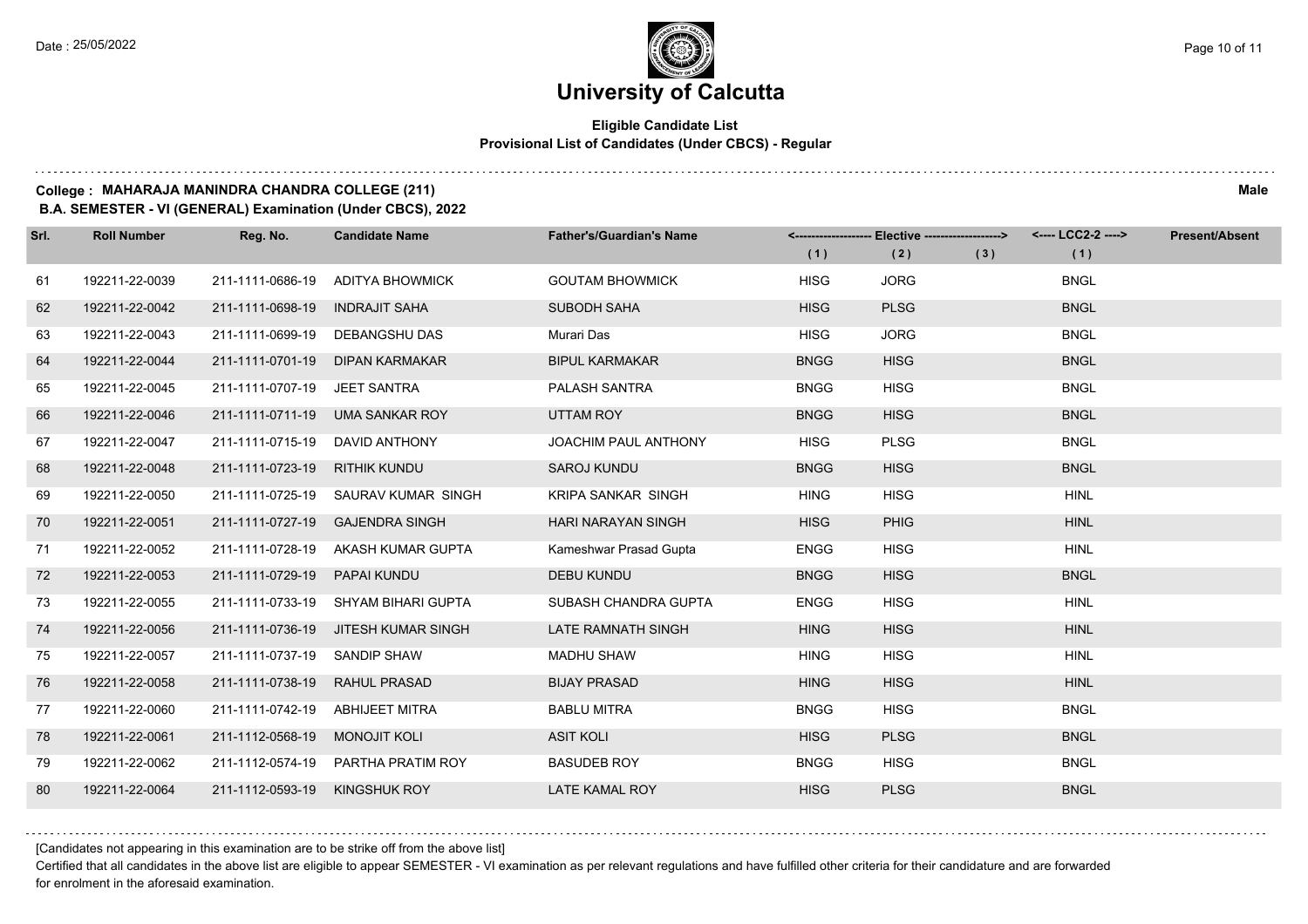$1.1111$ 

### **University of Calcutta**

#### **Eligible Candidate List Provisional List of Candidates (Under CBCS) - Regular**

**College : MAHARAJA MANINDRA CHANDRA COLLEGE (211) Male**

**B.A. SEMESTER - VI (GENERAL) Examination (Under CBCS), 2022**

| Srl. | <b>Roll Number</b> | Reg. No.                       | <b>Candidate Name</b>             | <b>Father's/Guardian's Name</b> | (1)         | <-------------------- Elective ------------------><br>(2) | (3) | (1)         | <b>Present/Absent</b> |
|------|--------------------|--------------------------------|-----------------------------------|---------------------------------|-------------|-----------------------------------------------------------|-----|-------------|-----------------------|
|      |                    |                                |                                   |                                 |             |                                                           |     |             |                       |
| 81   | 192211-22-0065     | 211-1112-0607-19 SAIKAT MONDAL |                                   | <b>KARTICK MONDAL</b>           | <b>BNGG</b> | <b>HISG</b>                                               |     | <b>BNGL</b> |                       |
| 82   | 192211-22-0066     | 211-1112-0610-19 PREM MAJHI    |                                   | <b>CHANDRADEEP MAJHI</b>        | <b>HING</b> | <b>HISG</b>                                               |     | <b>HINL</b> |                       |
| 83   | 192211-22-0067     | 211-1112-0615-19 JOY ROY       |                                   | <b>SENTU ROY</b>                | <b>HISG</b> | <b>PLSG</b>                                               |     | <b>BNGL</b> |                       |
| 84   | 192211-22-0071     |                                | 211-1112-0620-19 TANMOY MONDAL    | <b>TARUN MONDAL</b>             | <b>BNGG</b> | <b>HISG</b>                                               |     | <b>BNGL</b> |                       |
| 85   | 192211-22-0074     |                                | 211-1112-0628-19 BAPAN PRAMANIK   | RANJIT PRAMANIK                 | <b>BNGG</b> | <b>HISG</b>                                               |     | <b>BNGL</b> |                       |
| 86   | 192211-22-0075     | 211-1112-0629-19               | ABHIJIT MONDAL                    | <b>BADAL MONDAL</b>             | <b>BNGG</b> | <b>HISG</b>                                               |     | <b>BNGL</b> |                       |
| 87   | 192211-22-0076     | 211-1112-0664-19               | <b>BICKY SARKAR</b>               | <b>NIREN SARKAR</b>             | <b>BNGG</b> | <b>HISG</b>                                               |     | <b>BNGL</b> |                       |
| 88   | 192211-22-0077     | 211-1112-0682-19               | ADITYA DAS                        | <b>ASHIS DAS</b>                | <b>BNGG</b> | <b>HISG</b>                                               |     | <b>BNGL</b> |                       |
| 89   | 192211-22-0079     | 211-1112-0718-19               | AMIT NASKAR                       | Uttam Naskar                    | <b>ENGG</b> | <b>HISG</b>                                               |     | <b>BNGL</b> |                       |
| 90   | 192211-22-0080     | 211-1112-0739-19 ANKIT DAS     |                                   | <b>GOURANGA DAS</b>             | <b>BNGG</b> | <b>HISG</b>                                               |     | <b>BNGL</b> |                       |
| 91   | 192211-22-0081     |                                | 211-1114-0659-19 ROHAN KUMAR SHAW | DEEPAK KUMAR SHAW               | <b>ENGG</b> | <b>HISG</b>                                               |     | <b>HINL</b> |                       |
| 92   | 192211-22-0082     | 211-1114-0688-19 ANISH PAUL    |                                   | <b>TARUN PAUL</b>               | <b>BNGG</b> | <b>HISG</b>                                               |     | <b>BNGL</b> |                       |
| 93   | 192211-22-0084     | 211-1115-0720-19 SAHIL MONDAL  |                                   | <b>ASMAT ALI MONDAL</b>         | <b>BNGG</b> | <b>HISG</b>                                               |     | <b>BNGL</b> |                       |
| 94   | 192211-22-0085     | 211-1141-0710-19               | MD AMIRUL HASSAN                  | <b>MD AMIN</b>                  | <b>ENGG</b> | <b>HISG</b>                                               |     | <b>HINL</b> |                       |
| 95   | 192211-22-0086     |                                | 211-1111-0584-19 SUMON KIRTANIA   | UTTAM KIRTANIA                  | <b>ECOG</b> | <b>JORG</b>                                               |     | <b>BNGL</b> |                       |
| 96   | 192211-22-0087     | 211-1112-0567-19 SANAT MONDAL  |                                   | Sailen Mondal                   | <b>ECOG</b> | <b>JORG</b>                                               |     | <b>BNGL</b> |                       |
| 97   | 192211-22-0088     | 211-1111-0726-19 AMIT SINGH    |                                   | ANIL KUMAR SINGH                | <b>HING</b> | <b>HISG</b>                                               |     | <b>HINL</b> |                       |
| 98   | 192211-22-0090     | 111-1111-0311-18 BISHAL SARDAR |                                   | <b>BAPI SARDAR</b>              | <b>HISG</b> | <b>JORG</b>                                               |     | <b>ENGL</b> |                       |

[Candidates not appearing in this examination are to be strike off from the above list]

Certified that all candidates in the above list are eligible to appear SEMESTER - VI examination as per relevant regulations and have fulfilled other criteria for their candidature and are forwarded for enrolment in the aforesaid examination.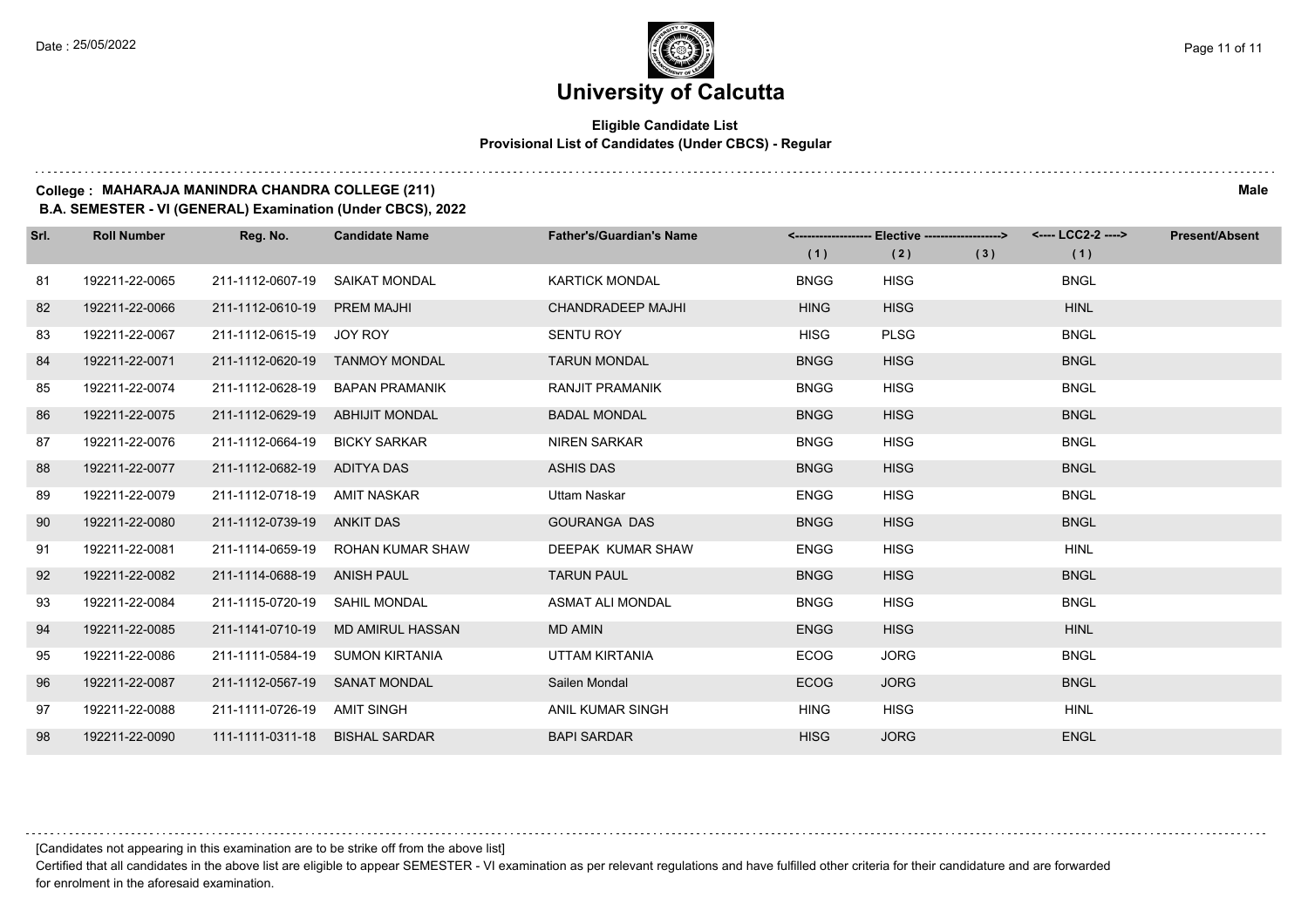#### **Eligible Candidate List Provisional List of Candidates (Under CBCS) - Backlog**

#### **College : MAHARAJA MANINDRA CHANDRA COLLEGE (211) Female B.A. SEMESTER - VI (HONOURS) Examination (Under CBCS), 2022**

| Srl. | <b>Roll Number</b> | Reg. No.         | <b>Candidate Name</b> | <b>Father's/Guardian's Name</b> |                  |               |  |  | <b>Present/Absent</b> |
|------|--------------------|------------------|-----------------------|---------------------------------|------------------|---------------|--|--|-----------------------|
|      |                    |                  |                       |                                 |                  | $^{\prime}$ 2 |  |  |                       |
|      | 182211-11-0154     | 211-1211-0164-18 | GOURI VASKAR          | <b>BAPI VASKAR</b>              | <b>PLSA</b>      |               |  |  |                       |
|      |                    |                  |                       |                                 | <b>CC14 (TU)</b> |               |  |  |                       |

[Candidates not appearing in this examination are to be strike off from the above list]

Certified that all candidates in the above list are eligible to appear SEMESTER - VI examination with subject(s)/component of subject(s) as mentioned above as per relevant regulations and have fulfilled other criteria for their candidature and are forwarded for enrolment in the aforesaid examination.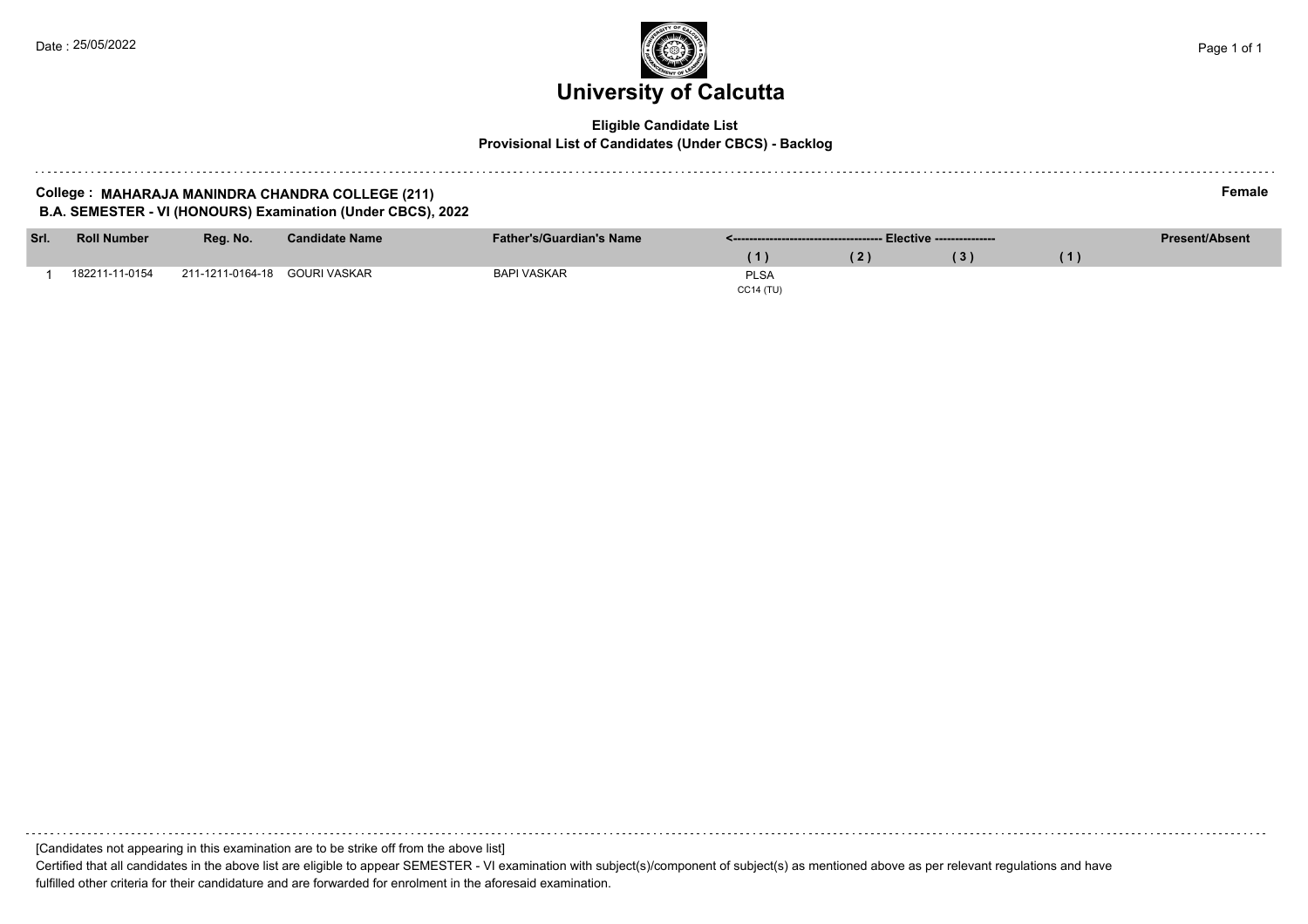#### **Eligible Candidate List Provisional List of Candidates (Under CBCS) - Backlog**

#### **College : MAHARAJA MANINDRA CHANDRA COLLEGE (211) Female B.A. SEMESTER - VI (GENERAL) Examination (Under CBCS), 2022**

| Srl.          | <b>Roll Number</b> | Reg. No.                       | <b>Candidate Name</b>                | <b>Father's/Guardian's Name</b> | -- Elective --------------- |                |     |              | <b>Present/Absent</b> |
|---------------|--------------------|--------------------------------|--------------------------------------|---------------------------------|-----------------------------|----------------|-----|--------------|-----------------------|
|               |                    |                                |                                      |                                 | (1)                         | (2)            | (3) | (1)          |                       |
|               | 182211-12-0002     | 211-1211-0623-18 RIYA SARKAR   |                                      | <b>SWAPAN SARKAR</b>            |                             |                |     | <b>ENGL</b>  |                       |
|               |                    |                                |                                      |                                 |                             |                |     | $LCC22$ (TU) |                       |
|               | 2 182211-12-0004   | 211-1211-0629-18 POOJA GHOSH   |                                      | PRITAM GHOSH                    | <b>PHIG</b><br>DSE-B1 (TH)  |                |     |              |                       |
| $\mathcal{R}$ | 182211-12-0011     |                                | 211-1212-0657-18 SMRITIKA RAJBANSHI  | <b>BHAJAN RAJBANSHI</b>         | <b>PLSG</b>                 |                |     | <b>BNGL</b>  |                       |
|               |                    |                                |                                      |                                 | DSE-B2, SEC-B2              |                |     | $LCC22$ (TH) |                       |
|               | 4 182211-12-0055   |                                | 211-1212-1019-18 MITHU RANI MONDAL   | <b>GOUR MONDAL</b>              | <b>PHIG</b>                 | <b>PLSG</b>    |     | <b>ENGL</b>  |                       |
|               |                    |                                |                                      |                                 | DSE-B2                      | DSE-B2         |     | LCC22        |                       |
| .5            | 182211-12-0067     | 211-1211-0983-18 DOLI DAS      |                                      | <b>BISWAJIT DAS</b>             | PHIG<br>DSE-B2              |                |     |              |                       |
|               | 6 182211-12-0071   | 211-1211-0997-18 MEGHA BASAK   |                                      | <b>BISWANATH BASAK</b>          |                             |                |     | <b>ENGL</b>  |                       |
|               |                    |                                |                                      |                                 |                             |                |     | $LCC22$ (TH) |                       |
|               | 182211-12-0074     | 211-1211-1006-18 SANANDA DUTTA |                                      | <b>BISWANATH DUTTA</b>          |                             |                |     | <b>ENGL</b>  |                       |
|               |                    |                                |                                      |                                 |                             |                |     | $LCC22$ (TU) |                       |
| $\mathsf{R}$  | 182211-12-0076     |                                | 211-1211-1011-18 SROTOSWINI BHANDARY | <b>KANTIMOY BHANDARY</b>        |                             |                |     | <b>ENGL</b>  |                       |
|               |                    |                                |                                      |                                 |                             |                |     | $LCC22$ (TU) |                       |
| 9.            | 182211-12-0078     | 211-1211-1017-18 RUMPA DAS     |                                      | <b>MAHANANDA DAS</b>            | <b>HISG</b>                 | PHIG           |     | ENGL         |                       |
|               |                    |                                |                                      |                                 | DSE-B2, SEC-B2              | DSE-B2         |     | LCC22        |                       |
| 10            | 182211-12-0090     | 211-1212-1031-18               | JAITA MONDAL                         | <b>SUKHEN MONDAL</b>            | <b>HISG</b>                 | <b>PLSG</b>    |     | <b>ENGL</b>  |                       |
|               |                    |                                |                                      |                                 | DSE-B2                      | DSE-B2, SEC-B2 |     | LCC22        |                       |

[Candidates not appearing in this examination are to be strike off from the above list]

Certified that all candidates in the above list are eligible to appear SEMESTER - VI examination with subject(s)/component of subject(s) as mentioned above as per relevant regulations and have fulfilled other criteria for their candidature and are forwarded for enrolment in the aforesaid examination.